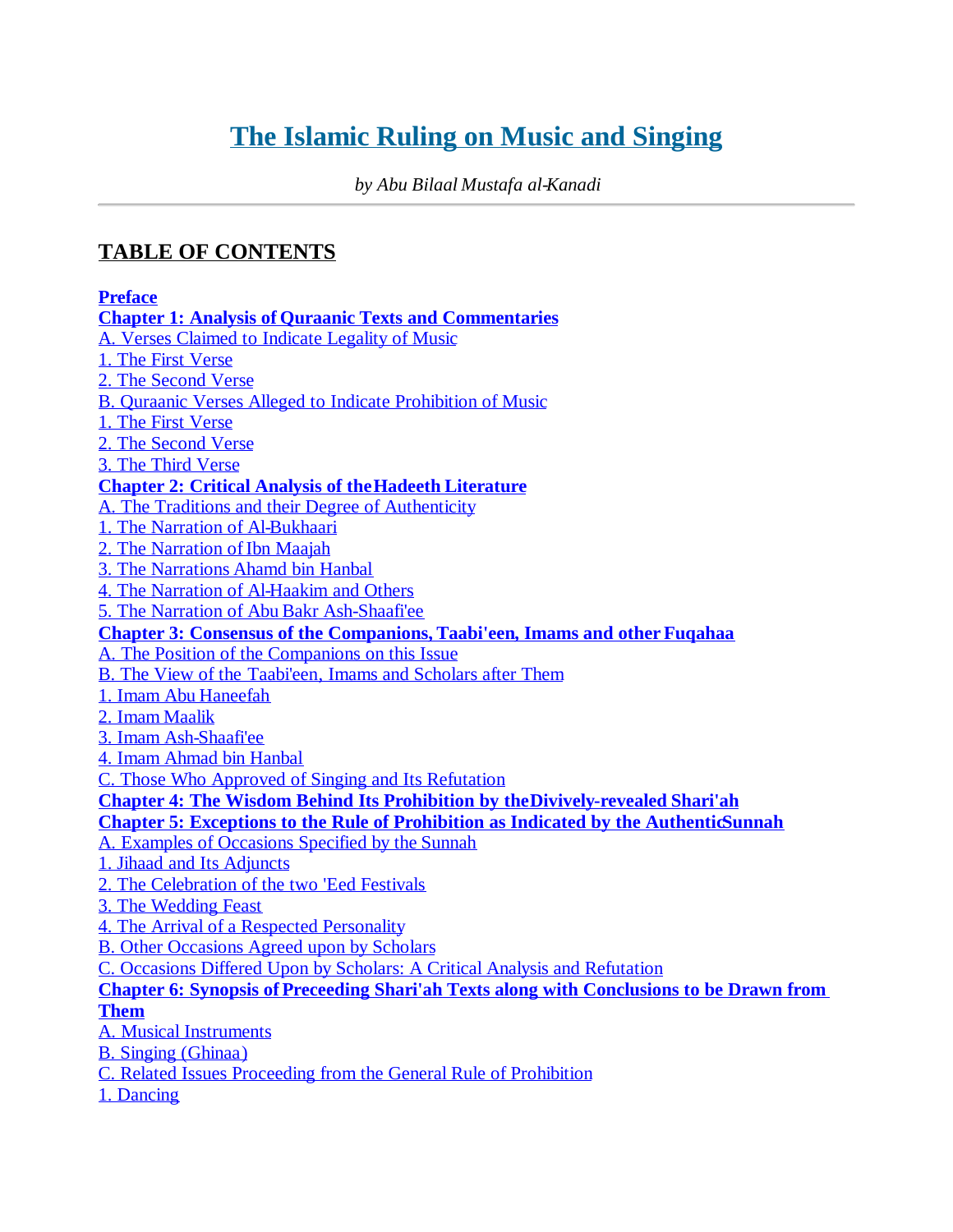2. Professions Connected with Music and Its Adjuncts

3. The Muslim's Duty Regarding It

4. The Varying Gravity of the Sinfullness of Music and Singing

- D. Some Acceptable Alternatives to Prohibited forms of Music and Singing
- 1. Recitation of and Listening to the Reading of Allah's Book
- 2. Singing and Listening to Islamic Songs
- 3. Remembrance of Allah (dhikr)
- 4. Healthy Physical Sports

Conclusion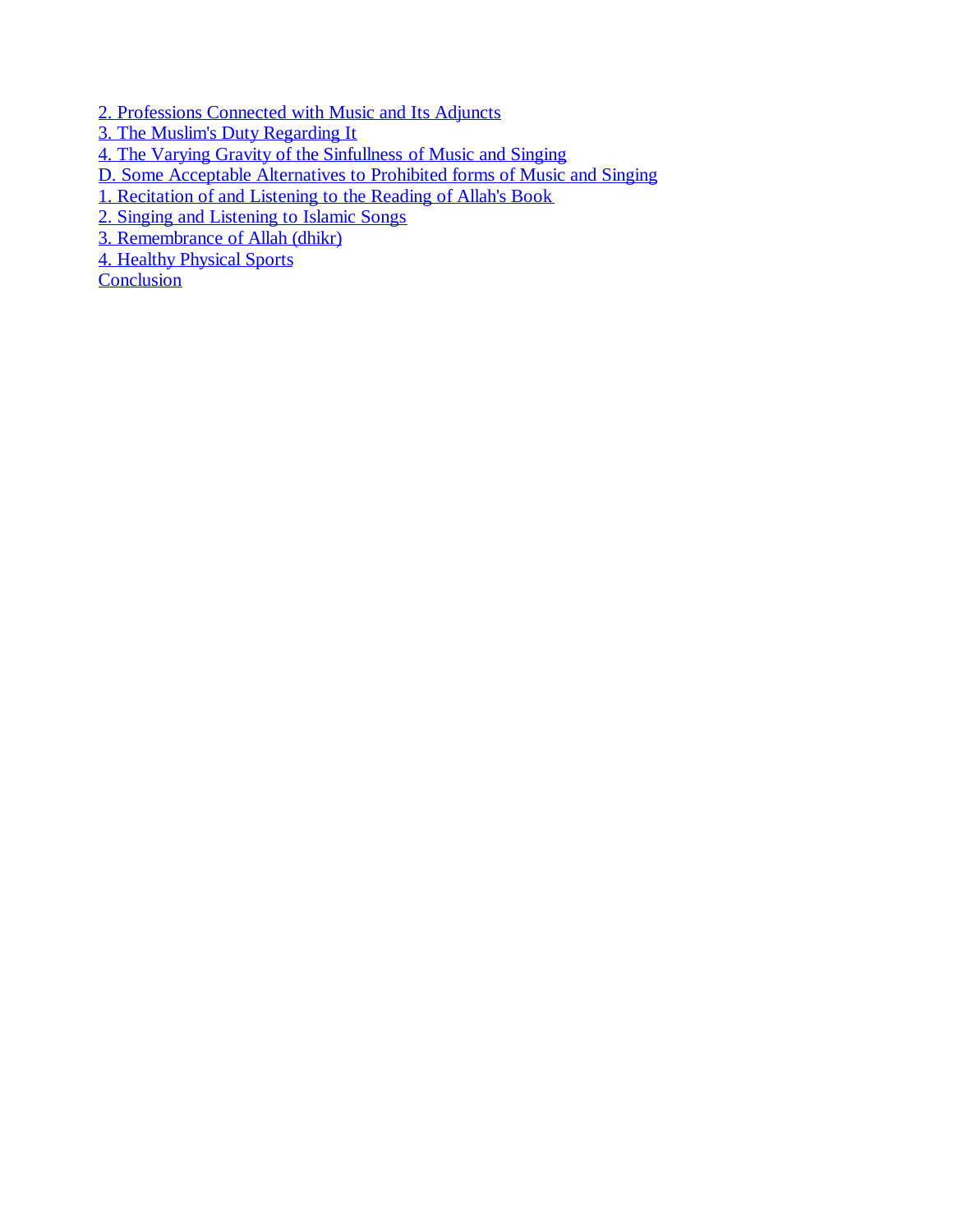#### *PREFACE*

All praise is due to Almight God, Allah. We praise Him and seek His help and forgiveness. And we seek refuge in Allah from the evil of our own selves and from our wicked deeds. Whosoever has been guided by Allah, there is none to misguide him. And whoseover has been misguided by Allah, none can guide him. I bear witness that there is no other god except Allah, alone, without partner or associate. And I bear witness that Muhammad is His servant and messenger. May Allah, the Exalted, bestow His peace and blessings on Prophet Muhammad, upon his good and pure family, as well as upon all of the noble companions and upon those who follow them in righteousness until the Day of Reckoning.

Verily, the most truthful speech is the Book of Allah, and the best guidance is the guidance of Muhammad (Allah's blessings and peace be upon him); while the worst affairs are novelties, for every novelty is a blameworthy innovation. Every innovation (in matters of religion) is misguidance and every misguidance is in the Fire.

The legality of music and singing in the Islamic shari'ah (the divinely-revealed law) is an issue which is hotly debated among individuals and scholars in Islamic societies of our present day. Arriving at the correct view requires unbiased, scholarly research of the available literature which must be supported by authentic, decisive proof.

A considerable amount has been said and written both for and against this subject, and the proliferation of doubt and confusion necessitates another more critical, meticulous analysis and assessment of this whole matter, in order for one to come to a clear, decisive conclusion which leaves not the least bit of doubt in the mind of the reader.

In hope of acheiving such a difficult and lofty goal, I have applied a distinctive method which I trust, by Allah's leave, will succeed in achieving these treasured aims and objectives.

Firstly, I analysized and assessed the claims made by differing factions that certain Quraanic verses support or prohibit the legality of the issue at hand. Secondly, I stringently researched the area of pertinent hadeeth literature in order to shed light on the issue as well as to dispel a number of misconceptions about the authenticity of certain traditions. Thirdly, I presented a consensus of the Islamic scholars with special reference to the pious predecessors of the Islamicummah; i.e. the noble companions, the taabi'een, the famous imams and other jurisprudents (fuqahaa). Fourthly, I attempted to explain the infinte wisdom which underlies the ruling of prohibition as ordained by the divinely-revealed shari'ah. Fifthly, I cited examples of exceptions to the general rule of prohibition, as either defined by the authentic sunnah or agreed upon by the scholars. Finally, I presented a synopsis of the shar'iah texts and a conclusion which clarifies the prohibited aspects of music, singing and their adjuncts.

I pray that Allah grants success in this endeavor, accepting it as a work done purely for His sake and bestowing upon us and our brethren in faith, sincerity and guidance to His straight path.

Abu Bilal Mustafa Al-Kanadi Ramadaan 1406/May 1986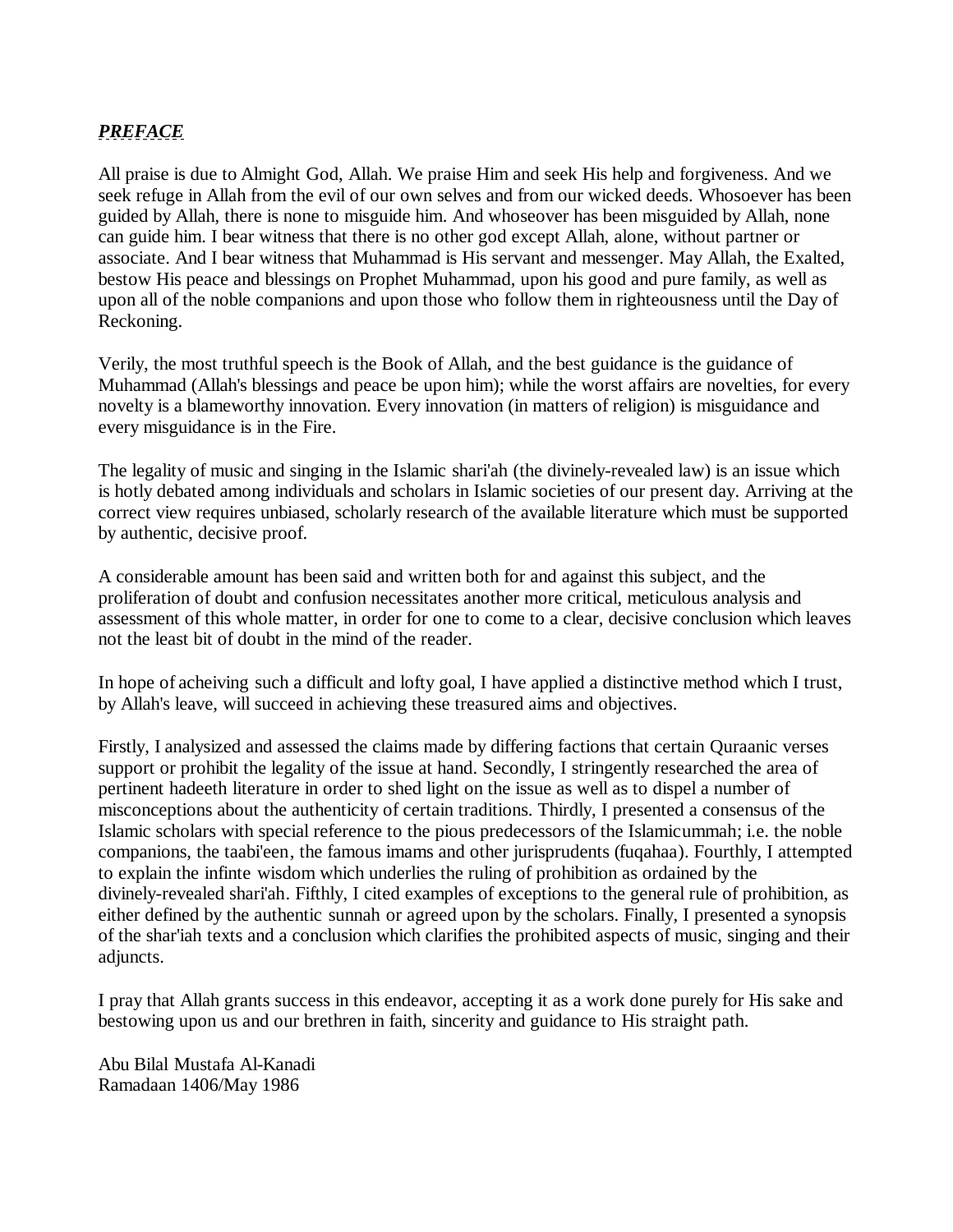#### *ANALYSIS OF QURAANIC TEXTS AND COMMENTARIES*

It is vital that one critically assesses the extent to which certain verses of the Quraan allegedly stand as proof for or against the legality of music and singing. Some of those verses which might be misconstrued to indicate that music, singing, dancing etc are permissible, are mentioned first. They are then followed with a sample of verses, which certain scholars have claimed to be proof of prohibition regarding this issue.

#### VERSES CLAIMED TO INDICATE THE LEGALITY OF MUSIC

The following verses regarding the Psalms of Dawood (upon whom be peace) is case in point.

#### THE FIRST VERSE:

#### **{And verily,We did favor some of the prophets over others, and toDawood We gave the Psalms.}(\*1)**

How does this verse purport to be proof for those who claim legality? It is a common misconception of certain Muslims-especially those having a western background or living in the west-that Dawood (peace be upon him)composed the Psalms and sang them to the accompaniment of music.(\*2) There are even some commentators of English translations of the Quraan who fall prey to the same error. For example, Abdullah Yusuf Ali comments on this verse saying, "The spiritual gifts with which the Prophets came, may themselves, take different forms according to the needs of the world and the times in which they lived, as judged by the wisdom of God. A striking example here given is the gift of song and music as given to David...(\*3) The fact is that the Psalms were not composed by Prophet Dawood (upon whom be Allah's peace and blessings), but rather were revealed to him(\*4) by Allah, the exalted, as is clearly stated in the Quraan.(\*5) Additionally, nowhere in the Quraan or in the authentic traditions(\*6) is there any support for this accompanying the psalms with musical instruments .

In order to properly understand the true nature of the Psalms (Az-Zaboor), one must look to some of the dependable Quraanic commentaries (tafaseer). Ibn Katheer (Allah's mercy be upon him), explains the meaning of the term Az-Zaboor saying, "Az-Zaboor is the name of the book revealed by Allah to Dawood (peace be upon him)."(\*7) Al-Aloosi further confirms this saying, "Az-Zaboor is the name of the book sent down to Dawood (upon whom be peace); it was revealed to him gradually, by installments."(\*8)

As to the nature of these psalms, Al-Qurtubi states, "Az-Zaboor is the book of Dawood, consisting of one hundred and fifty chapters; however, it contained no rulings of divine law on matters of prohibited or allowed things. Rather, it consisted of words of wisdom and admonishment."(\*9) Al-Aaloosi adds to this description that "the Zaboor also contained divine praises and glorification of Allah, (exalted be His praise)."(\*10)

Prophet Dawood's captivating, melodious voice was exceedingly beautiful and effective. When he recited the Zaboor, men, jinn, birds and wild animals gathered around him.(\*11)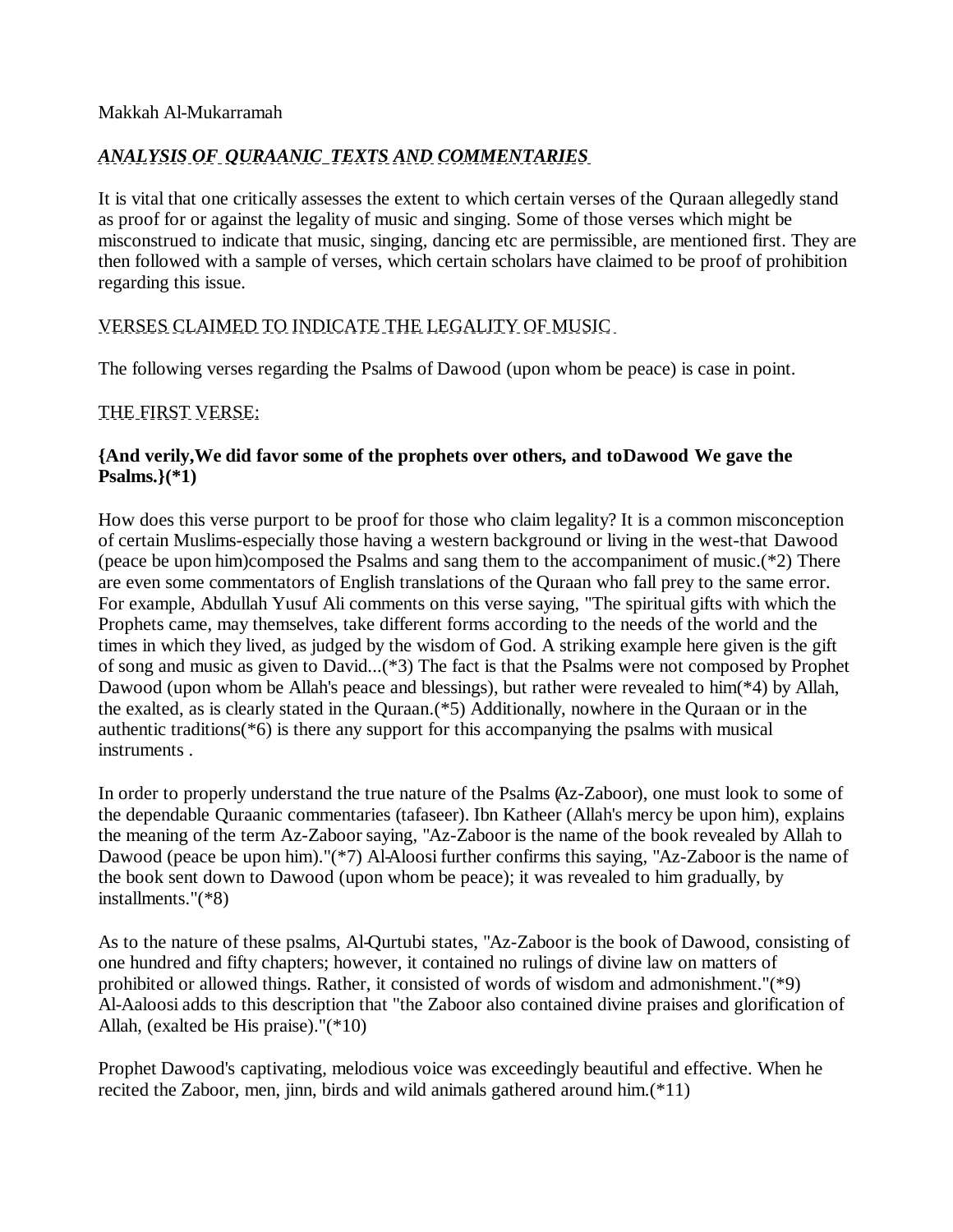#### THE SECOND VERSE:

Some ignorant people claim that the following text regarding Prophet Ayyoob(Job), whom Allah tested with various trials and tribulations, permits music and dancing:

#### **{Allah, the Exalted and Mighty, commands His messenger, Muhammad in the Quraan, "And recall Our servant, Ayyoob, when he cried unto his Lord, 'Verily, Satan has afflicted me with distress and suffering.' It was said unto him, 'Strike the ground with your foot; here is a spring for a cool bath and water to drink.'}(\*12)**

In these verses Allah, the Glorious and Exalted, directs His Prophet, Ayyoob, to strike his foot upon the ground, whereupon a spring came forth. He bathed in its cool, soothing water which healed the disease afflicting the outer surface of his body. He also drank from the spring which removed the illness that afflicted his innermost body. Thus, after putting His faithful servant, Ayyoob, to excruciating tests and trials, Allah Ta'aala judges him to be firm, patient and unwavering in his faith, saying: **{Truly, We found him firm in patience and constancy; how excellent a slave. Verily, he was ever turning in repentance (to his Lord).}**(\*13)

Regarding this verse, Al-Qurtubi mentions in his tafseer that certain ignorant ascetics and common Sufis have sought proof for the permissibility of dancing in Allah's saying to Ayyoob, **{Strike the ground with your foot.}**(\*14) He relates the reply of some scholars to such baseless claims. Abul-Faraj Ibnul-Jowzi says, "This is an empty argument. Had there been a command for the striking of the foot as an act of joy, there might be some slight excuse for such a view; however, the fact is that the command for striking the ground with the foot was in order to get the spring water to flow from it"(\*15)Ibn Aqeel gives a further rebuttal by questioning, "How is the proof of the legality of dancing deduced from the simple fact that an afflicted person is ordered as a means of miraculous healing to strike the earth with his foot in order to cause water to spring forth?"(\*16) He further suggests that if such reasoning were correct, "It would also be right to interpret Allah's saying to Moosa, **{Strike the stone with your staff.}**(\*17) as a proof for the legality of striking [rhythmically] upon [stuffed] cushions with sticks!(\*18) We seek refuge in Allah from such fraudulent playing with the Shari'ah."(\*19)

Obviously, one could make endless far-fetched analogies between certain verses of the Quraan and various, false, preconceived notions which one might hope to substantiate. May Allah protect us from such evil manipulation of the divinely-revealed law.

It is essential at this point to mention that if it were established - for the sake of argument - that Dawood (peace be upon him) did in fact have musical accompaniment to his psalms; such a thing would not be proof that music, singing to musical accompaniment, etc. are followed in Islam. This is substantiated by the agreed upon principle from the science of usoolul figh $(*20)$  which states that the revealed law (shar'un) of those who came before us(\*21) is considered applicable insofar as such law is not explicitly abrogated by the texts of the final divine;y-revealed law of Islam as embodied in the Quraan and the authentic sunnah.(\*22) However, as will be presented later, there is abundant authentic proof from the Islamic Shari'ah which prohibits music. Therefore, this prohibition by the Islamic Shari'ah abrogates all previously-revealed law and nullifies any support it may have made for the legality of music. With this in mind, it becomes abundantly clear that the attempts of certain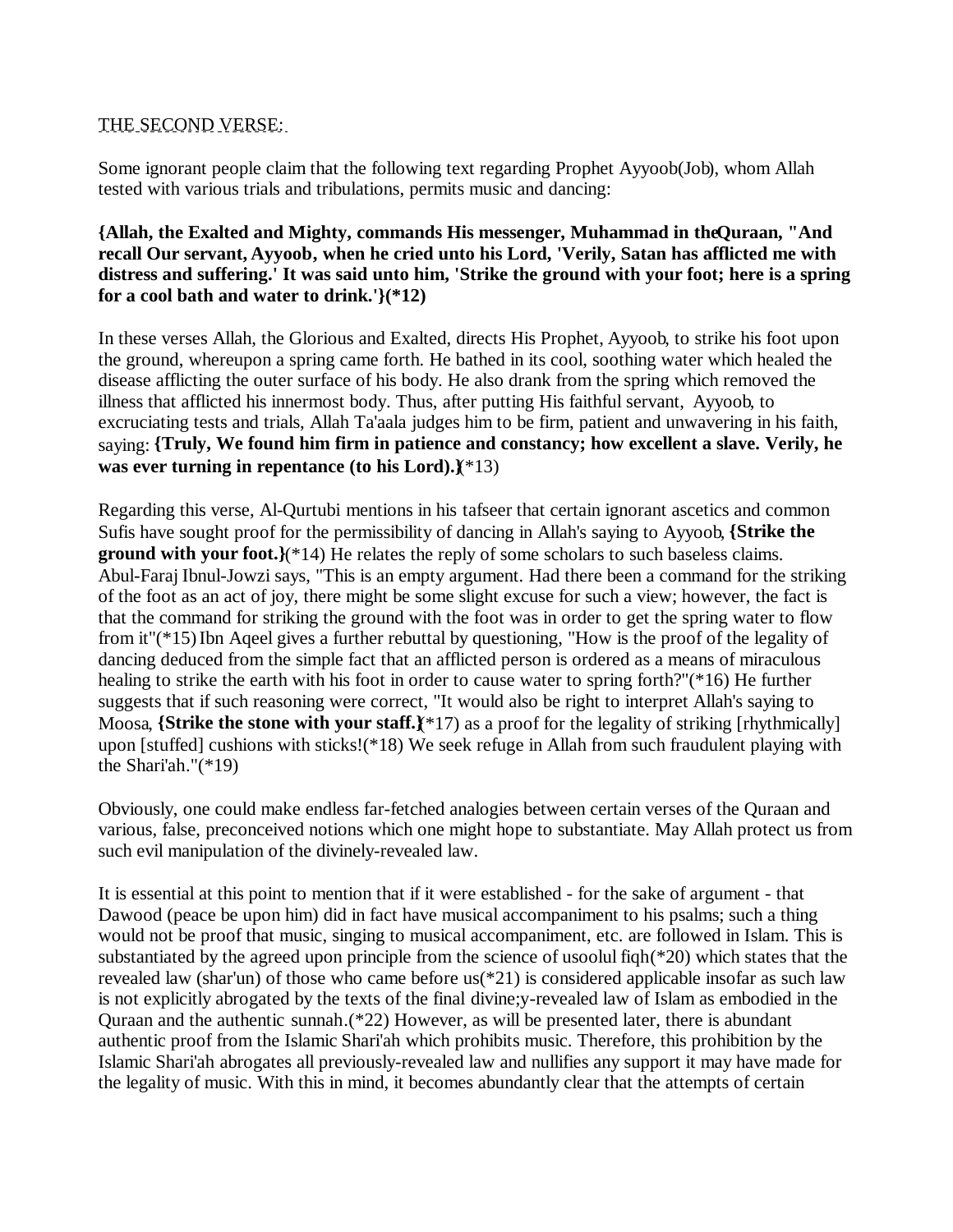persons to use such previously-mentioned verses as proof for the permissibility of music are baseless and untenable .

## *QURAANIC VERSES ALLEGED TO INDICATE PROHIBITION OF MUSIC*

In his tafseer, Imam Al-Qurtubi mentions that there are three verses which have been used by the ulaama as proof of the contempt for and the prohibition of singing.

#### THE FIRST VERSE:

The first of these verses appears in Soorah An-Najm(\*23) as follows:

Allah, the Blessed and Exalted, addresses the disbelievers from the tribe of Quraysh, **{Do you marvel at this statement, and laugh and do not weep, while you amuse yourselves [proudly] in vanities? Rather, prostrate before Allah and worship Him.}**

The important phrase is Allah's saying, **{Wa antum saamidoon} ("while you amuse yourselves [proudly] in vanities).**Due to the root 'samada' having various interpretations in the Arabic language, the scholars differ about this phrase's meaning. As a result, different interpretations are given by the commentators of the Quraan, such as the companions, taabi'een and later scholars oftafseer.

Al-Qurtubi refers to the various derived meanings mentioned by the linguists (\*24). Among the meanings understood from the root'samada' is the raising of one's head up proudly or in disdain. When conjugated, the noun form 'sumood' means leisure or idle play, while 'saamid' (the doer of the action) means one who plays idly with musical instruments or other objects of play. It is said to the singing girl, "Asmideena!"("Amuse us with your singing!") However, 'saamid' can also designate one who lifts his head in pride and haughtiness, as mentioned in the ancient dictionary, As-Sihah.(\*25) A further meaning derived from the root 'samada' is the notion of standing motion less or idle. This was mentioned by Al-Mathdawi,(\*26) one of the famous grammarians, but he added that the common, established meaning in the language points to the idea of turning away by making fun and amusement. Finally, Al-Mubarrid mentions the meaning of 'saamidoon' saying, "Saamidoon means khaamidoon [silent, motionless]."(\*27)

At-Tabari mentions in detail the various narrations traced to the sahaabah and taabi'een.(\*28) According to Ibn Abbaas, the word 'saamidoon' in this verse refers to the mushrikeen's habit of singing and playing noisily whenever they heard the Quraan being recited, in order to drown out the reciter's voice so that others wouldn't hear it.(\*29) This meaning is used by the people of Yemen. Ibn Abbas also indicated a second, more general meaning for the word 'saamidoon'; namely, that they were playing and amusing themselves and making light of the affair. The same opinion was held by some taabi'een such as Ikrimah and Ad-Dahhaak. A third meaning given by Ibn Abbaas is that they held their heads up in pride. Other tabi'een have indicated certain meanings similar to the preceding linguists' views. Thus, Qataadah reports Al-Hasan as saying that 'samidoon' is the mushrikeen's being inattentive and negligent. Mujaahid says it indicates their being in a state of extreme anger or rage.

Clearly, the term 'saamidoon' has various possible meanings, e.g that those referred to were singing noisily and amusing themselves with music and idle play, that they were holding their heads in pride, or that they were exhibiting extreme anger and hatred for what they heard of the Quraan and the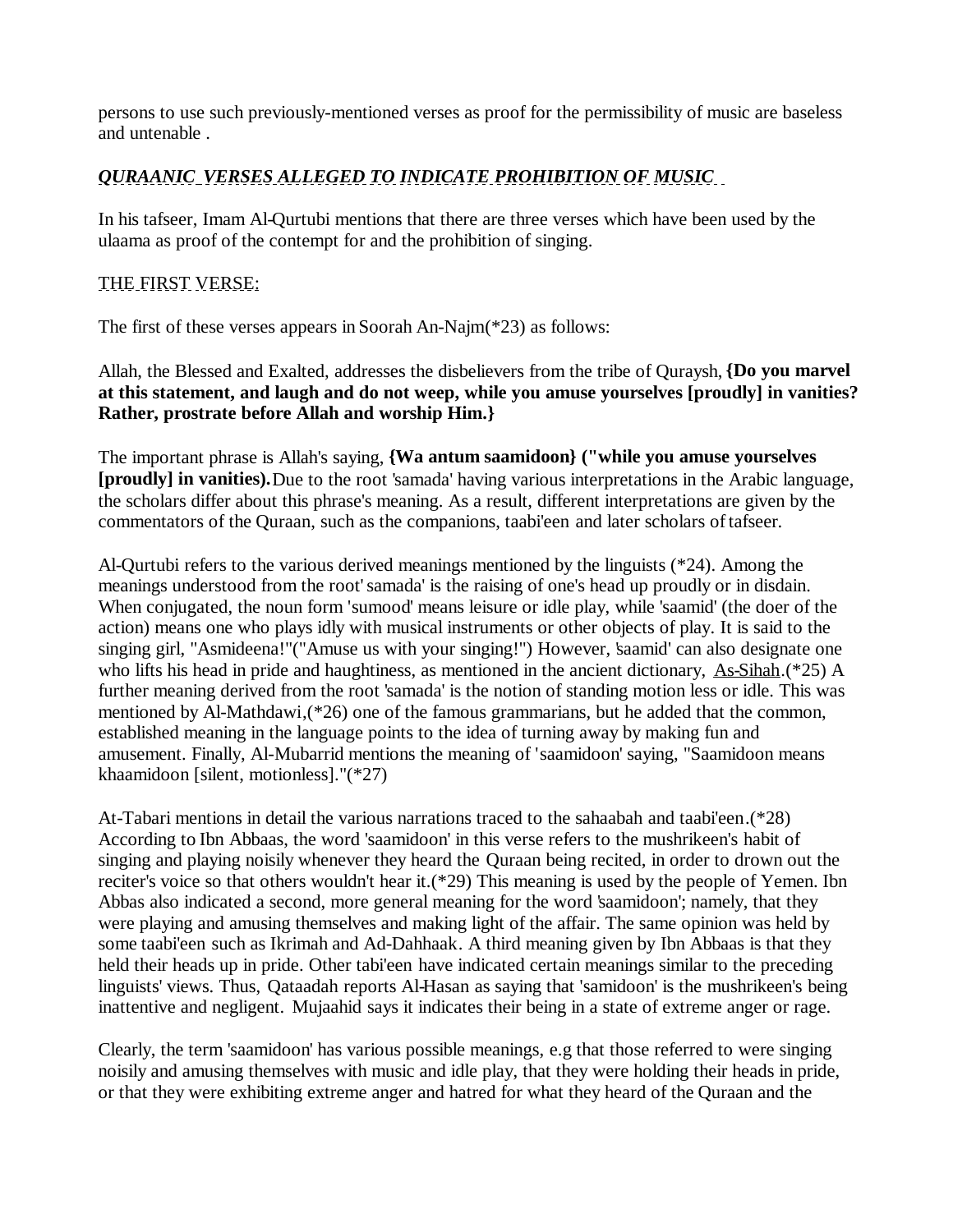message of Islam. Furhermore, it could indicate that they were indifferent, negligent and rejectionist in their attitude. All of these meanings are possible, and are not - in essence - contradictory. Most likely, 'saamidoon' is a comprehensive description of their different reactions upon hearing the verses of the Quraan and the new message of tawheed. However, it must be said that when a Quranic term yields a number of different possible meanings and we have no clear, authentically-reported statement from the Prophet defining it in a strict sense, then such a verse containing the said term cannot be used as an unequivocal, decisive proof (daleelun qat'ee) of any particular meaning. Thus, this verse cannot stand alone as an uncontestable proof of the prohibition of singing, music, etc. Rather, other evidence, either from the Quraan itself or from the authentic sunnah, must prove such a position.(\*30)

#### THE SECOND VERSE:

Another verse alleged to be proof of the illegality of music, singing, etc is mentioned in Soorah Al-Israa as follows:

After Iblees (Satan) refuses to bow before Adam as ordered, he requests that Allah grant him respite until the Day of Resurrection, so that he may misguide all but a a few of the descendants of Adam (peace be upon him). Allah, the Glorious and Exalted, addresses Satan thus, **{And excite any of them whom you can with your voice. Assault them with your cavalry and infantry, be a partner with them in their wealth and children, and make them promoses. But Satan promises them nothing except deceit.}**(\*31)

It is related that some of the commentators from the generation of the taabi'een, such as Mujahid and Dahhaak,(\*32) interpreted Satan's exciting mankind with his voice to mean through the use of music, song and amusement. Ad-Dahaak said it was the sound of wind instruments. However, according to Ibn Abbaas, the voice mentioned in the verse refers to every form of invitation which calls to disobedience to Allah, the Exalted.(\*33) After mentioning the various interpretations of the commentators, At-Tabari says, "The most correct of these views expresses that verily, Allah, the Blessed and Exalted, said to Iblees, **{Excite whosoever of Adam's progeny you can with your voice,}** and He did not specify any particular type of voice. Thus, every voice which is not an invitation to Allah's worship and to His obedience is included in the meaning of Satan's 'voice' which is referred to in the Quraanic verse."(\*34)

In conclusion, this verse - like the preceding one - is too general in its meaning, and is not by itself an explicit and unequivocal proof of the prohibition of music and singing, except in the case that such singing and music invites or leads to disobedience to Allah. Therefore, one must look at other unambiguous texts, which clearly show music, singing, etc. to be prohibited intrinsically and not due to some extraneous variable.

#### THE THIRD VERSE:

The final verse, and the one most often presented as proof of prohibition, is located in Soorah Luqmaan: $(*35)$ 

Allah, the Exalted, says, **{And there are among men those who purchase idle talk in order to mislead others from Allah's path without knowledge, and who throw ridicule upon it. For such there will be a humiliating punishment.}**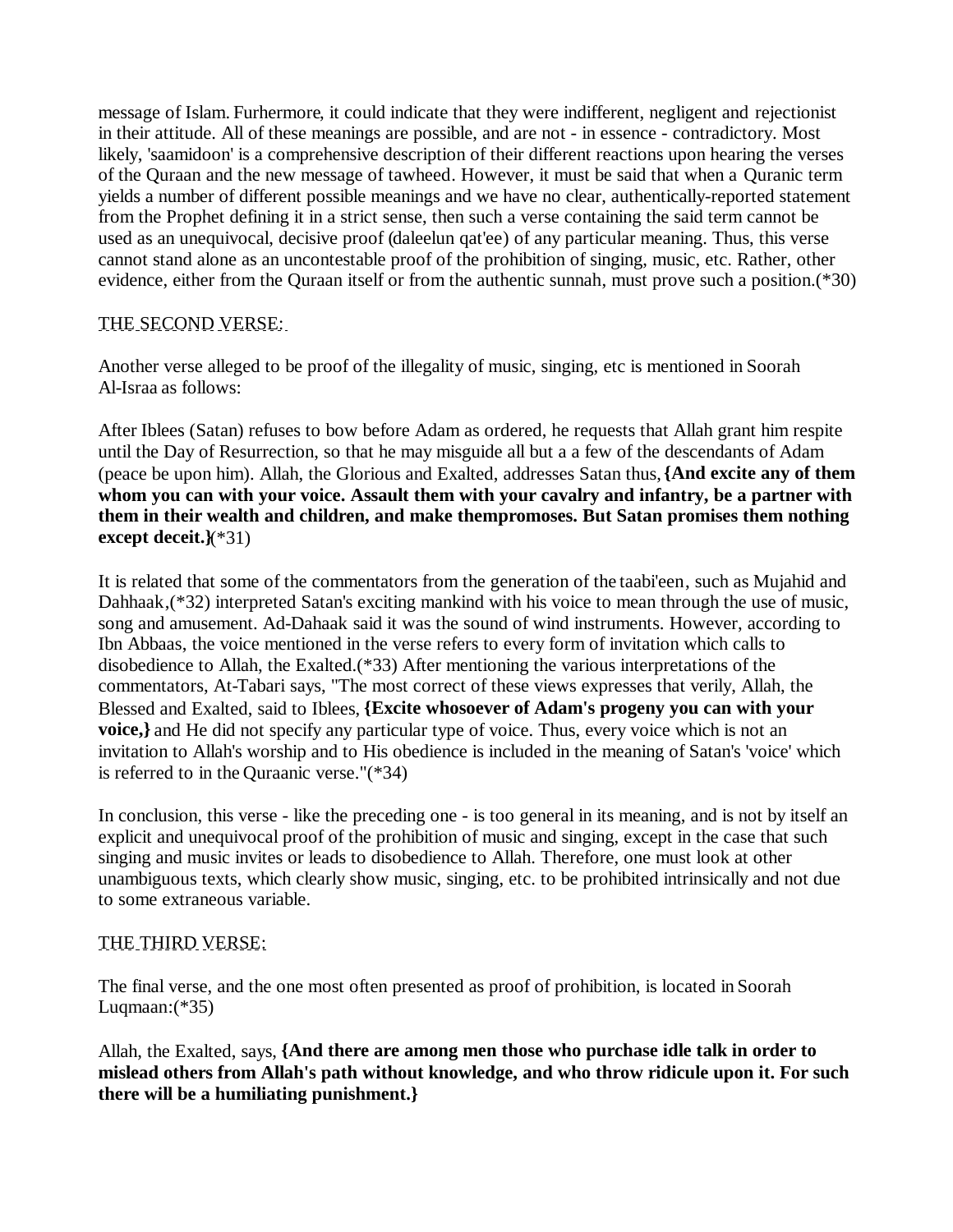After mentioning the condition of the felicitous (those who are guided by Allah's Book and who benefit from listening to it), Allah, the Glorious and Exalted, reveals the condition of the miserable ones who refuse to benefit from hearing the word of God. They only devote themselves avidly to idle and foul talk, empty amusements and all other false works and deeds whose purposes are to turn others away from Allah's path and to make it the butt of mockery.

Ibn Jareer At-Tabari, in his Jaamiul Bayaan, mentions that the interpreters of the Quraan differed as to the meaning of the term **{lahwal hadeeth} (idle talk)**which occurs in the above-quoted verse. Their views regarding its meaning can be formulated into three basic categories.

The first category defines the term **{lahwal hadeeth}**: (a) singing and listening to songs, (b) the purchasing of professional male or female singers and (c) the purchase of instruments of amusement; namely, the drum (tabl). The elements of this category revolve around reference to the blameworthy usage of instruments of idle amusement, in short, music and song. This view was held by a number of companions such as Ibn Masood, Jaabir and Ibn Abbaas. It is related that the former was questioned regarding the meaning of the verse under discussion to which he replied, "I swear by the One other than Whom there is no god that it refers to singing [ghinaa]"; he repeated it three times to emphasize his position.<sup>(\*</sup>36) It is related that Ibn Abbaas said it referred to "singing and the like."(\*37) Jaabir is reported to view its meaning to signify singing and listening to songs.(\*38) This general view pointing to censure of music and song was also held by a great number oftaabi'een, such as Ikrimah, Mujaahid, Makhool and Umar bin Shuayb, to name only a few.(\*39)

The second category of interpretation centers around the idea that **{lahwal hadeeth}** indicates conversation inviting to or consisting of shirk (polytheism). This view was the view of some tafseer scholars from the generation after the companions, such as Ad-Dahaak and Abdur-Rahmaan bin Zayd bin Aslam.(\*40)

The third category conveys the meaning of all false talk, actions or deeds, whose nature it is to divert people from Allah's path and from His worship and remembrance. For example, Al-Aaloosi relates that Al-Hasan Al-Basri was reported as saying that **{lahwal hadeeth}** includes "everything which distracts one from worship and the remembrance of Allah such as whiling the night away in idle conversation or entertainment, jokes, superstitous tales, songs and the likes thereof."(\*41) Al-Aaloosi supports this view, saying that the verse should be interpreted to include all such blameworthy words and deeds which divert one from Allah's path.

After having conveyed the previously-mentioned categories oftafseer, Ibn Jareer relates the commentary of Ibn Zayd about the verse, **{And there are among men those who purchase idle talk in order to mislead others from Allah's path without knowledge, and who throw ridicule upon it.}**Ibn Zayd said, "The people referred to [in this verse] are the disbelievers. Don't you see that it says [in the immediately following verse], **{And when Our revelations are recited to such a person he turns away in pride as if he hadn't heard them, as if there was a deafness in his ears.}**(\*42) The people of Islam are not as those described here, although some say the verse refers to Muslims [as well]. The verse refers to the disbelievers who pitched their voices in a tumultuous clatter in order to drown out the hearing of the Quraan."(\*43)

At-Tabari concludes by offering his own weighted preference for the general, inclusive meaning as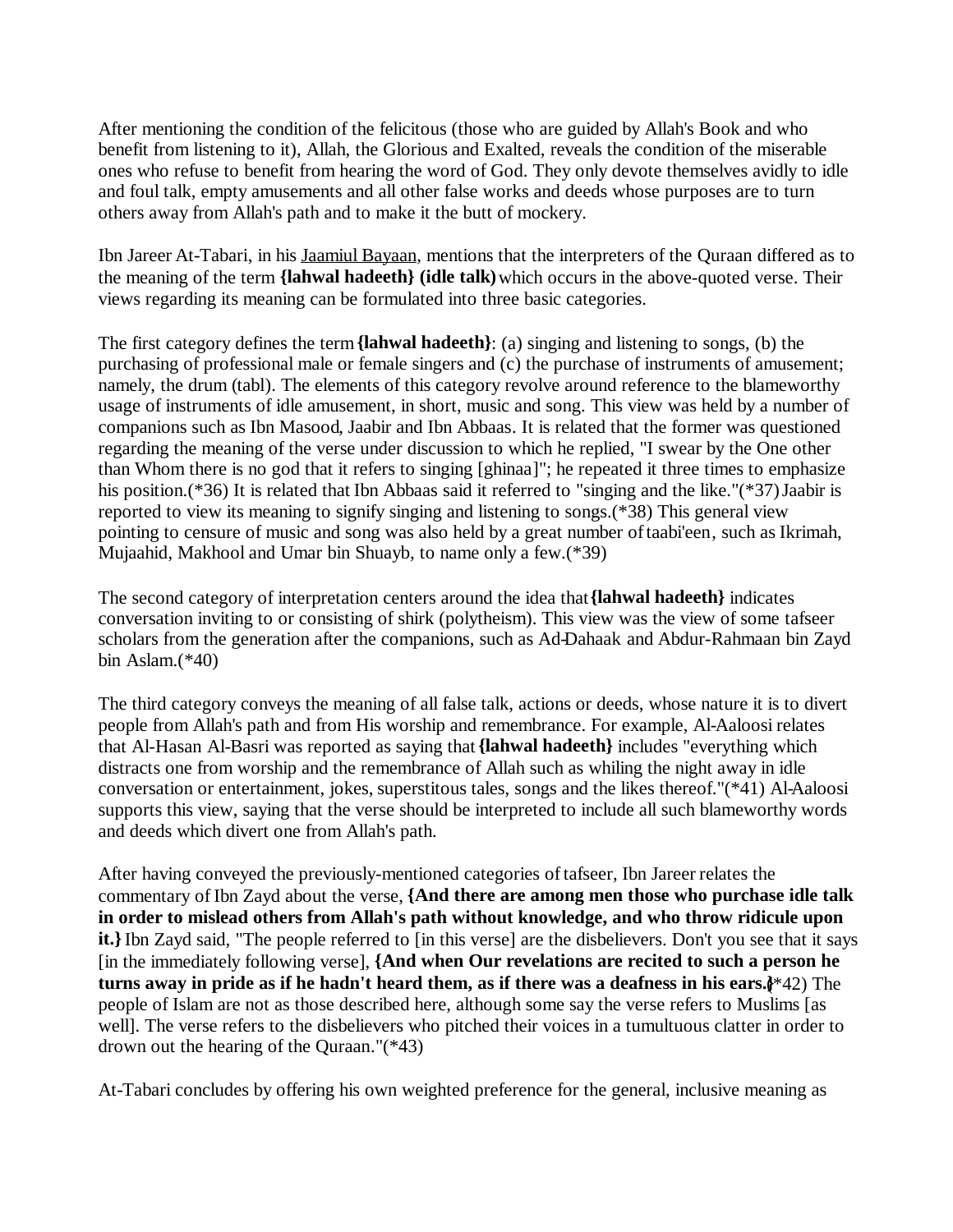conveyed in this final category. He states, "The most correct view regarding the meaning of **{lahwal hadeeth**} is the one which indicates every form of conversation(\*44) which diverts from Allah's path the hearing of which has been prohibited by Allah or His Messenger (peace and blessings be upon him). This is because the statement by Allah, the Exalted, is general and inclusive, and does not exclude certain forms of conversation. Therefore, His statement remains in its general context unless proof which specifies it appears; and singing and polytheism [shirk] are included in this general statement."(\*45)

From what has preceded, it is to be understood that a specific or exclusive meaning such as singing or shirk cannot be proven; rather, the verse and particularly the phrase **{lahwal hadeeth}** should be interpreted as anything which diverts one from Allah's path. Music, singing, etc. (since they occupy people's attention and distract them from Allah's worship and remembrance and invite to His disobedience), no doubt fall under the general censure, blame and rebuke cast upon those who fall into this category. However, this verse is not itself an explicit, unequivocal proof for the prohibition of music, singing, etc. Rather, its prohibition is conditional and incidental as stated above. Thus, this issue requires other external proofs which are both clear and categorical, so as not to leave the least bit of doubt in the mind of the conscientious, truth-seeking believer. In order to achieve such a lofty, yet absolutely vital objective, it is necessary to turn to the second source of the Islamicshari'ah, the authentic sunnah of Allah's Messenger (upon whom be blessings and peace).

## *CRITICAL ANALYSIS OF THE HADEETH LITERATURE*

A meticulous, critical analysis of the relevant texts from the hadeeth literature reveals that, contrary to the commonly-held belief, there are a number of authentic narrations from the prophetic sunnah which clearly point to the indisputable fact that music, instruments, singing to accompaniment, etc. are objects prohibited by the Islamic Shar'iah. The exceptions to this general rule are specific, limited types of innocent singing or chanting without any instrumental accompaniment or to the accompaniment of the simple hand drum (daff) on certain occasions designated by the sunnah. Their details require discussion later.

Unfortunately, due to certain modern scholars' blind imitation (taqleed) of a few earlier scholars, many Muslims entertain the misconception that all the hadeeths relating to music, singing, musical instruments, etc. are either weak (da'eef) or forged (mowdoo'). A critical analysis of the available hadeeth literature clearly reveals that this is an untenable position. In order to substantiate this claim and to dispel such false notions, it is necessary to quote a number of authentic traditions along with the translation of their meanings.

## *THE TRADITIONS AND THEIR DEGREE OF AUTHENTICITY*

## *THE NARRATION OF AL- BUKHAARI:*

The translation of the hadeeth follows: The Prophet (Allah's peace and blessings be upon him) said, "There will be [at some future time] people from myUmmah [community of Muslims] who will seek to make lawful: fornication, the wearing of silk,(\*46) wine-drinking and the use of musical instruments [ma'aazif]. Some people will stay at the side of the mountain and when their shepherd comes in the evening to ask them for his needs, they will say, 'Return to us tomorrow.' Then Allah will destroy them during the night by causing the mountain to fall upon them, while He changes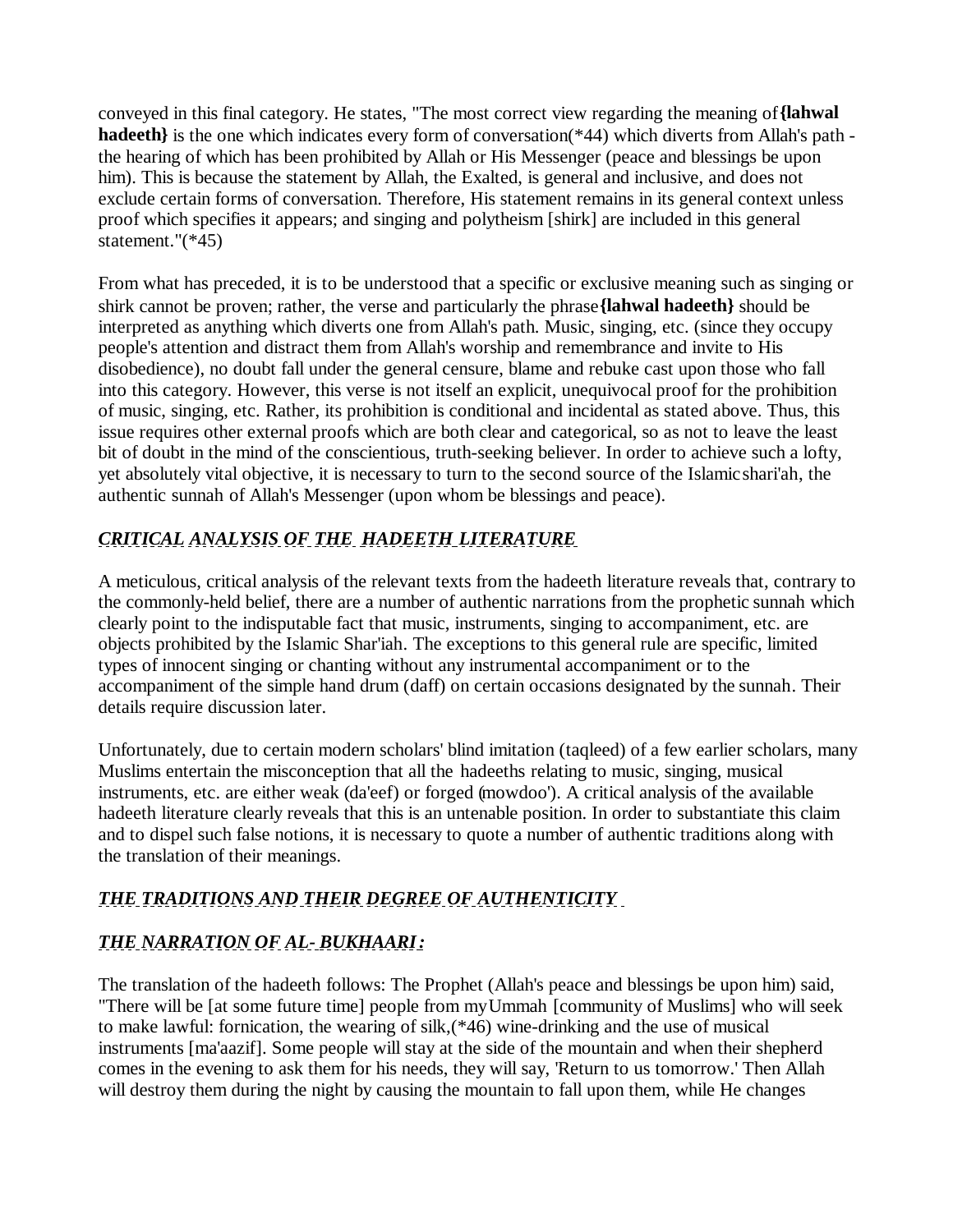others into apes and swine. They will remain in such a state until the Day of Resurrection."(\*47)

#### *A CRICTICAL DISCUSSION OF ITS ISNAAD:(\*48)*

Prior to a discussion of the meaning of the part of this hadeeth relevant to this treatise, it is necessary to refute certain unfounded criticisms of its authenticity directed at it by a few scholars of the past and present, struggling under unfortunate misconceptions.

At the beginning of the isnaad, Imam Al-Bukhaari related, "Qaala Hishaamu-bnu Ammaar..."("Hishaam bin Ammaar said...") This statement was misconstrued by Ibn Hazm to indicate that there is a missing link between Al-Bukaari and the next narrator (i.e Hishaam),(\*49) implying that the hadeeth's isnaad is disconnected (munqati') and therefore not valid as proof in the prohibition of music, song, musical instruments, etc. This type of isnaad, termed mu'allaq, contains a missing link. However, Al-Bukaari's hadeeth is authentic, because there exist fully-connected chains for it which fulfill the condition of authenticity. This was stated by the great critical scholar of hadeeth, Shaykh Ibnus-Salaah, in his celebrated work, Uloomul Hadeeeth (his treatise on the science or methodology of hadeeth criticism and assessment). In his commentary of Saheehul Bukhaari, entitled Fat-hul Baari, Ibn Hajar mentioned Ibnus Salaah's meticulous refutation of Ibn Hazm's statement.(\*50)

Among the other great critical scholars ofhadeeth who mentioned that the isnaad is soundly connected (mowsool) is Ibn Hajar's shaykh, Al-Haafidh Al-Iraaqi. He stated that the isnaad is found connected in Al-Ismaa'eeli's work, entitled Al-Mustakhraj, which collects together other chains of narrators (or similar ones) for the same hadeeths mentioned in Al-Bukhaari's collection.

And finally, there is Ibn Hajar's distinctive work, Taghleequt Ta'leeq, a rare and stupendous masterpiece, which brings together connected, authentic chains (asaneed) of transmitters for those traditions which appear in Al-Bukhaari's compilation in the form of the disconnected (mu'alliq) type of hadeeth, thereby dispelling accrued misconceptions regarding the claim of "weak" hadeeths occuring in the text (matn) of Al-Jaamis As-Saheeh.(\*51)

After quoting other complete, authentic chains(\*52) for the tradition under study, along with the sources wherein such chains of transmitters are mentioned,(\*53) Ibn Hajar concludes by emphasizing (in reference to Al-Bukhaari's narration):

"This is an authentic hadeeth. It has no deficiency or defect, and there is no point of weakness for any attack to be made on it. Abu Muhammed Ibn Hazam labeled it as defective by virtue of his claim that there is a break [intiqaa'] in the chain between Al-Bukhaari and Sadaqah bin Khaalid and because of the difference of opinion regarding the name of Abu Maalik(\*54) As you've seen, I have quoted nine fully-connected chains of transmission (asaneed) whose narrators are thoroughly dependable. As for the difference regarding the kunyah of the companions, they are all of impeccable repute. Further more, in Ibn Hibbaan's narration, the transmitter stated that he heard from both of them...(\*55) I have in my possession yet other chains which could be presented here, however, I would not like to prolong this subject further by mentioning them. In what we have stated there is enough proof for the sensible, thinking person. And Allah is the grantor of success."(\*56)

In short, this particular narration of Al-Bukhaari is authentic and consequently constitutes a valid and binding text to be referred to in determining the ruling (hukm) regarding music.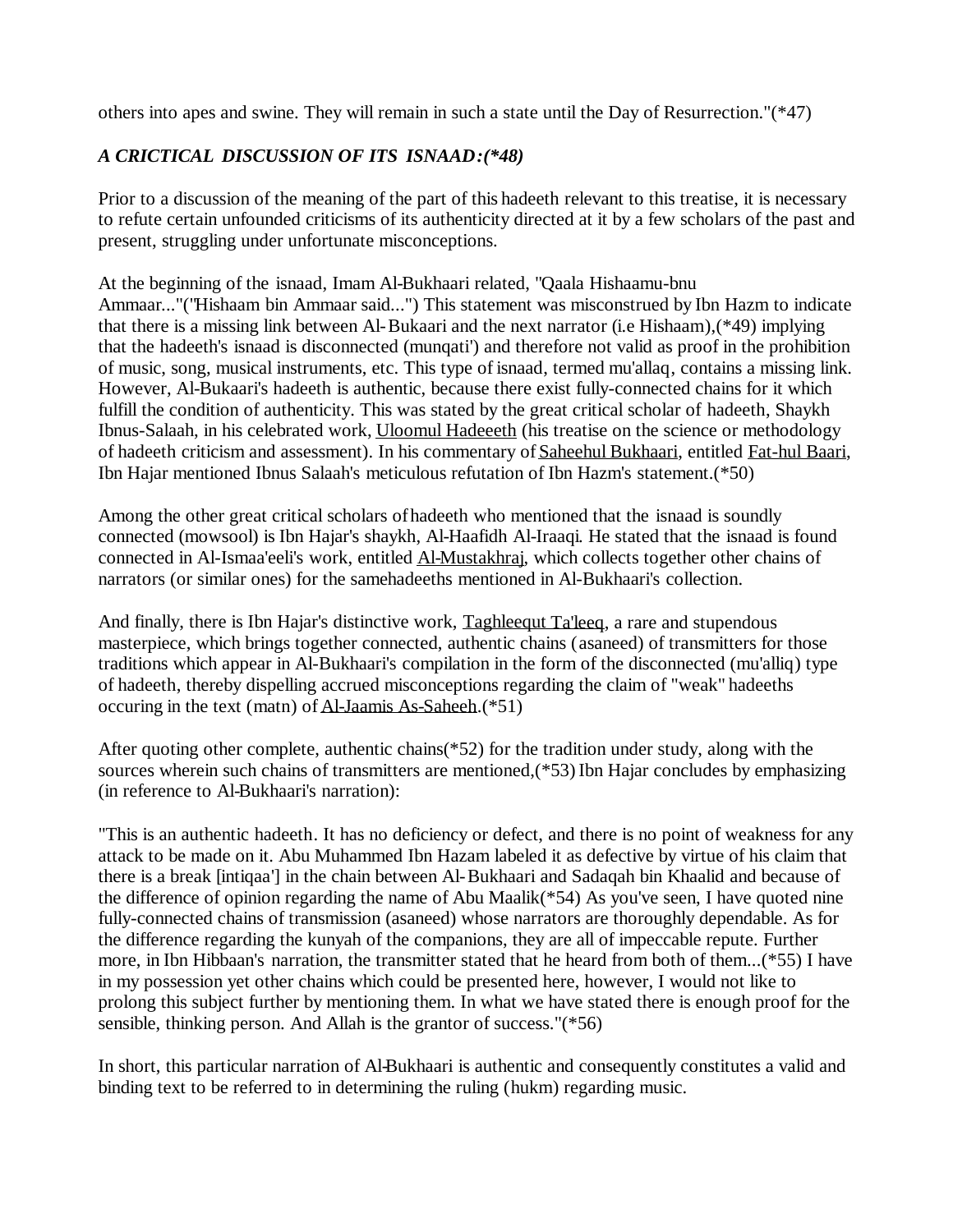It should be mentioned that certain modern-day writers, who blindly imitate previous scholars by quoting their views without applying the critical sciences of hadeeth research, have merely parroted the position of Ibn Hazm, and due to this, have caused many unwary persons to go astray regarding this issue. For example, Yoosuf Al-Qardaawi, in his popular book, entitled Al-Halaal wal Haraam fil Islam,(\*57) says in regard to the extant hadeths on music: "As for what has been mentioned by way of prophetic traditions [relating to the subject of music], all of these have been assessed to have some point or another of weakness according to the fuqahaa of hadeeth and its scholars.(\*58) The Qaadi Abu Bakr Ibnul-Arabi said, 'There is no authentic hadeeth prohibiting singing.' And Ibn Hazm said, 'Every hadeeth related [prohibiting music and singing] is false and forged."(\*59)

Unfortunately, the statement that "all" the narrations are weak according to "scholars of hadeeth" is a gross error on Al-Qardaawi's part and is not the result of meticulous critical research. Rather, it is due to an uncritical, blind acceptance of the words of Ibn Hazm and Ibnul-Arabi. Ibn Hazm was no doubt a virtuous, sharp-minded scholar; however, in the area ofhadeth assessment and verification (as is the case in many aspects of his school of Dhaahiri fiqh), he has certain untenable and unfounded, even some very abnormal views.(\*60) The accomplished hadeeth scholar and student of Ibn Taymiyyah, Al-Haafidh Ibn Abdul-Haadi, says of Ibn Hazm that "he often errs in his critical assessment of the degrees of traditions and on the conditions of their narrators."(\*61) In fact, there is unanimous consensus among the most reputable critical scholars of hadeeth regarding Ibn Hazm's erroneous assignment of a ruling of d'af (weakness) to Al-Bukhaari's hadeeth. Regarding the degree of this hadeeth, the views of Ibnus-Salaah, Ibn Hajar Al-Asqalaani and Al-Haafidh Al-Iraaqi have already been mentioned. Among the qualified scholars who also agree with his assessment are the great scholars, Ibnul-Qayyim and Ibn Taymiyyah. Ibnul-Arabi is similar to Ibn Hazm in that he is quick to give a ruling of forgery or weakness on ahadeeth, without the necessary, detailed analysis and synthesis of all extant chains of narration relating to the subject. Had he executed such an analysis, undoubtedly he would have arrived at a sound decision and avoided much blame and censure.

Having established the authenticity of the aforementioned narration recorded in Imam Al-Bukaari's compilation, the meaning of his hadeeth and its stand as an indisputable proof of the unlawfulness of music may now be discussed.

## *COMMENTARY ON AL- BUKHAARI'S HADEETH:*

The portion of Al-Bukhaari's hadeeth, which is presently of concern, is that segment whose text states:

"There will be a people of my ummah [nation] who will seek to make lawful: fornication, the wearing of silk, wine-drinking and the use of musical instruments..."

The word of consequence here is the Arabic term 'ma'aazif'. In order to discover what it implies, one must turn to Arabic dictionaries of hadeeth terms and other scholarly works. According toLisaanul Arab,(\*62) ma'aazif is the plural of mi'zaf or 'azf,(\*63) and indicates objects or instruments of play or leisure which are beat upon for their sound. If the singular form is used (mi'zaf), it specifically means a type of large wooden drum used mainly by the people of Yemen. The noun 'azf also stands for the act of playing with ma'aazif, i.e. hand drums (dufoof)(\*64) or other instruments which are struck upon. Al-Jowhari, the author of the ancient dictionary, As-Sihaah, asserts that ma'aazif signifies musical instruments, al-'aazif indicates one who sings, and the 'azf of the wind is its voice.(\*65) In the famous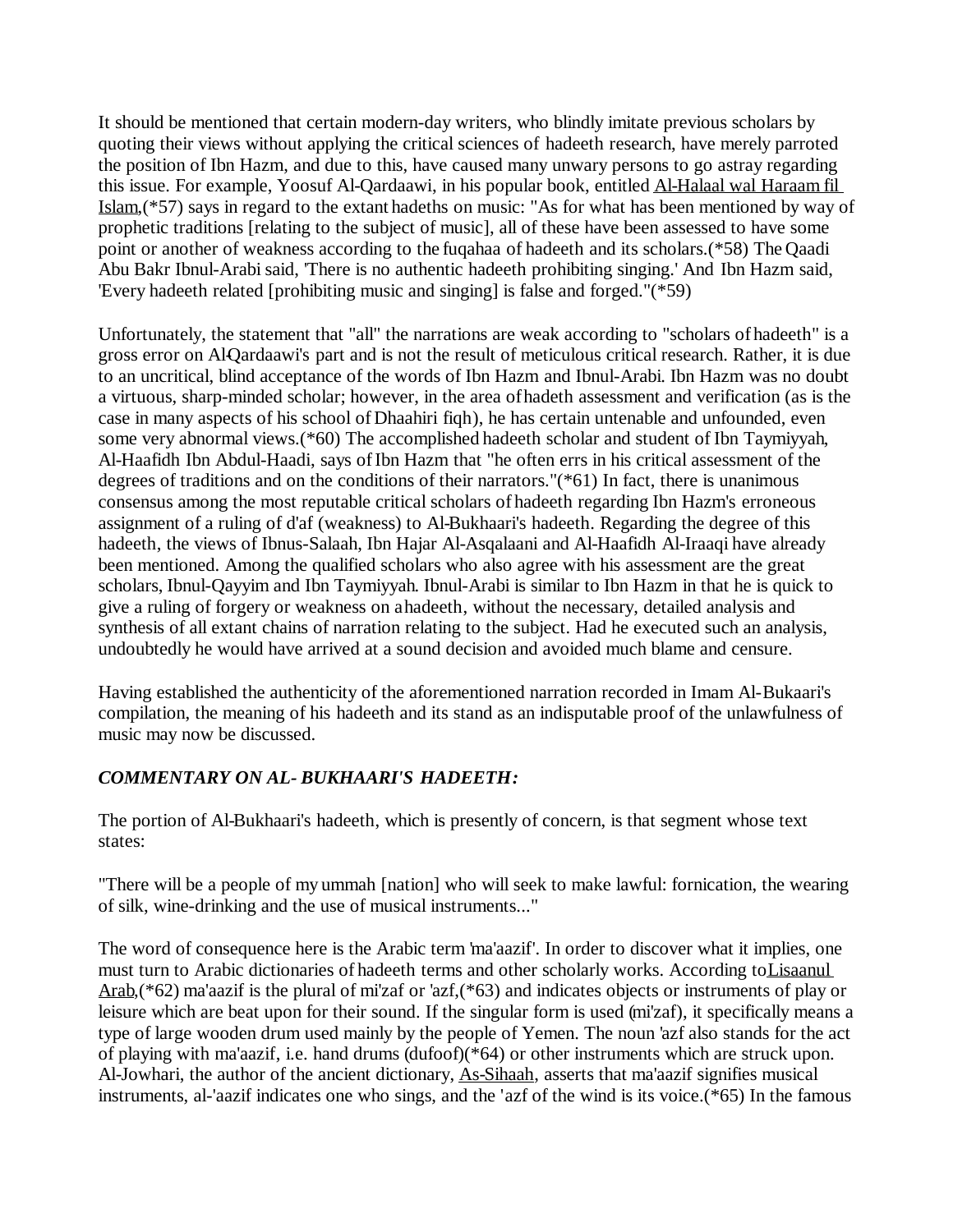Taajul 'Aroos min Jawaahiril Qaaamoos, besides quoting the above-mentioned meanings, the commentator Az-Zabeedi says that ma'aazif are instruments of leisure which are drummed upon or played, like the lute ('ood), the drum (tanboor), the small hand drum (daff) or other such musical objects.(\*66) And finally, in the famous dictionary, An-Nihaayah fee Ghareebil Hadeeth,(\*67) Ibnul-Atheer mentions the meaning of ma'aazif as it is used in various hadeeths. He comments, "By 'azf is meant playing with ma'aazif, consisting of dufoof [hand drums] or other instruments which are beat upon." He also mentions the derived noun form, 'azeef, which means "sound" or voice", while 'azeeful jinn signifies the ringing of the jinns' voices. It is said that the people of the desert imagined the shrill ringing of the winds in the desert air to be the voice of jinns.(\*68)

The commentaries of the scholars of hadeeth also agree on the above-quoted meaninings for the term maazif mentioned in Al-Bukhaari's narration. In Ibn Hajar's exhaustive commentary of Saheehul Bukhaari,(\*69) he adds that an earlier hadeeth scholar, named Ad-Dimyaati, says that the word 'azf is also used to describe singing (ghinaa).(\*70)

Such a detailed analysis of the meaning of the term ma'aazif, as mentioned in the most authoritative dictionaries of the Arabic language, is necessary to refute any others' possible attempts to "explain away" or "interpret" it in a matter suiting their preconceived notions or opinions. It clearly has been established that the word ma'aazif - according to correct Arabic usage - indicates a specific number of things: (a) musical instruments, (b) the sounds of those musical instruments (music) and (c) singing to instrumental accompaniment.

#### ANALYSIS OF THE TEXT AS A PROOF OF PROHIBITION:

An analysis of the hadeeth's wording clearly indicates the unlawfulness of music. In the text it is said that people from the Prophet's ummah will "seek to make lawful" that which is termed ma'aazif. This statement ("seek to make lawful") is derived from the verb yastahilloona, whose first part, yasta, is the conjugated addition to the root ahalla. The conjugated form ista means to seek, try, attempt, desire, etc., while the root ahalla means to make lawful. Taken together it means "to seek to make lawful". Obviously, one can only seek, desire or attempt to make lawful that which is not lawful. For if something is already lawful, it is nonsensical for one to seek to establish it. Other things which people will attempt to make lawful are named along with ma'aazif. These additional matters are definitely prohibited in Islam - namely, illegal sexual intercourse, the drinking of wine or liquor and the wearing of silk (for males). Hadma'aazif(\*71) not been prohibited, they never would have been associated with other prohibited objects in one and the same context.

In order to dispel the common misconception prevalent among certain Muslims that "only one hadeeth" in Al-Bukkhaari's compilation stands as proof of prohibition regarding this issue, it is necessary to mention a sample of other authentic hadeeth. The fact that the majority of traditions regarding music, instruments and singing are weak and rejected (munkar) does not negate the existence of an appreciable number whose degree is saheeh (authentic) or hasan (of good, acceptable quality).

## *THE NARRATION OF IBN MAAJAH:*

There is a narration by Ibn Maajah in Kitaabul Fitan(\*72) in the chapter on punishments. The translation is: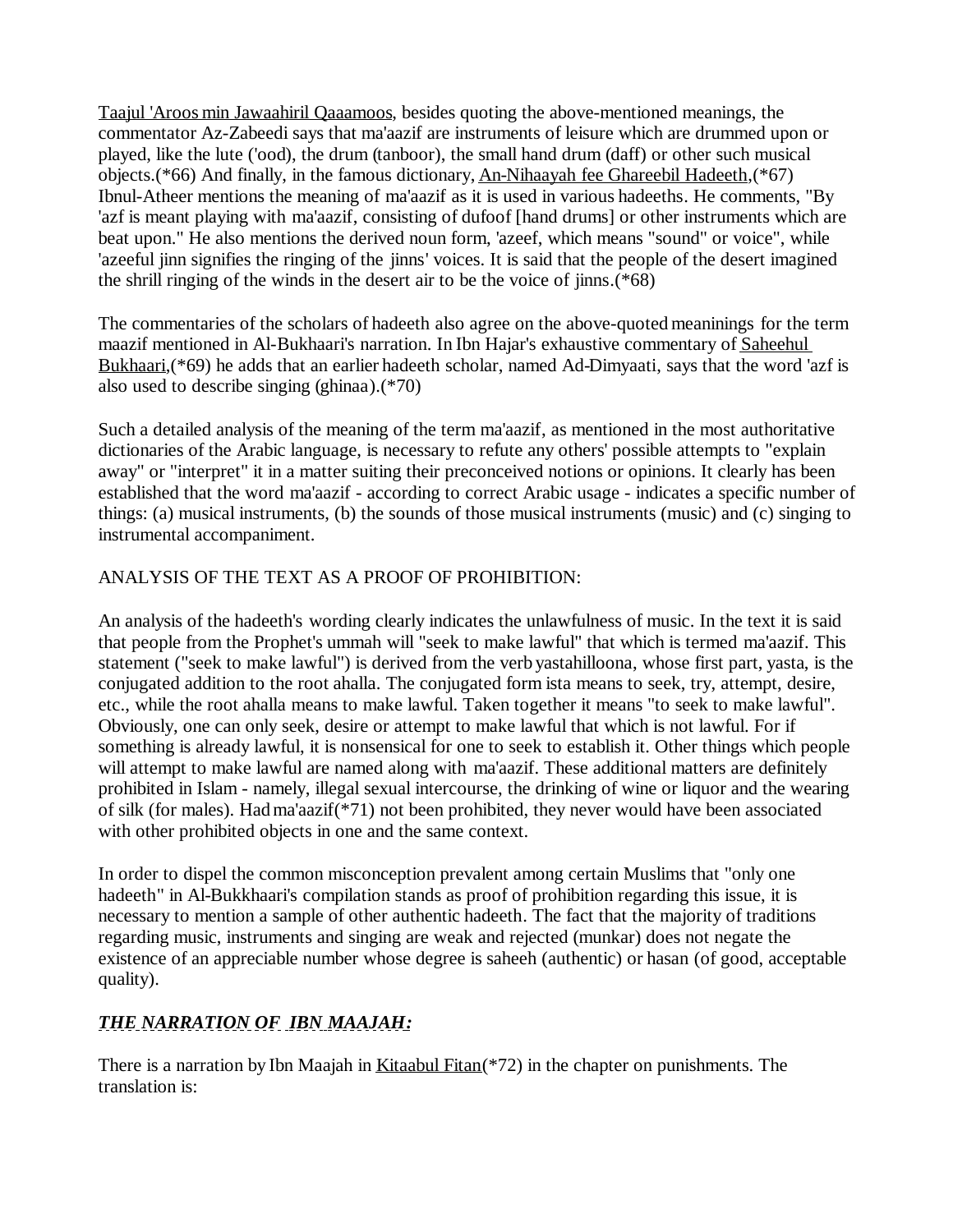The messenger of Allah said: "A people of myummah will drink wine, calling it by other than its real name. Merriment will be made for them through the playing of musical instruments and the singing of lady singers. Allah will cleave the earth under them and turn others into apes and swine."

This is an authentic hadeeth. It was also narrated by Al-Bayhaqi and Ibn Asaakir with the same wording. The renowned scholar of hadeeth and fiqh, Ibnul-Qayyim, authenticated it as mentioned in the famous hadeeth commentary of the 'allaamah, Abut-Teeb Muhammad Shamsul-Haqq Al-Adheem-Aabaadi.(\*73) Furthermore, it was given a degree ofsaheeh by muhaddith of our era, Shaykh Muhammad Naasiruddeen Al-Albaani. He mentioned its detailed, critical evaluation and assessment in his Silsatul Ahaadeeth As-Saheehah(\*74) and in his Saheehul Jaamis Sagheer.(\*75) It is further mentioned and authenticated in his Ghaayatul Maraam, Takhreejul Halaali wal Haraam.(\*76)

## *THE NARRATIONS OF AHMAD BIN HANBAL:*

There are a number of narrations proving the prohibition of music and instruments in Ahmad bin Hanbal's Musnad. Although many of them are weak, two narrations from his compilation, which have been verified to be authentic, follow.

#### THE FIRST TEXT:

The translation is:

The Prophet said: "Verily, Allah prohibited wine, gambling and al-koobah; and every intoxicant is prohibited." Sufyan said, "I asked the narrator, Ali binBadheemah, 'What is al-koobah?' He answered, 'It is the drum.'"

#### THE SECOND TEXT:

It is translated thus:

Allah's Messenger said, "Verily, Allah has prohibited for myummah: wine, gambling, a drink distilled from corn, the drum and the lute;(\*79) while He supplemented me with another prayer, the witr."(\*80)

These narrations have also been related by other compilers, such as Al-Bayhaqi in his Shu'ubul Eemaan with an authentic isnaad and At-Tabaraani in Al-Mu'jam Al-Kabeer with a jayyid (good) isnaad. The detailed proof of their verified authenticity are mentioned in Al-Albaani's Saheehul Jaami'is Sagheer.(\*81) It is further authenticated in his Mishkaatul Masaabeeh(\*82) and in his work, Al-Ahadeeth As-Saheehah.(\*83)

## *THE NARRATION OF AL- HAAKIM AND OTHERS:*

It is reported by Al-Haakim in his Mustadrak(\*84) that the Prophet (upon whom be peace and blessings) took the hand of the companion, AbdurRahmaan bin 'Owf, and they proceeded to visit the Prophet's ailing son, Ibraheem. They found the infant in the throes of death, so the Prophet took him to his breast and held him until his spirit left him. Then he put the child down and wept, whereupon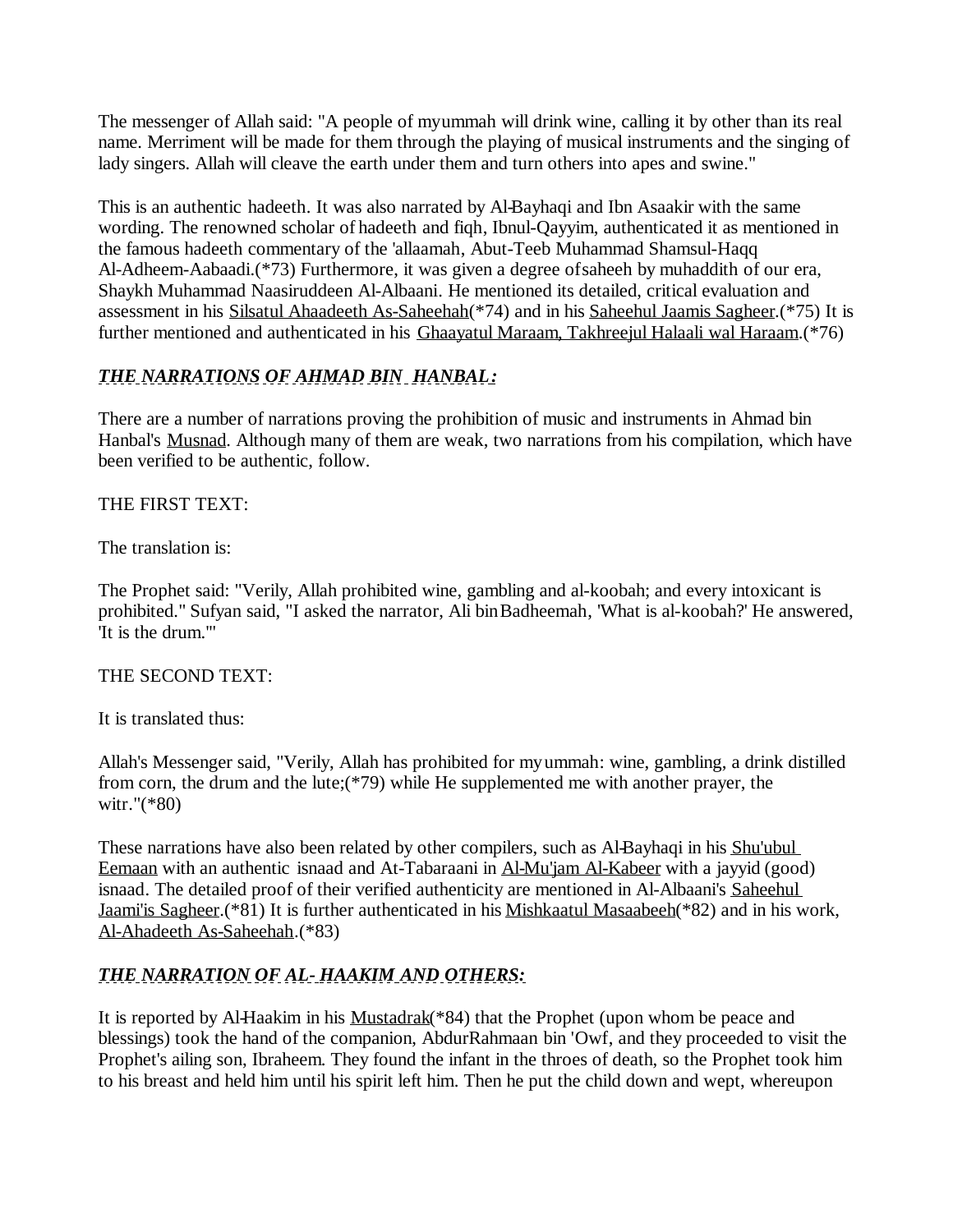Abdur-Rahmaan asked in astonishment, "You are weeping, Oh Messenger of Allah, while you prohibit crying!?" The following is the Prophet's reply:

"Verily, I did not prohibit weeping [per se] but rather, I forbade two voices [sowtayn] which are imbecilic [ahmaq] and sinfully shameless [faajir]: one, a voice [singing] to the accompaniment of musical amusement [lahw] and Satan's [wind] instruments; the other, a voice [wailing] due to some calamity, accompanied by striking of the face and tearing of garments. But this [weeping of mine] stems from compassion, and whosoever does not show compassion will not receive it."

This hadeeth's degree is hasan,(\*85) and it has been strengthened by another narration related by Abu Bakr Ash-Shaafi'ee in his work, Ar-Rubaa'eeyat.(\*86) Its abbreviated text follows.

## *THE NARRATION OF ABU BAKR ASH-SHAAFI'EE:*

Anas bin Maalik related from the Prophet (may Allah bless him and grant him peace) that "two cursed sounds are that of the [wind] instrument [mizmaar](\*87) played on the occasion of joy and grace, and woeful wailing upon the occurrence of adversity."(\*88)

A similar text with slightly different wording is related by Al-Bazzaar in his collection(\*89) of hadeeths. Al-Haafidh Nooruddeen Al-Haythami mentioned it in his Majma' Az-Zawaaid(\*90) and indicated that the narrators of this isnaad are all dependable. Thus, these last three narrations prove the illegality of music and singing to musical accompanient, especially wind instruments (mazaameer), which are referred to as "flutes of Satan" in the tradition related by Al-Haakim.

The traditions quoted are not the only available authentic hadeeths which establish prohibition. There are others(\*91), however the scope of this treatise does not allow a more detailed exposition. The sample mentioned is sufficient proof, for **{verily, therein is a reminder for any who has a heart or who gives ear and earnestly witnesses [the truth].}**(\*92)

## **Footnotes**

 $(*1)$ Soorah Al-Israa, 17:55.

(\*2)The common misconception is that he sang to the accompanient of harp. The origin of this is in Judeo-Christian sources which have suffered the effects of alteration and distortion; therefore, they cannot be depended upon.

(\*3)The Holy Quran: text,translation and commentary, vol. 1, p.709, footnote no. 2241.

(\*4)It must be noted that the "psalms" which are presently extant in the Old testament versions are erroneuoslyattributed to Dawood and are not the original Psalms (Az-Zaboor) revealed to him by Allah. The reason for this is the extensive alteration and interpolation of later writers.

(\*5)For example, see Soorah Bani Israeel, 17:55 and Soorah An-Nisaa, 4:163.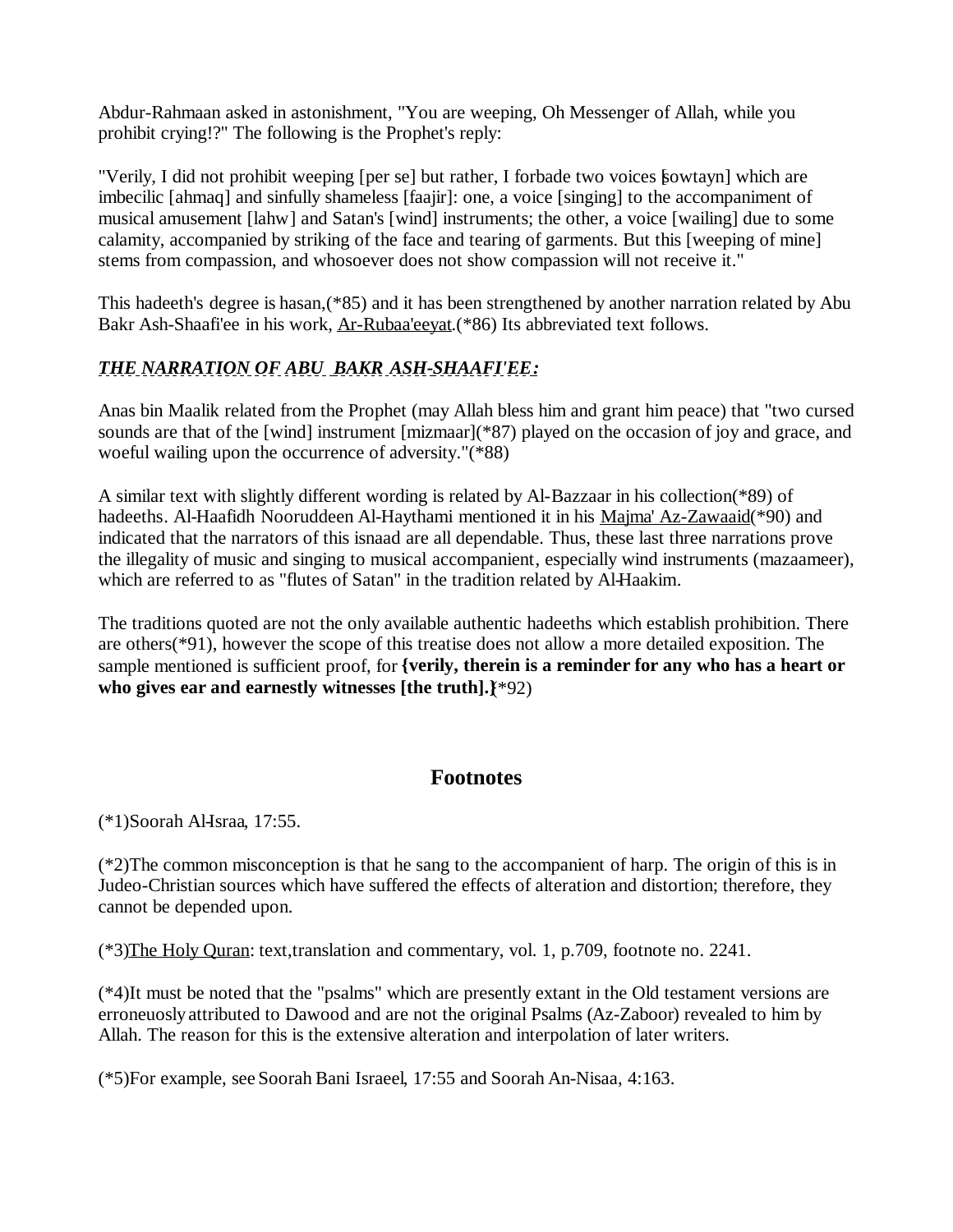(\*6)Traditions are authentic textual material containing clear and explicit sayings of the Prophet. His sayings in this matter only refer to the beautiful, melodious quality of Dawood's voice in reciting from the Book of Psalms. It is true that a number of narrations (aathaar mowqoofah) reported on the authority of some of the taabi'een (the generation after the companions) refer to the wonderful qualities of Dawood's voice in an exxagerated manner, and in some of these a mention of musical instruments is found. However, such narrations do not stand as valid proof in this issue because they consist of views and/or reports of the type known asisraaaeeliyaat (reports gleaned from hearsay or the traditions of the People of Book). The criterion in such matters is to be based upon a reference to Allah's Book and the authentic sunnah. For a sample of such narrations, see Ibn Katheer's volumnious historic compendium, AlBidaayah wan Nihaayah, vol.2, pp. 10-11.

(\*7)See Tafseerul Quraanil Adheem, vol.2, p. 422.

(\*8)Refer to the tafseer (commentary) entitled Roohul Ma'aani, vol. 6, p. 17.

(\*9)See Qurtubi's Al-Jaami'li Ahkaamil Quraan, vol. 6, pp. 16-17.

(\*10)Tafseer Roohul Ma'aani, vol 6, p. 17.

(\*11)For details, seeQurtubi's Al-Jaami'li Ahkaamil Quraan, vol 6, p. 17; Ibn Katheer's Al-Bidaayah wan Nihaayah, vol. 2, pp.10-11 and An-Najjaar's Qassasul Anbiyya, pp. 310-311.

(\*12)SoorahSaad, 38:41-42.

(\*13)SoorahSaad, 38:44.

(\*14)The type of dancing most probably meant is that of the Sufi dervishes and others; for they considered their esctatic twirling to the accompaniment of certain ritual formulas (adhkaar) and musical instruments a form of worship (ibaadah) which brings one closer to Allah. Of course, such things are none other than bid'ah (blameworthy innovations and misguidance in deen).

(\*15)See Qurtubi's Al-Jaami'li Ahkaamil Quraan, vol. 15, p. 215.

(\*16)Ibid.

(\*17)Soorah Al-Araaf, 7:160.

(\*18)The beating of the typically hard, stuffed cushions of the Arabic "majlis" decor, produces a hollow sound similar to the bass drum. This was a common musical accompanient for singers in Iraq during the early historical eras (circa 1st-2nd century of theHijrah) See pp. 106-107 ofIbn Hajar Al-Haythami's Kaffur Ra'aa.

(\*19)See Qurtubi's Al-Jaami'li Ahkaamil Quraan, vol. 15, p. 215.

\*20)The codified science containing principles and methods for arriving at a jurisprudential ruling directly from the texts of the Quraan and sunnah, or by a referral to the general principles embodied in such texts or applied to to them.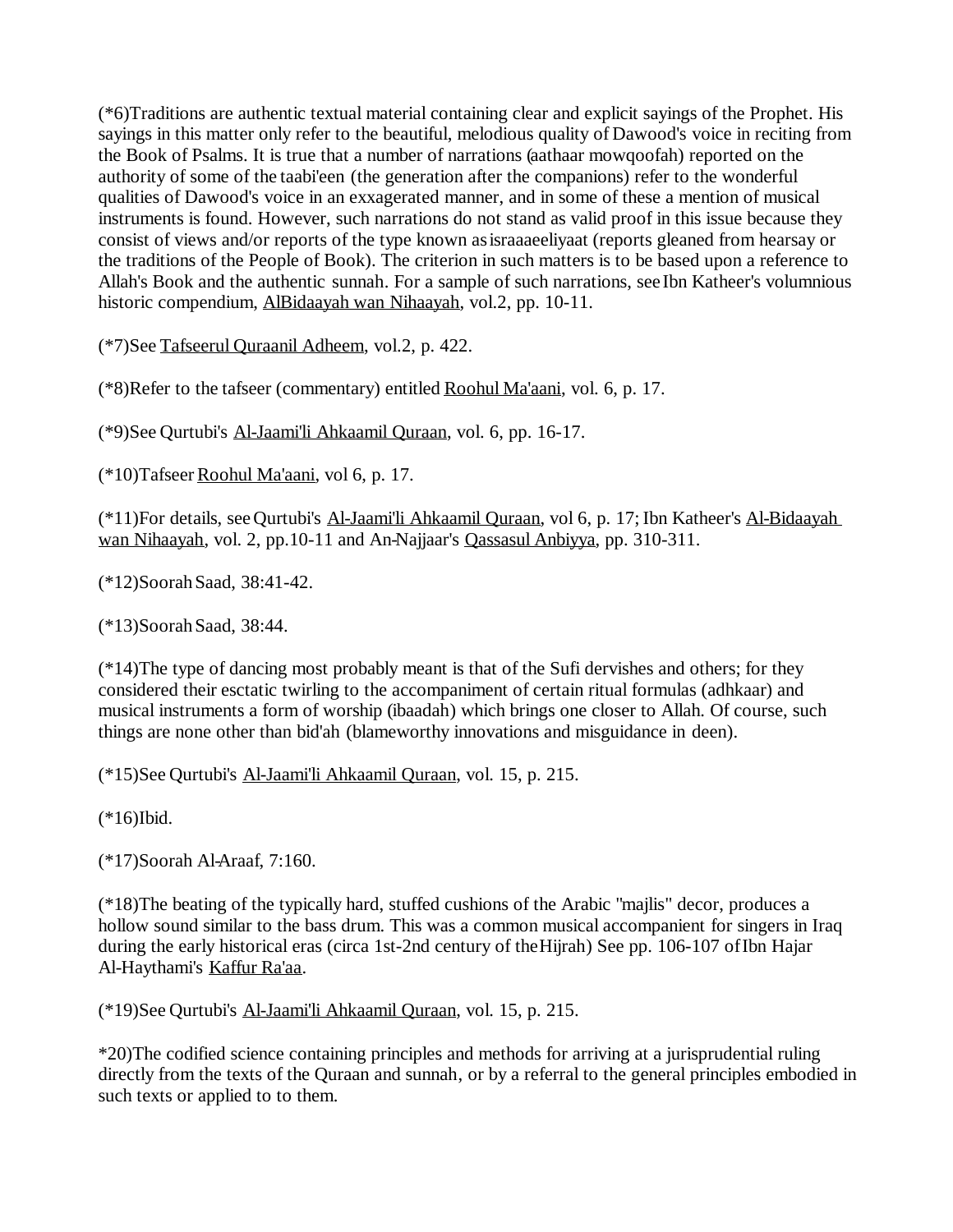\*21)The law of those who received a divinely-revealed scripture before us, who are designated as the People of the Book (Ahlul Kitaab) - the Jews and Christians.

(\*22)For details outlining the various scholars' views regarding the application or abrogation of previously-revealed law, see Zakaria Bardeesi's Usool Fiqh, p. 243-247.

(\*23)53:59-62.

(\*24)For details, see pp. 123-124 of vol.17 of histafseer.

(\*25)See Al-Jowhari's As-Sihaah, vol. 2, p. 489.

\*26)Al-Jaami'li Ahkaamil Quraan, vol. 17, p. 123.

(\*27)Ibid.

(\*28)See Jaami'ul Bayaan'an Taweeli Aayil Quraan, vol. 27, pp. 82-84.

(\*29)See also Qurtubi's tafseer, vol. 17, p. 123.

(\*30)It is interesting to note that other major commentaries of "ahkaamul Quraan" (jurisprudential rulings derived from the Quraanic texts) do not even mention this verse as proof for the prohibition of music,etc. For example, see the works of Al-Jassaas, Ibnul-Arabi and Ilkeeya Al-Harraasi.

(\*31)Soorah Al-Israa, 17:64.

(\*32)See Qurtubi's tafseer, vol. 10, p. 289;Ibn Katheer's Tafseerul Quraanil Adheem, vol. 5, p. 91 and At-Tabari's tafseer, vol. 15, p. 118.

(\*33)As reported in the narration of At-Tabari traced to Ibn Abbaas and Qatadah. See his tafseer, vol. 15, p. 118 for details.

(\*34)See At-Tabari's tafseer, vol. 15, p. 118, for details.

(\*35)31:6.

(\*36)Related by Al-Bayhaqi, Ubnul-Munhdir and Al-Haakim in his Mustadrak, where he authenticated it; and it was confirmed by Adh-Dhahabi.

(\*37)See At-Tabari's Jaami'ul Bayaan, vol. 21, p. 61 for the various narrations related toIbn Abbaas.

(\*38)Ibid., vol. 21, p. 62.

(\*39)For details, see the tafseer of Ibn Katheer, vol. 6, p. 334; Al-Qurtubi's Al-Jaami', vol. 14, pp. 51-53 and As-Suyooti's Ad-Durr Al-Manthoor, vol. 5, pp. 158-160.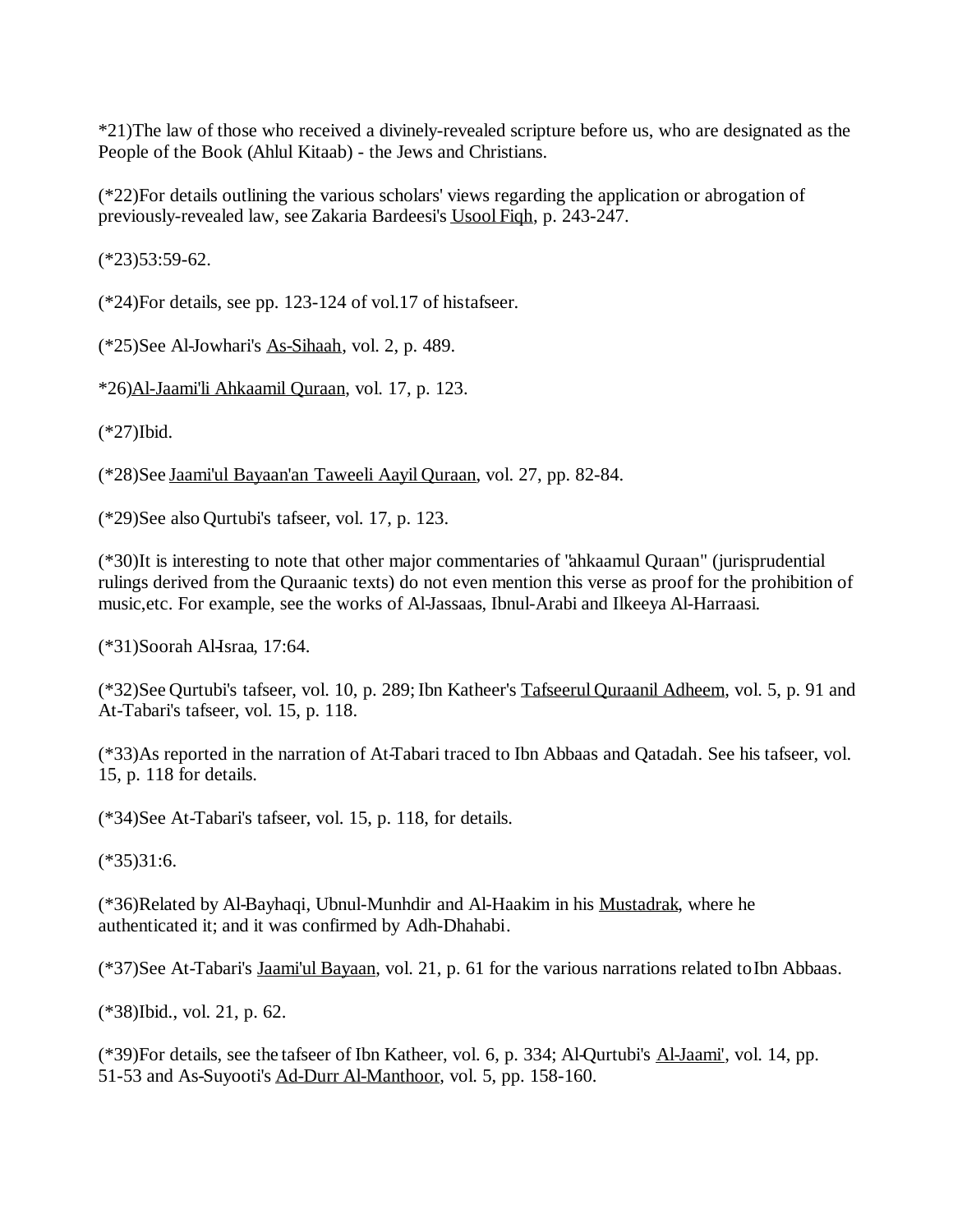(\*40)See the commentaries of Ibn Katheer, vol. 6, p. 334 and At-Tabari, vol. 21, p. 63.

(\*41)Roohul Ma'aani, vol. 21, p. 67.

(\*42)SoorahLuqmaan, 31:7.

(\*43)Related by At-Tabari in his tafseer, vol. 21, p. 63. The reference is to Soorah Fussilat, 41:26, whose meaning may be rendered, **{Those who disbelieve say, "Don't listen to this Quraan. Drown out the hearing ofit,so that perchance you may overcome."}** There are other interpretations of it, but Ibn Zayd's, as mentioned above, is the most obvious. See Al-Qurtubi's tafseer, vol. 15, p. 356, for details.

(\*44)That is, every form of communication.

\*45)Quoted from p. 63, vol. 21, of hisJaami'ul Bayaan'an Taweeli Aayil Quraan.

(\*46)The wearing of silk is lawful for females but has been forbidden for men.

(\*47)See Fathul Baari, vol. 10, p. 51.

(\*48)Isnaad orsanad is the chain of narrators of prophetic traditions. In this case, it's fromImaam Al-Bukhaari traced back to the Prophet. The narrator'sreliabilty in reporting, as well as other considerations connected with the science of verification and assessment of the degree of prophetic traditions, fall under these terms.

(\*49)According to Ibn Hajar's statement in Fathul Baari, vol. 10, p. 52, Ibn Hazm claimed that there is a break between Al-Bukhaari and the narrator, Sadaqah bin Khaalid. Whatever the case, both claims will be shown to be unfounded.

(\*50)For details, refer to vol. 10, p. 52 of theSalafi edition, Cairo.

(\*51)This is the short title of Al-Bukaari's collection, and it means, "The Authentic Compilation." It is most deserving of this title as it is the most authentic book after the Quraan.

(\*52)See Fathul Baari, vol. 5, pp. 17-22, for details.

(\*53)Such as Al-Bukaari's history, At-Taareekh Al-Kabeer, Ibn Hibbaan's Mawaarid Adh-Dhamaan and At-Tabaraani's Al-Mu'jam Al-Kabeer.

(\*54)i.e whether the companion's name (rather his kunyah, signifying the appellation, "father of so and so") was Abu Maalik or Abu 'Aamir.

(\*55)That is from both of the companions, Abu Maalik and Abu 'Aamir. Thus, the question regarding the diference of the name is no longer an issue.

(\*56)Taghleequt Ta'leeq, vol. 5, p. 22.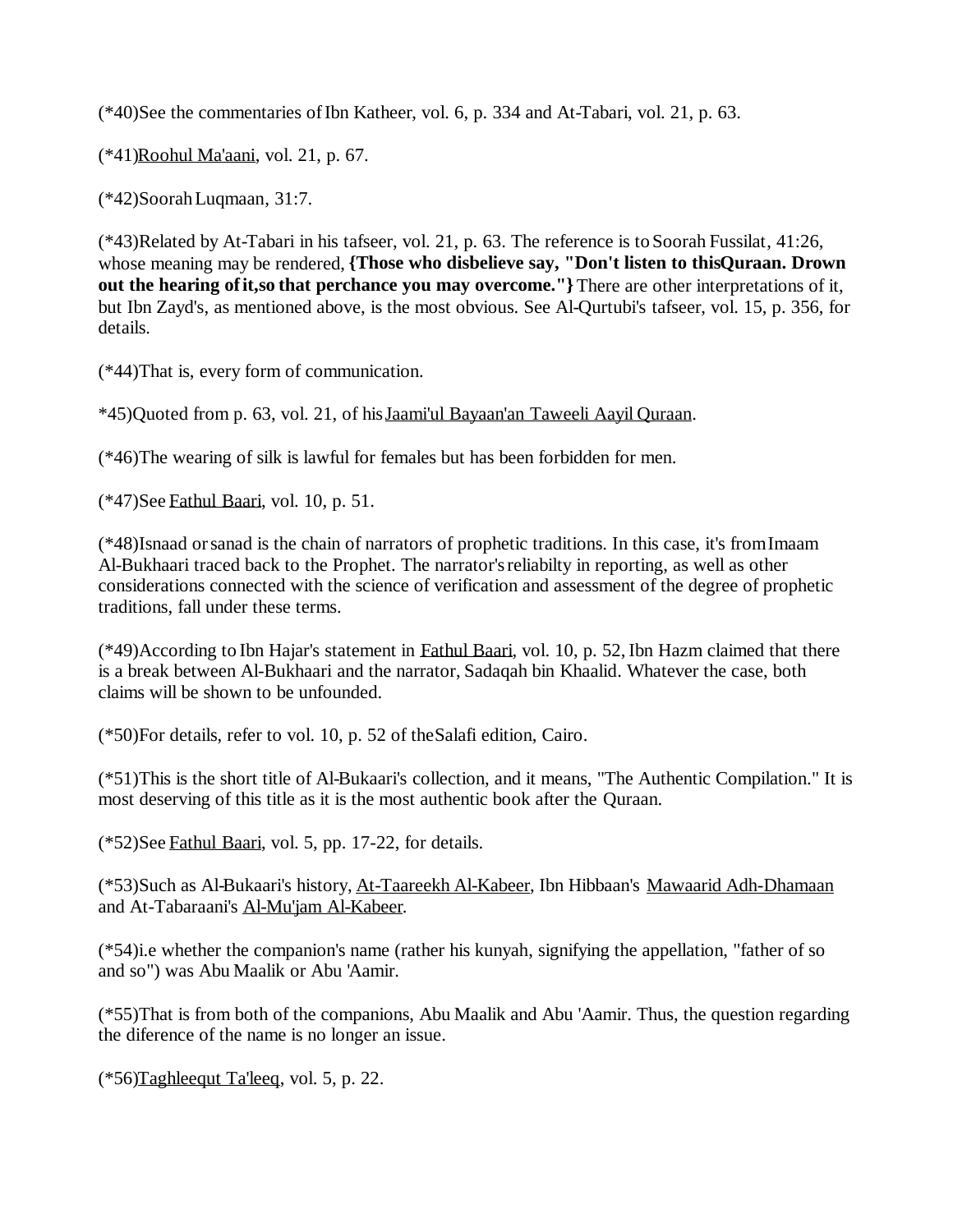(\*57)This book has been translated into English by various publishers under the title "The Lawful and the Prohibited in Islam (Al-Hilal Wal Haram Fil Islam)" byYusuf Al-Qaradwi.

(\*58)The terminology "fuqahaa of hadeeth" used by Al-Qardaawi appears to reveal his unfamiliarity with proper designation of the various types of scholars of Islam according to their particular branch of Islamic science. Fuqahaa is a term applied to jusisprudents who study the legal issues derived from the shari'ah and who arrive at rulings in regard to them. Nowhere, to my knowledge, has the term fuqahaaul hadeeth been used in hadeeth criticism. The specialists in the area of criticism, verification and assesment of hadeeth literature are termed ashaabul hadeeth (those who relate and apply the hadeeth) or nuqqaadul hadeeth (critical assessors ofhadeeth) or merely al-muhaddithoon (narrators of hadeeth). It appears that Al-Qardaawi depends on the views of "general "scholars, the likes of Al-Ghazaali, Ibnul-Arabi and Ibn Hazm rather than on the qualified specialists in the noble hadeeth sciences such as Al-Bukhaari, Muslim, Ahmad, Ibn Ma'een, Abu Dawood, Abu Zura'h, Ibn Abi Haatim, Ibnus-Salaah, Al-Iraaqi, Ibn Taymiyyah and Ibn Hajar. These and their likes are authorities. But Al-Qardaawi has not quoted these or any of their calibre, even though there is a conensus among such qualified authorities that authentic hadeeths prohibiting music and its variants do exist, as shall be seen futher on in this paper.

(\*59)See p.293 of his Al-Halaal wal Haraam fil Islam. Such bold, all-encompassing statements (if correctly attributed to Ibn Hazm and Ibnul-Arabi) are unfortunate examples of overstepping the boundaries of the scholars' domain. Not even the most accomplished specialists in the field of hadeeth criticism would dare to make such blank statements such as, "Every hadeeth relating to prohibition of music is false." or "There is no authentic hadeeth prohibiting music," etc. because they dont know every hadeeth which exists nor the degree of every hadeeth which exists!! Had these scholars confined their views somewhat by saying something like, "As far as I know, there are no authentic hadeeths..."etc. that would have been closer to the truth, would have protected their honor and would not have left them open to blame and censure. But as it is said, "Every prize courser is prone to a fall", all are prone to error except the true, chosen Messengers of Allah (may He exalt them and grant them peace).

(\*60)This was due to his stubborn insistence on aplying only the meaning of the shari'ah texts (i.e. the literal wording of the Quraan and traditions). This attitude often led him to have peculiar, even ridiculous views regarding certain jurisprudential issues. See his work, Al-Muhalla for details.

(\*61)Page 401 of his biographical work, Mukhtasar Tabaqaati Ulamaail Hadeeth.

(\*62)The monumental Arabic dictionary, vol. 9, pp. 244-245.

(\*63)In this form ('azf), it is an exception to the general principle of derivation by analogy. See Lisaanul Arab, vol. 9, p. 244.

(\*64)In this formdufoof is plural of daff or duff, a small hand drum which is like the tambourine except that it doesnt have the steel objects which rattle. It consists of a narrow wooden rim. Around one side of it, a thin animal hide is bound tightly. Sound is evinced by tapping it with the fingertips or palm of the hand.

(\*65)As-Sihaah, vol. 4, p. 1402.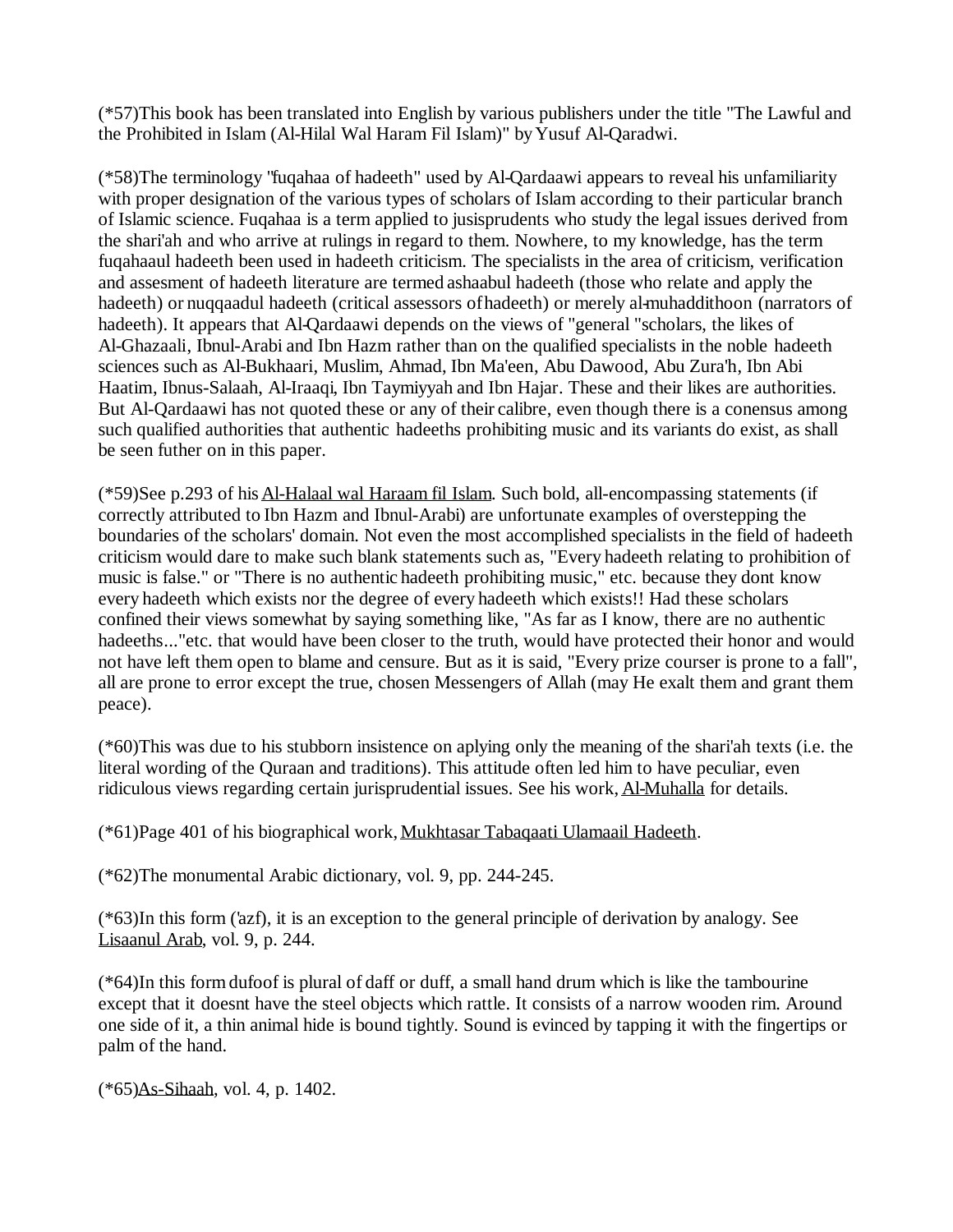(\*66)Taajul 'Aroosmin Jawaahirul Qaamoos, vol. 6, p. 197.

(\*67)A dictionary in which terms of the prophetic traditions appear.

(\*68)See vol. 3, p. 230 of An-Nihaayah.

(\*69)i.e. Fat-hul Baari, vol.10, p. 55.

(\*70)When singing has musical accompanient it takes on the description of 'azf or mi'zaf, i.e. musical entertainment.

(\*71)Music, instruments and singing to musical accompaniment.

(\*72)See vol. 2, p. 3 85 of the edition edited by Muhammad Mustafa Al-Adhami.

(\*73)See 'Ownul Ma'bood, vol. 13, p. 271.

(\*74)Vol. 1, hadeeth no. 90, pp. 136-139.

(\*75)Vol. 5-6, p. 105,hadeeth no. 5530.

(\*76)Page 228, hadeeth no. 402.

(\*77)See Ahmad's Musnad, vol. 1, pp. 289 and 350, vol. 2, pp. 158 and 171-172.

(\*78)See Ahmad's Musnad, vol. 2, pp. 165 and 167.

(\*79)The Arabian guitar, termed qinneen in the text of the hadeeth.

(\*80)Witr refers to a voluntary prayer performed during the night after 'Eeshaa (the night prayer). It consists of an odd number of units (raka'aat) from one to nine.

(\*81)Vol. 1-2, p. 106,hadeeth no. 1743 and 1744.

(\*82)Vol. 2, p. 1276, hadeeth no. 4503.

(\*83)Vol. 4, pp. 283-285,hadeeth no. 1708 and p. 422, hadeeth no. 1806.

(\*84)Entitled Al-Mustadrak 'alas Saheehayn; the hadeeth appears on p. 40 of vol. 4.

(\*85)For the details regarding the critical analysis and evaluation of this and related asaaneed, see Al-Albaani's Silsilatul Ahadeeth As-Saheehah, vol. 1, hadeeth no. 428 and Al-Bagawi's Sharhus Sunnah, vol. 5, p. 431.

 $(*86)$ Manuscript no.  $2/22/1$ , as related by the scholars of hadeeth, Naasiruddeen Al-Albaani in his Al-Ahaadeeth As-Saheehah, vol. 1, p. 170 of the 5th section.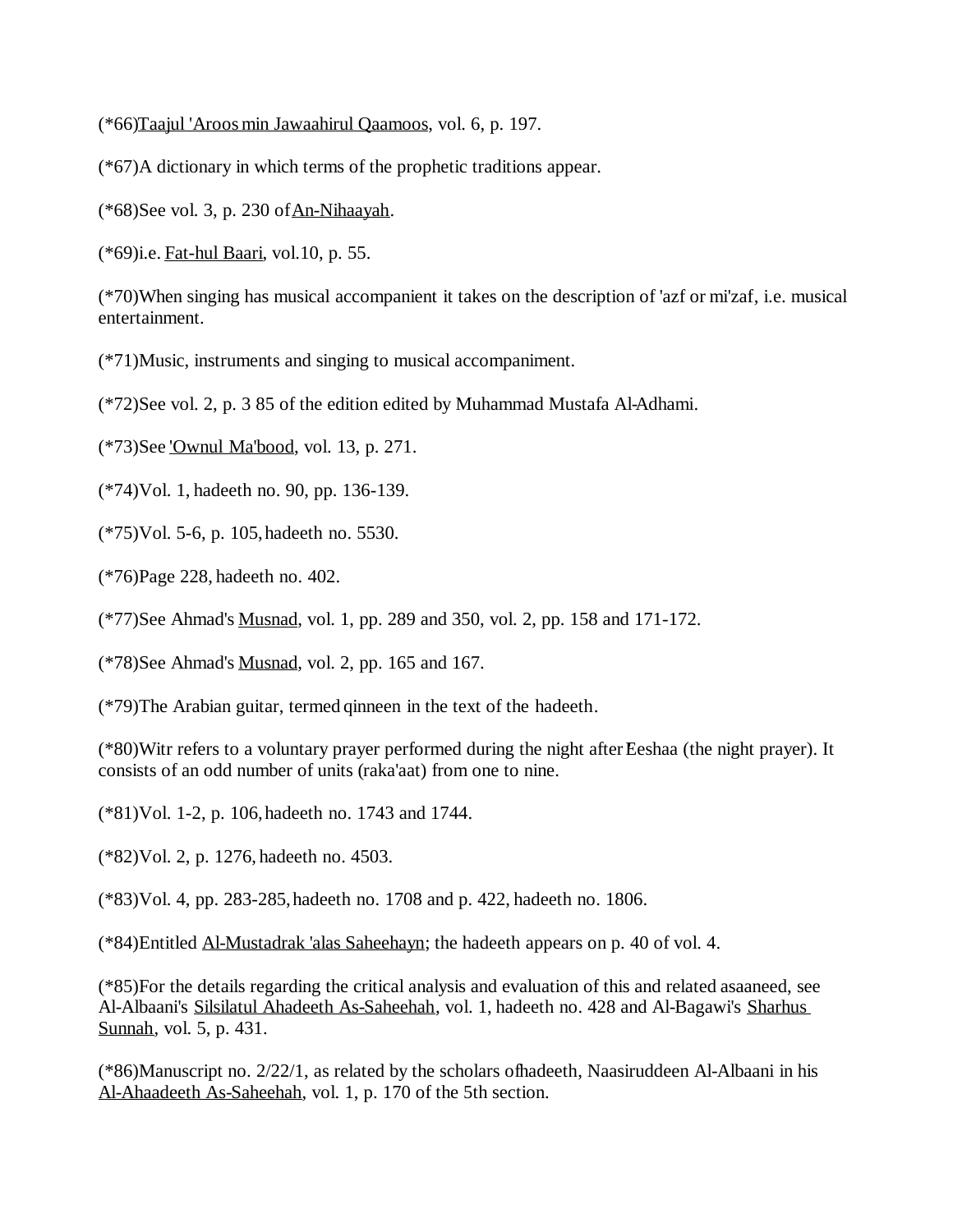(\*87)A type of flute.

(\*88)Itsisnaad is authentic.

(\*89)Al-Musnad.

(\*90)Vol. 3, page 13.

(\*91)For other authentic traditions which will establish the ruling of prohibition, see the valuable treatise, entitled Ahadeeth Dhammil Ghinaa wal Maazif fil Meezan, pp. 35, 47, 50 and 53 (Kuwait, Maktabah Daarul Aqsaa, 1986).

(\*92)SoorahQaaf, 50:37.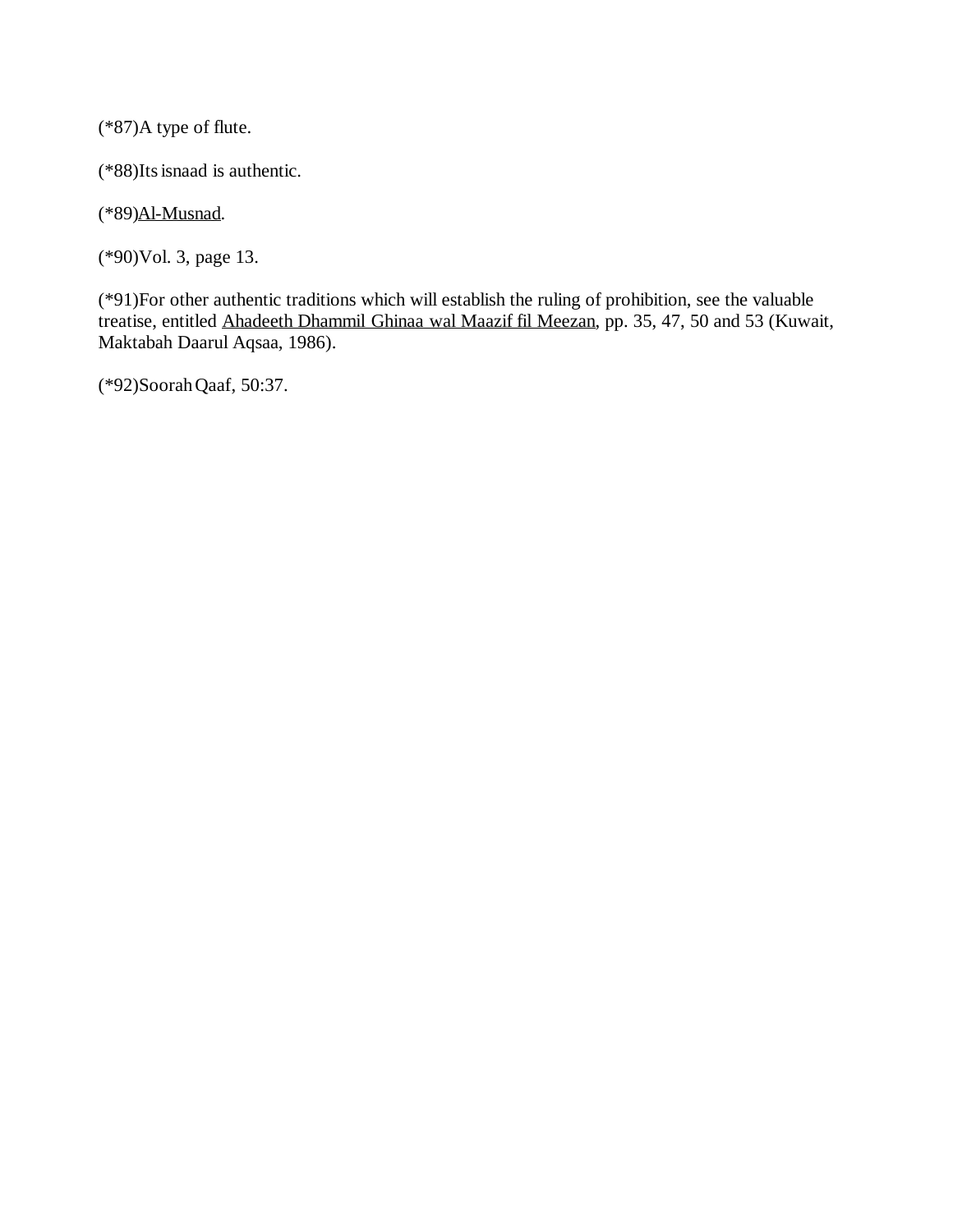#### *CONSENSUS OF THE COMPANIONS,TAABIEEN IMAMS AND OTHER FUQAHAA*

No doubt, the companions of the Prophet) were the best people after the Messengers of Allah. The companions received the knowledge of Islam from the Prophet and faithfully conveyed it to us. Therefore, it is useful to know their views regarding the subject of this treatise, for their consensus (ijmaa') carries absolute weight(\*93) in this matter and clarifies the correct view, removing any lingering doubts in the hearts of those who have not yet been graced with the gift of surety (yaqeen) and conviction.

In order to further strengthen the view previously established, it is necessary to review the opinions of the taabi'een, the four imams and other accomplished scholars of Islam. One of the attributes of sound Islamic methodology is the reference to the views and positions held by the pious predecessors of the Islamic ummah and the respectful consideration with which one approaches them. However, their views, as with the views of all, must be subjected to the criterion of Allah's Book and the authentically-related prophetic traditions. Since the prohibition of music has already been established beyond the slightest doubt through detailed proof from the authentic sunnah, this section of the treatise is presented merely for the sake of the reader's knowledge and Islamic awareness.

## *THE POSITION OF THE COMPANIONS ON THIS ISSUE*

A few of the later Shafi'ite scholars related Ibn Taahir's(\*94) claim that the sahaabah and taabi'een unanimously agreed upon the permissibility of singing (ghinaa); therefore, those who came after them have no right to challenge their authority. The Shafi'ite scholar, Ibn Hajar Al-Haythami Al-Makki (909-974 H.), mentioned(\*95) that some went so far as to claim the supposed consensus ofahlul Madeenah on this question. They even accused twenty-four scholars from among the sahaaabah, as well as innumerable taabi'een, their followers, and the four imams and their disciples of singing and listening to song. However, regarding the previously mentioned claim by Ibn Taahir and those who indiscriminately followed him, an authority on Shafi'ite scholarship, Shihaabuddeen Al-Adhraa'i (708-783 H.) refuted such facile reports and insisted that Ibn Taahir was not dependable in such matters. Al-Adhraa'i related that in Ibn Taahir's book Safwatut Tasawwuf (The Vanguard of Sufism) and his treatise, As-Samaa'a (Listening [to music, singing, etc.]), one finds disgraceful, scandalous things, along with ugly instances of fraudulent presentations of material(in defense of his position on this issue).(\*96) Al-Adhraa'i further clarified that what has been attributed to the companions could not be established by authentically-related narrations (aaathaar), but rather, their assertions were based on reports of certain companions listening to poetry, chants or songs.(\*97) This does not substantiate their allegations, for such things are permitted by consensus and fall outside the realm of this area of dispute.(\*98) Clearly, it was related that some companions performed permitted aspects of singing, etc., however, these actions were distorted out of context by such persons to include every type of singing, without specification or restriction.

Al-Adhaar'i then quoted an authoritative Shafi'ite imam, Abdul-Qaasim Ad-Dowlaqi, who clarifies in his book As-Samaa'a, the vital point which is at the crux of this issue. He says, "It has not been related regarding any one of the companions (may Allah be pleased with them) that he listened to the sort of singing which is of the disputed type;(\*99) nor is it related that gatherings for song were organized for him, nor that people were invited to them - either publicly or privately, nor that he praised such song; rather, it was the companions' habit to censure and blame such gatherings for the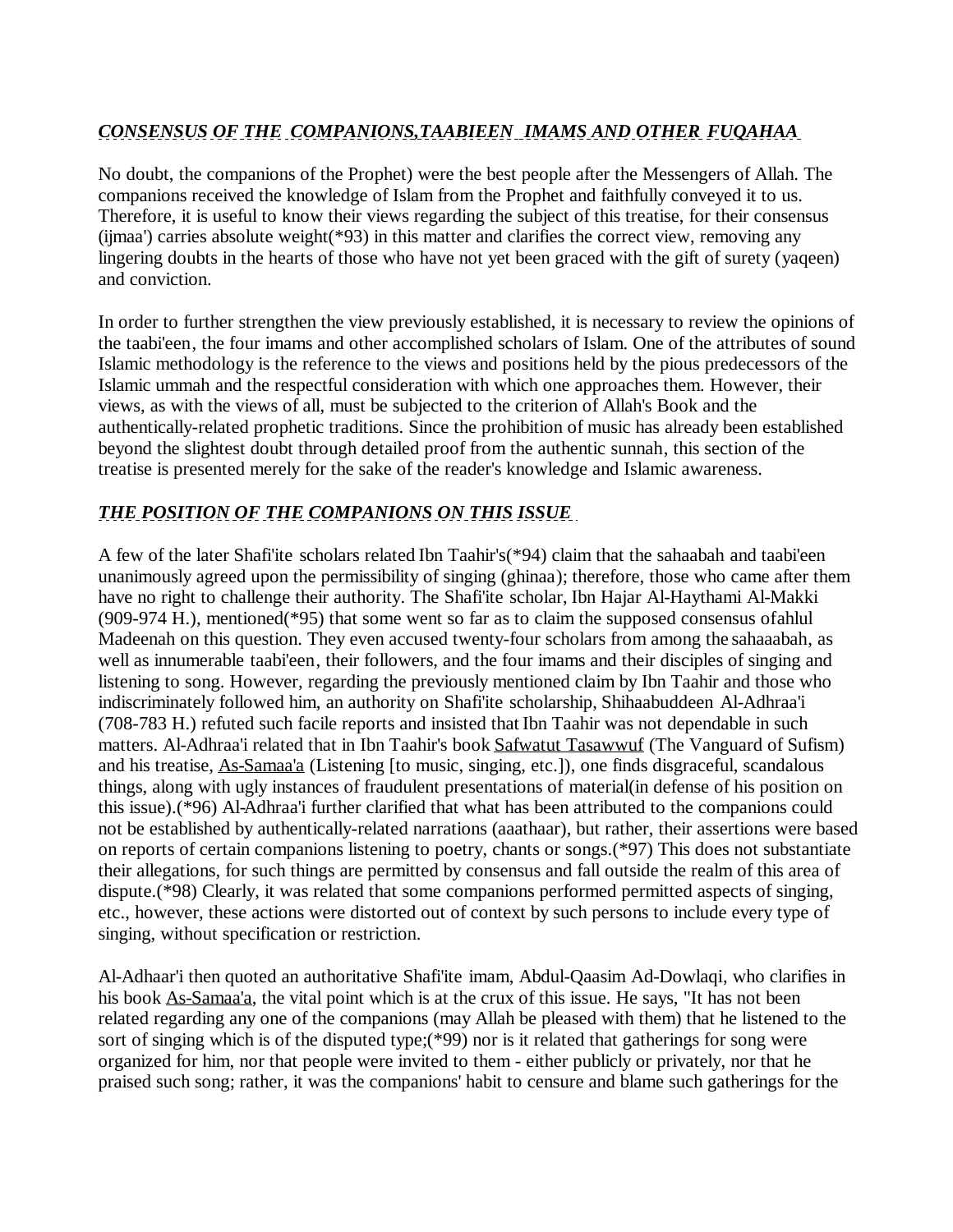#### purpose of listening to it."(\*100)

Ibn Hajar Al-Haythami concludes his discourse by pointing out that it is clear from what has preceded that it is not permissible to blindly adhere to Ibn Taahir's views, because he has deviated in both the point of view of his narrations (naql), and his personal opinions (aql). He was also a liar, innovator and a libertine. As for those who relate that the companions and others permitted the disputed types of song, they have committed an ugly mistake and have fallen prey to gross error. The issue of song and music is of two types: the first type is permitted by consensus, and the second type is disputed about as to its prohibition. To intimate that the companions' listening to certain forms of poetry, singing, chanting, etc. is of the second type is invalid arbitrariness and is not based on the principles of jurisprudence and hadeeth science. Such principles clearly indicate that we must interpret whatever has been related on this issue regarding the companions as that type of song permitted by consensus.(\*101)

Regarding this particular issue, Yoosuf Al-Qardaawi makes a bold and misleading statement. It reads: "It is related regarding a large number of companions andtaabi'een, that they used to listen to song [ghinaa], and they didn't see any harm in that."(\*102) This assertion is misleading for a number of reasons. Firstly, he claims that it has been "related", however, he brings no valid proof of such a statement - not even a single pertinent tradition (athar) related to the companions(\*103). Secondly, he leads the reader to believe that the sahabah listened to all types of song. This he accomplishes with the general wording "used to listen to song." In reality, they only listened to particular types, as specified lawful in the sunnah. These types are restricted as to who may sing and who may listen, on what occasions they are allowed and in what manner they are to be delivered. The difference between what Qardaawi has intimated and what really occurred is like night and day.

In reality, the companions unanimously agreed upon the prohibition of music and song but allowed particular exceptions specified by the authentic sunnah. Many authentic narrations (aathaar) traced to the various sahaabah bear witness to this. For example, it is authentically related by Al-Bayhaqi that the companion, Abdullah bin Masood said, "Singing sprouts hypocrisy in the heart as rain sprouts herbs and greens." As was related in an earlier portion of this treatise, when he was questioned regarding the meaning of the words **{lahwal hadeeth}**(\*104) he replied, "I swear by Him besides Whom there is no other god that it refers to singing."(\*105) He repeated it three times over to emphasize his belief that the words from the Quraan were a rebuke and censure of singing. In addition to this, the same view was held by the four rightly-guided caliphs, the fuqahaa among the sahaabah such as Ibn Abaas, Ibn Umar and Jaabir bin Abdullah, as well as the general body of sahaabah (may Allah be pleased with them all) $(*106)$ . Anyone who claims differently is requested to bring proof. It is further requested that it be an authentically-reported, clear and unambiguous text that it relate specifically to the point of dispute (mahallun nizaa).

## *THE VIEW OF THE TAABI'EEN IMAMS AND SCHOLARS AFTER THEM*

The view held by the companions was generally adhered to by the taabi'een and their followers, the four imams and the great majority of dependable Islamic scholars up to the present time. From among the taabi'een and their followers, there are such authorities asMujaahid, Ikrimah, An-Nakha'i and Al-Hassan Al-Basri.(\*107)

## *IMAM ABU HANEEFAH:*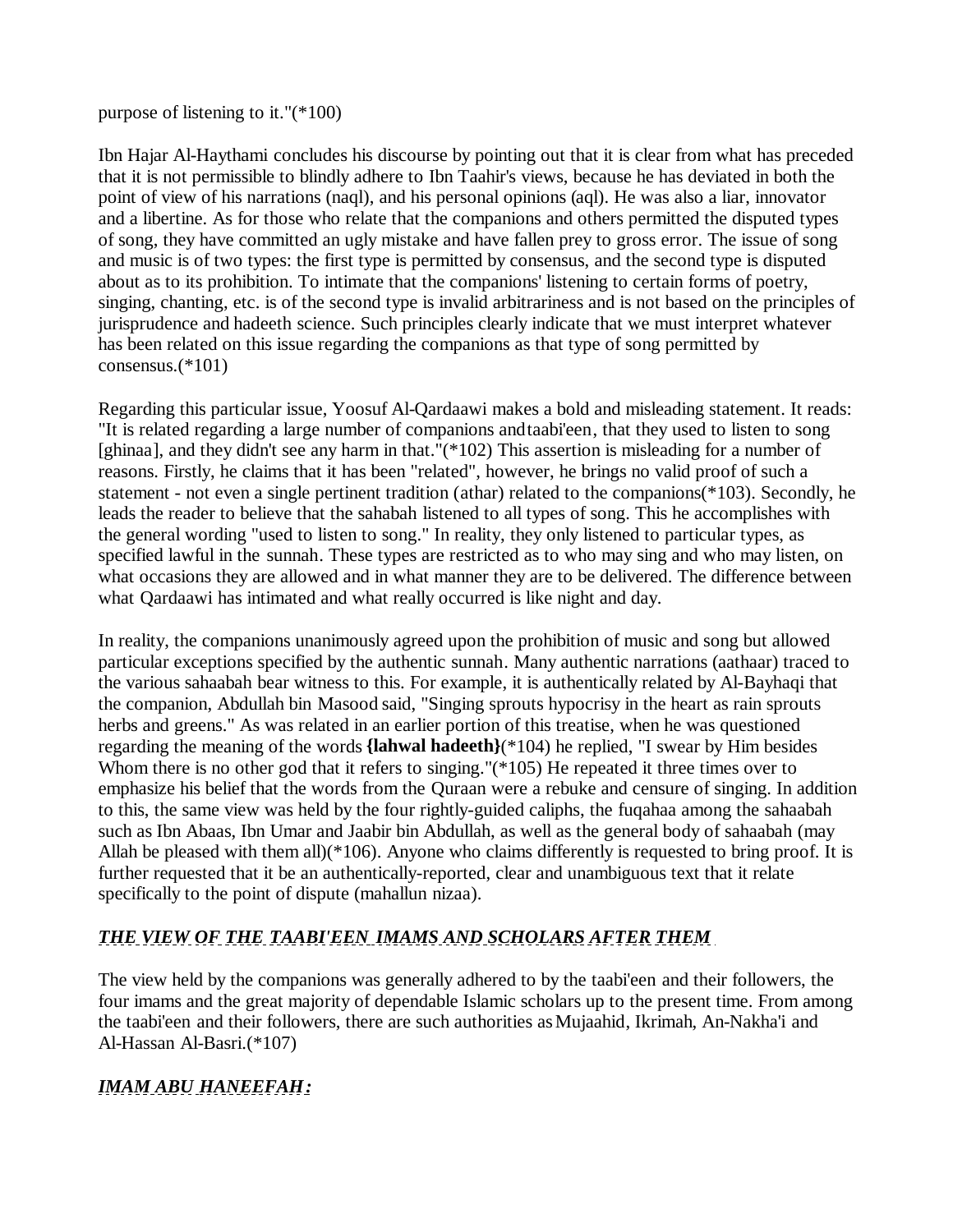Imam Abu Haneefah(\*108) has perhaps the harshest view of the four famous Imams of jurisprudence. His school of thought is the strictest, for he detested singing and considered it sinful. As for his disciples, they have explicitly confirmed the prohibition of listening to all musical amusements and pastimes, including wind instruments (mazaameer),(\*109) all types of tambourines, hand drums  $(du$ foof $)(*110)$  and even the striking of sticks(al-qadeeb). They have asserted that such actions constitute disobedience to Allah and that the performer of such action is sinful, therefore necessitating rejection of his testimony.(\*111) They have further stated that it is incumbent upon the Muslim to struggle to avoid listening to such things, even if he were passing by or stationed near them (without any willful intention). Abu Haneefah's closest disciple, Abu Yoosuf, stated that if the sound of musical instruments (ma'aazif) and amusements (malaahi) were heard coming from a house, the house could be entered without permission of its owners.(\*112) The justification for this is that the command regarding the prohibition of abominable things (munkaaraat) is mandatory, and cannot be established if such entering rests upon the permission of the residents of the premises.(\*113) This is the madhhab (position) of the rest of the Kufic scholars as well, such as Ibraheem An-Nakha'i, Ash-Sha'bi, Hammaad and Ath-Thowri. They do not differ on this issue. The same can be said of the general body of jurisprudence of Al-Basrah.(\*114)

## *IMAAM MAALIK:*

It is related by Ibnul-Jowzi that Ishaaq bin 'Eesaa At-Tabba'a asked Imaam Maalik bin Anas,(\*115) the leading jurisprudent of Madeenah, about the view of the people of Madeenah regarding singing (ghinaa). He replied, "In fact, that is done by the sinful ones." Abut-teeb At-Tabari said, "As for Maalik bin Anas, he truly did prohibit singing and listening to it." He further related that Maalik said, "If one purchased a slave-girl(\*116) and found her to be a professional singer, he could return her to the original owner for reimbursement on the claim of having found fault in the merchandise."(\*117) The ruling of prohibition (tahreem) is generally agreed upon by the scholars ofMadeenah. The Maaliki jurisprudence and commentator, Al-Qurtubi, reportsIbn Khuwayz Mandaad as saying that Imam Maalik had learned singing and music as a small boy until his mother encouraged him to leave it for a study of the religious sciences. He did, and his view became that such things were prohibited.(\*118) Al-Qurtubi confirmed Maalik's view by saying that the only exception to this general ruling was the type of innocent songs such as those sung to placate the camels during travel, or during hard labor or boredom or during times of festivity and joy, such as the Eed days and weddings - the latter to the accompaniment of a simple daff (hand drum). Al-Qurtubi then said, "As for that which is done in our day, by way of the [blameworthy] innovations [bidah] of the Sufi mystics in their addition to hearing songs to the accompaniment of melodious instruments such as flutes, string instruments, etc., such is haraam [forbidden].(\*119)

## *IMAAM SHAAFI'EE:*

In the book, Aadaabul Qadaa, Ash-Shaafi'ee is reported as saying, "Verily, song is loathsome [makrooh]; it resembles the false and vain thing [al-baatil]. The one who partakes of it frequently is an incompetent fool whose testimony is to be rejected."(\*121) His closest and most knowledgeable disciples clearly stipulate that his position on this issue is that of prohibition (tahreem) and they rebuke those who attribute its legality to him.(\*122) This is confirmed by the later Shafi'ite scholar, Ibn Hajar Al-Haythami. He related that one of Ash-Shaafi'ee's disciples, Al-Haarith Al-Muhaasibi (d.243 H) said, "Song is haraam, just as the carcass [maytah](\*123) is." Furthermore, the statement that singing is haraam is found in the treatise, Ash-Sharh Al-Kabeer, by the authoritative Shafi'ite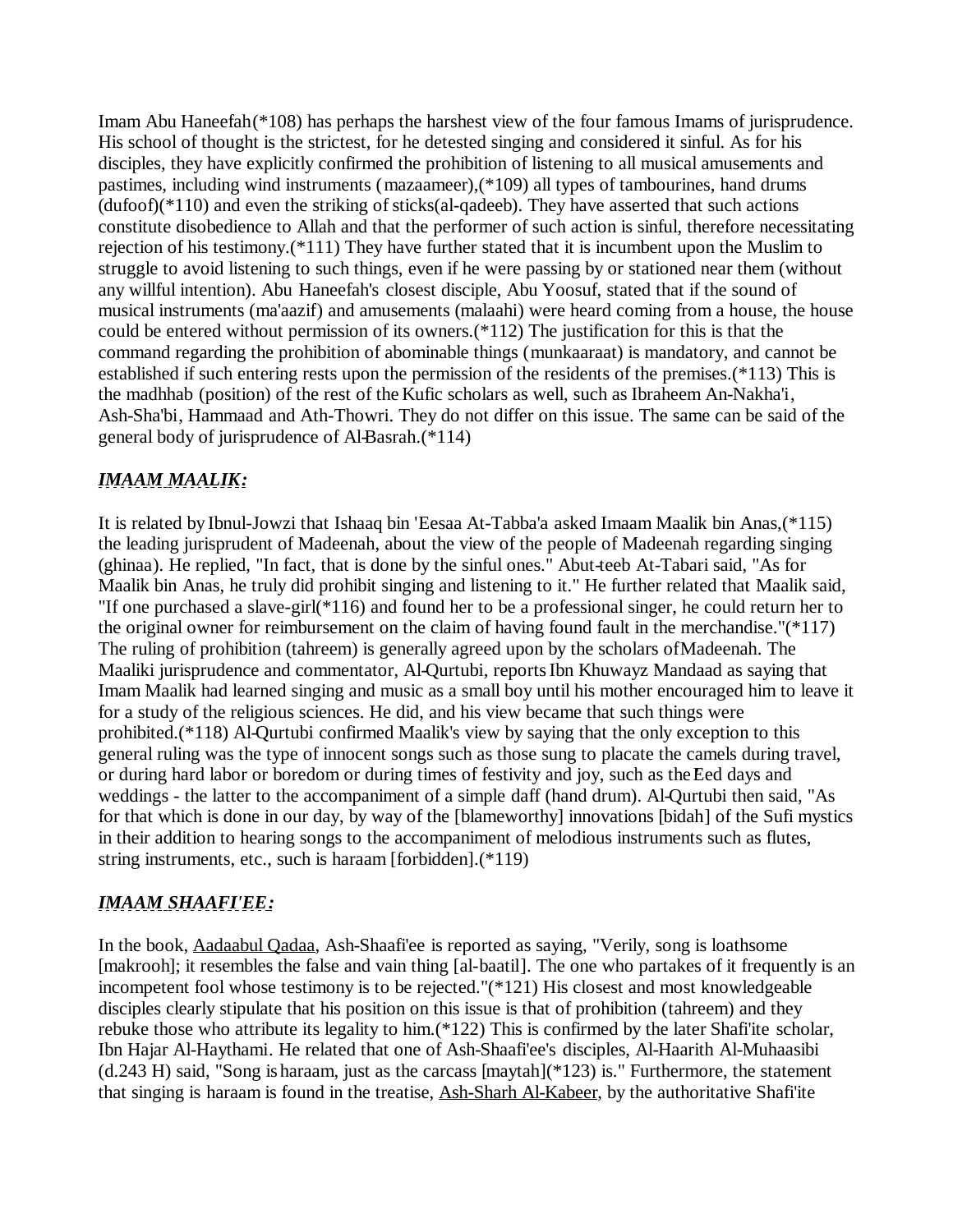scholar, Ar-Raafi'ee (d.623 H.). This is further corroborated by the accomplished Shafiiite jurisprudent, Imam An-Nawawi (d.676 H.) in his Rowdah.(\*124) Such is the correct view of the dependable scholars of the Shafi'ite madhhab. However, due to limited knowledge and personal fancy and desire, a few of their latter-day scholars disagree with this view.(\*125)

## *IMAM AHMAD BIN HANBAL:*

Imaam Ahmad's(\*126) position regarding this issue has been narrated in detail by the Hanbalite jurisprudent and Quranic commentator, Abul-Faraj Ibnul-Jowzi (d.597 H.) in his treatise, Tablees Iblees (Satan's deception). He tells us that ghinaa during Ahmad's era consisted primarily of a rhymed, rythmical chanting (inshaad) of poems(\*127) whose purpose was to lead people to a pious, abstentious way of life. However, when such chanters began to vary their simple style to one of a throbbing, affected melody, the narrations regarding Ahmad began to differ. His own son and student, Abdullah, relates that his father said, "Singing(\*128) sprouts hypocrisy in the heart; it doesn't please me." The scholar, Ismaa'eel bin Ishaaq Ath-Thaqafi, reports that Ahmad was questioned regarding one's listening to those poems (qasaaid) to which he replied, "I despise it, for it is abid'ah [innovation]. Don't sit down to listen to its reciters." Abul-Haarith relates that Ahmad said, "At-taghyeer(\*129) is an innovation," whereupon it was said, "But it sensitizes and softens the heart." Ahmad rejoined, "It is a bid'ah [blameworthy innovation]." Yaqoob Al-Haashimi narrates that Ahmad said, "At-taghyeer is a recent innovation," and Yaqoob bin Gayyaath reports him as saying that he despised at-taghyeer and prohibited one's listening to it.(\*130)

Ibnul-Jowzi then mentioned some narrations related by Abu Bakr Al-Khlallaal and Ahmad's son Saalih, which indicate Ahmad's not being averse to poetry sessions. It is related that Ahmad heard a singer (qawwal) a didn't reproach him, whereupon Saalih said to him, "Oh father, didn't you used to criticize and censure such a thing?" Ahmad replied, "That was because I was told that they were doing reproachable things, so i despised it; as for this, I do not dislike it." Ibnul-Jowzi commented at this point, "Some of the scholars of our [Hanbalite] school mention that Abu Bakr Al-Khallaal (d.311 H.) and his disciple, Abdul-Azeez, permitted singing [ghinaa]. Such a statement refers to the spiritual poems [qasaaid zuhduyyaat] which were prevalent during their time. This is precisely the type of singing which was not disliked by Ahmad [as previously mentioned].(\*131) Ahmad bin Hanbal attests to this in the instance where he was asked regarding a deceased person who left behind him a son and a [professional singing] slave-girl.(\*132) The son then needed to sell her. Ahmad said that she was not to be sold on the basis of her being a singer. Upon this it was said to him that, [as a singer], she was worth thirty-thousand dirhams, whereas if she were sold only on the basis of her being simply a slave-girl, she would perhaps be worth only twenty dinars. Ahmad reaffirmed that she was allowed to be sold only on the basis of her being simply a slave-girl." Ibnul-Jowzi explained, "The reason Ahmad said this is because the singing slave-girl doesn't sing spiritual poems [qasaaid zuhdiyaat]; rather, she sings throbbing lyrics which incite passion in one's being. This is proof that such singing is haraam, for if it were not so, the incurred loss of the orphans son's wealth would not be permissible.(\*133) Furthermore, it is reported by the jurisprudent Al-Mirwazi that Ahmad bin Hanbal said, "The earnings of the effeminate [mukhannath] singer are foul [khabeeth] because he doesn't sing spiritual poems, but rather, he sings erotic poetry [al-ghazal] in a licentious, cooing manner."

Ibnul-Jowzi concluded that it is obvious from what has preceded that the variant narrations relating to Ahmads dislike of (karaahah) or permission for singing depended upon the type of singing that was meant. As for the type of singing which is popular today,(\*134) it would be forbidden according to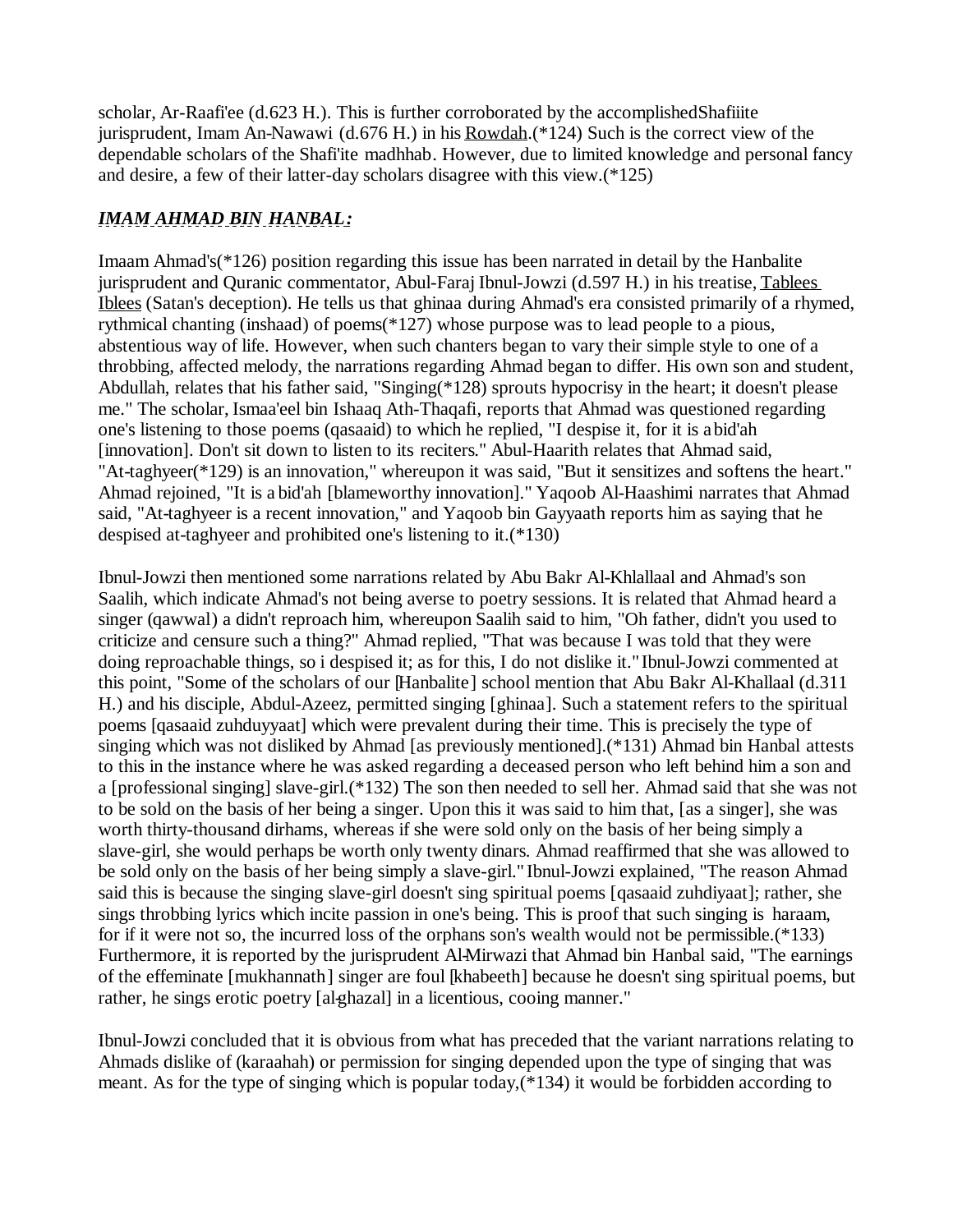Ahmad's view. If only he could see what the people have added to it by way of innovation.(\*135)

In conclusion, the general consensus of the companions, taabi'een and the following generations of Islamic scholars up to the present day, including the four Imams, points to the ruling of prohibition of music and song (other than the exceptions to be mentioned later).

## *THOSE WHO APPROVED OF SINGING AND ITS REFUTATION*

There is agreement among the four imams that all musical instruments(\*136) (ma'aazif) are forbidden. Shaykhul Islam Ibn Taymiyyah affirms this in his celebrated Fataawa where he says, "The madhhab of the four imams is that all instruments of musical entertainment are haraam [forbidden]. It is authentically related in Saheehul Bukhaari and other compilations that Prophet Muhammad (peace and blessings be upon him) foretold that some of his ummah would seek to make lawful: fornication, the wearing of silk, wine-drinking and musical instruments [ma'aazif]; and that such people would be turned into apes and swine. The term ma'aazif means musical entertainment, as has been mentioned by the scholars of the Arabic language. It is the plural ofmi'zafah, the instrument upon which one makes musical sounds. None of the disciples of these imams has mentioned the existance of any dissension from the consensus on the prohibition of all instruments of musical entertainments."(\*137)

It has been indicated that a few scholars see no harm in singing and/or in the playing of music. In order to remove any doubt from the reader's mind regarding this vital issue it is necessary not only to mention these scholars and their claims but also to establish the proof against them. Any such claims of permissibility made in reference to the noble companions or the four imams of the popular schools of jurisprudence have already been refuted in detail.

It is mentioned in various classical works that certain fuqahaa saw no harm in singing. Some of these early scholars(\*138) are:Ibraheem bin Sa'd from the people of Madeenah, Ubaidullah Ibnul-Hasan Al-Anbari from Al- Basrah and Abu Bakr Ibnul-Khallaal from the Hanbalite scholars.(\*139) The Shafi'ite faqeeh, Ibn Taahir, was mentioned earlier, and his claims were refuted in detail.(\*140) Therefore, there is no need to mention him at this point. This reply regards what has been related in reference to the three above-mentioned scholars. It was narrated that they did not see any harm in simple ghinaa (singing), without musical accompaniment or licentious lyrics, etc. In addition to this, as has been previously detailed(\*141) byIbnul-Jowzi, Ibnul-Khallaal saw no harm in the recitation of spiritual poems (qasaaid zuhdiyaat) in a sweet and melodious voice. Therefore, even though those who would like to establish the ruling of permissibility sometimes exploit the positions of such scholars, it is futile, because what these scholars allowed is agreed upon by consensus and is not the point of contention (mahallun nizaa').

A group of later scholars often referred to as maintaining the view ofpermissiblility are Ibn Hazm,(\*142) Ibnul-Arabi(\*143) and Al-Ghazaali.(\*144) Some of the gross misconceptions of the former two have already been refuted.(\*145) A final reply to them is a quotation from the oft-repeated words of Ibn Hazm himself: "It is incumbent upon us that we do not accept the saying of any person after Allah's Messenger, unless such a person authentically relates it back to the Prophet (peace and blessing be upon him)." Being aware of the previously-established, clear ruling of prohibition given by the Prophet on this issue,(\*146) it becomes one's obligation to reject all positions contradictory to his and to accept his decision as binding and final. Verily, Allah, the Majestic and Exalted, has made such an attitude of obedience to His Messenger the criterion of true faith (eeman). He says in His glorious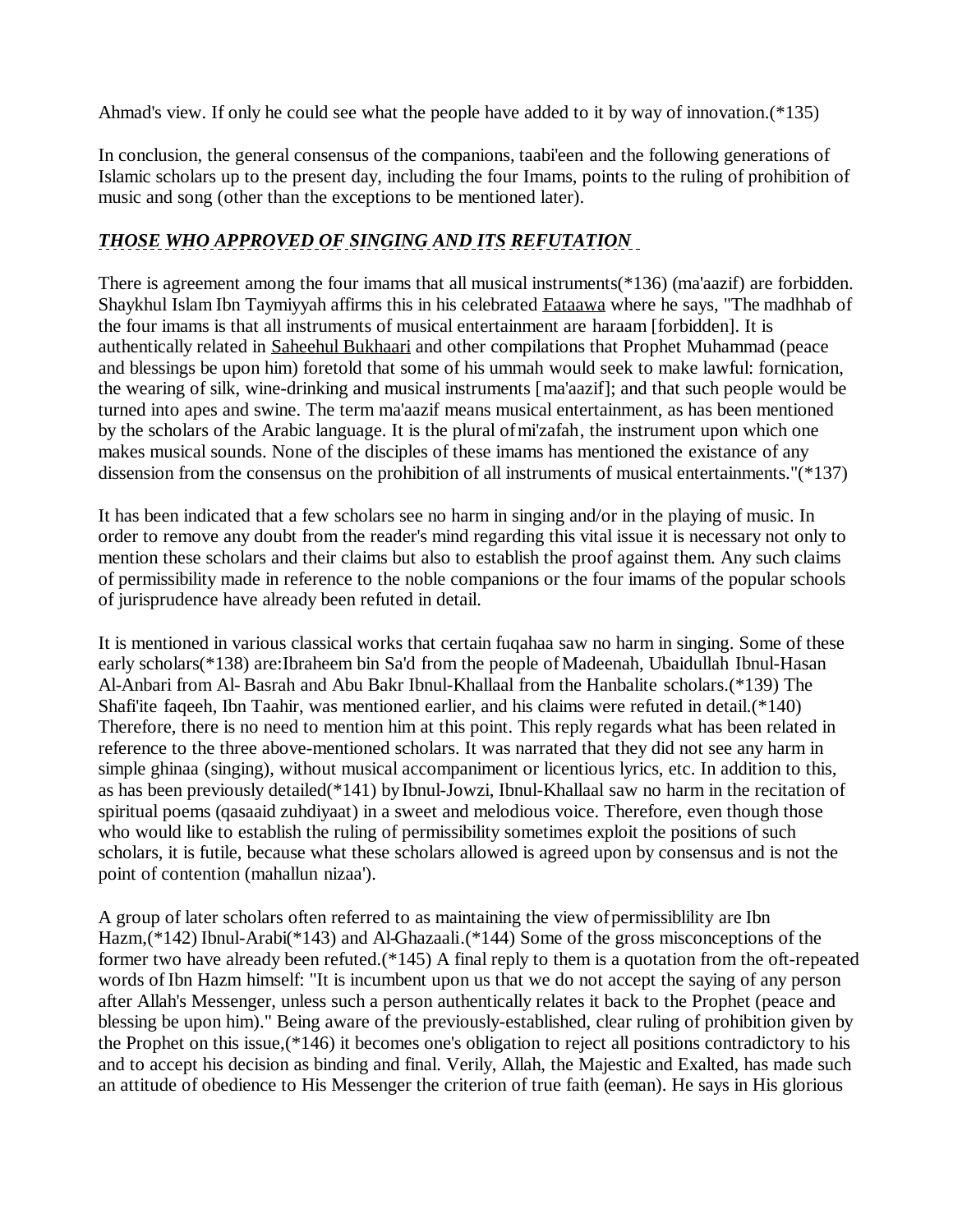Quraan:

#### **{But no, by thy Lord, they [Muslims] do not have [real] faith unless they make you [Oh Muhammad] judge of all disputes between them, and then find within themselves no dislike of your decision, but rather, submit with full submission.}(\*147)**

The latter scholar of this group, Al-Ghazaali, is often quoted by some(\*148) as having maintained a view of permissibility. It must be made clear that he argued in favor of only innocent singing, physical sport and entertainment. Nowhere did he mention or argue in favor of the permissibility of musical instruments or musical accompaniment to singing. Thus, those who quote him as a proof for the legality of music commit a gross error and do him a great injustice, for they impute to him that which he himself did not claim.

As for the two traditions mentioned by Al-Ghazaali, neither one meets the criterion required as proof for permissibility. The first one refers to the 'Eed day festival when Aaishah listened to two young girls sing for her and beat upon a small hand drum (daff). The text of this tradition merely mentions an innocent form of singing Arabic poetry whose lyrics describe courage, noble manners and war.(\*149) This is all permissible by unanimous consent and in no way lends itself as proof of the permissibility of music and/or singing to musical accompaniment.(\*150) The second tradition mentions Aaishah as a child watching Ethiopian warriors perform physical feats and display their abilities with spears and shields. In Islam, physical exercises and exhibitions of skill and prowess are not only permissible but praiseworthy as well, especially if they are done for the purpose of keeping the body in physical and mental readiness for jihaad. It is essential to point out that in this hadeeth there is absolutely no mention of either music or singing and, therefore, is invalid as a defense for what has been claimed.

Thus, one may surmise that Al-Ghazaali argued for nothing more than that for which legality has been established and agreed upon. For the sake of argument, if Al-Ghazaali or any other scholar had argued for the permissibility of music and/or singing to its accompaniment, the reply would be precisely what has been stated in the case of Ibn Hazm and Ibnul-Arabi: When it is in contradiction to the authentic sunnah, one cannot accept the view of any other person after Allah's Messenger (peace and blessings be up on him.)

From what has preceded, it is no exaggeration to state that there is a general consensus of the scholars of the Islamic ummah regarding the prohibition of music and singing to musical accompaniment. This is true because the consensus (ijmaa') was accomplished by those whose ijmaa' is esteemed and binding: the companions, taabi'een, and the four famous and respected imams. These were the best of generations, as is witnessed by Allah's Messenger when he said, "The best of people is my generation, and then those that follow them, and then those that follow them."(\*151) The fact that a few later scholars differed with these pious predecessors has no effect on their previously-established consensus. Rather, one must consider the later scholars' dissension as a clear example of deviation (shudhoodh) bearing no weight in the scale of the divinely-revealed shari'ah

## *THE WISDOM BEHIND ITS PROHIBITON BY THE DIVINELY REVEALED SHARIAH*

Perhaps the most salient feature of the divinely revealed shari'ah is its all-encompassing benefit (maslahah) for the sake of mankind, regarding all aspects of their spiritual and material welfare. Thus, it is, that various ordinances in the form of divine legislation have been given to man, directing him to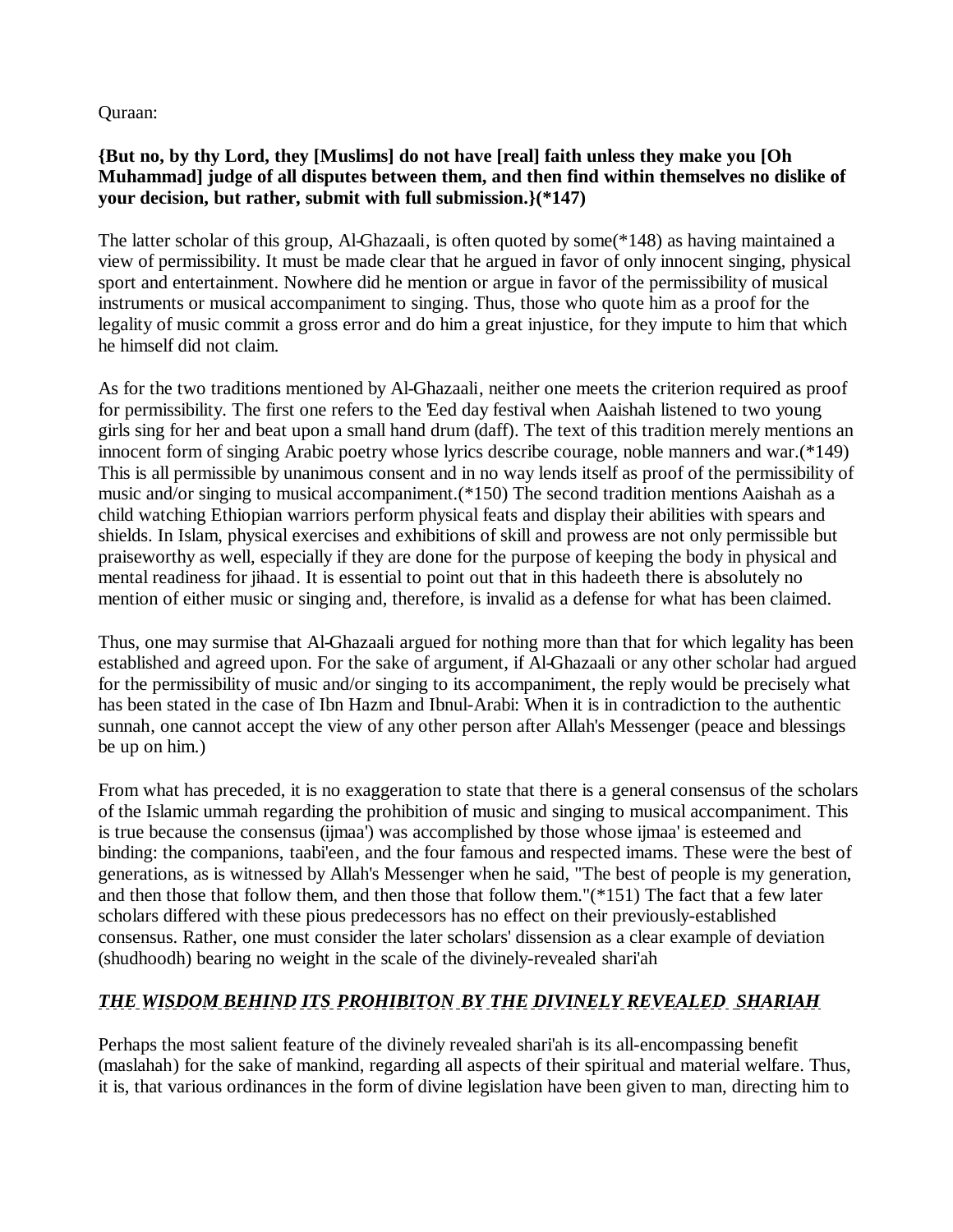pious works of worship (ibaadat)and social transactions (mu'aamlaat). Such works lead to spiritual peace and material prosperity. In accordance with Allah's infinite knowledge, wisdom and mercy, it is necessary that He( glorified be His praise) should prohibit certain things whose effects are evil and harmful to His slaves. This principle is perfectly epitomised in the following authentic tradition of the Prophet (upon whom be peace and blessings):

"By the One in Whose hand is my soul, there is not a thing which brings you nearer to Paradise and distances you from the Fire, except that I have directed you to it; and there is not a thing which brings you closer to the Fire while distancing you from Paradise, except that I have prohibited it for you."(\*152)

From the foregoing hadeeth , as well as other texts of the Quraan and sunnah, the scholars of usool(\*153) have formulated certain vital objectives (maqaasid) of the divine law. Among these is the principle that nothing has been ordained for man except that which is for his own good and benefit, while nothing has been prohibited except that which is harmful and detrimental to his welfare. With this principle in mind, one perhaps can have a general understanding of the infinite, divine wisdom behind the prohibition of music and its adjuncts. Its potential moral, spiritual and social evils are a danger to the Muslim individual as well as the Islamic community at large.

In order to convey some of the divine wisdom behind prohibition, it is useful to quote a few excerpts from the writings of the authoritative scholar, Ibnul-Qayyim,(\*154) who has dealt with this subject extensively.(\*155) In the section which exposes Satan's deception of those who claim "spiritual mysticism" (tasawwuf)(\*156) in their dancing, singing and listening to music, he says, "From among the artful machinations and entrapments of Allah's enemy [Satan], with which he has snared those possessing little good sense, knowledge and deen [faith], and by which he has stalked the hearts of the false and ignorant people, there is the listening to whistling, wailing, handclapping and song to the accompaniment of forbidden [musical] instruments.(\*157) Such things block the Quraan from people's hearts and make them devoted to sin and disobedience. For song [to musical accompanient] is the Quraan(\*158) of Ash-Shaytaan (Satan). It is a dense veil and barrier, preventing nearness to Ar-Rahmaaan!(\*159) By way of such song, Satan deceives vain souls, making it appear pleasing to them through his cunning appeal to their vanities. He insidiously whispers false, specious arguments suggesting the 'goodness' in song. These arguments are accepted, and as a result, the Quraan becomes an object of neglect and abandonment."(\*160)

Ibnul-Qayyim describes in detail the physical and emotional change which overcomes the "Sufis" when they begin to hear such song and music. They begin to strike their feet in time to the rhythm, ans swaying effeminately to the tune, they whirl to a frenzy, screaming and wailing and tearing their clothes, like donkeys around the axis of a grinding mill. Such a laughing stock is the very joy of the enemies of Islam.(\*161) Yet such people pretend that they are the very "elite"(\*162) of Islam while taking their deen as an amusement and pastime. Hearing the [musical] instruments of Satan is dearer to them listening to the recitation of the Quraan.(\*163)

He concludes by saying that "the result of preoccupation with song and music is that you never find its devotee other than astray from the path of guidance, in thought and deed. Such a person develops an aversion to the Quraan and a devotion to song. If he were offered a choice between listening to song/music or the Quraan, he would most certainly choose the former over latter, the audition of which is like a heavy burden upon him."(\*164)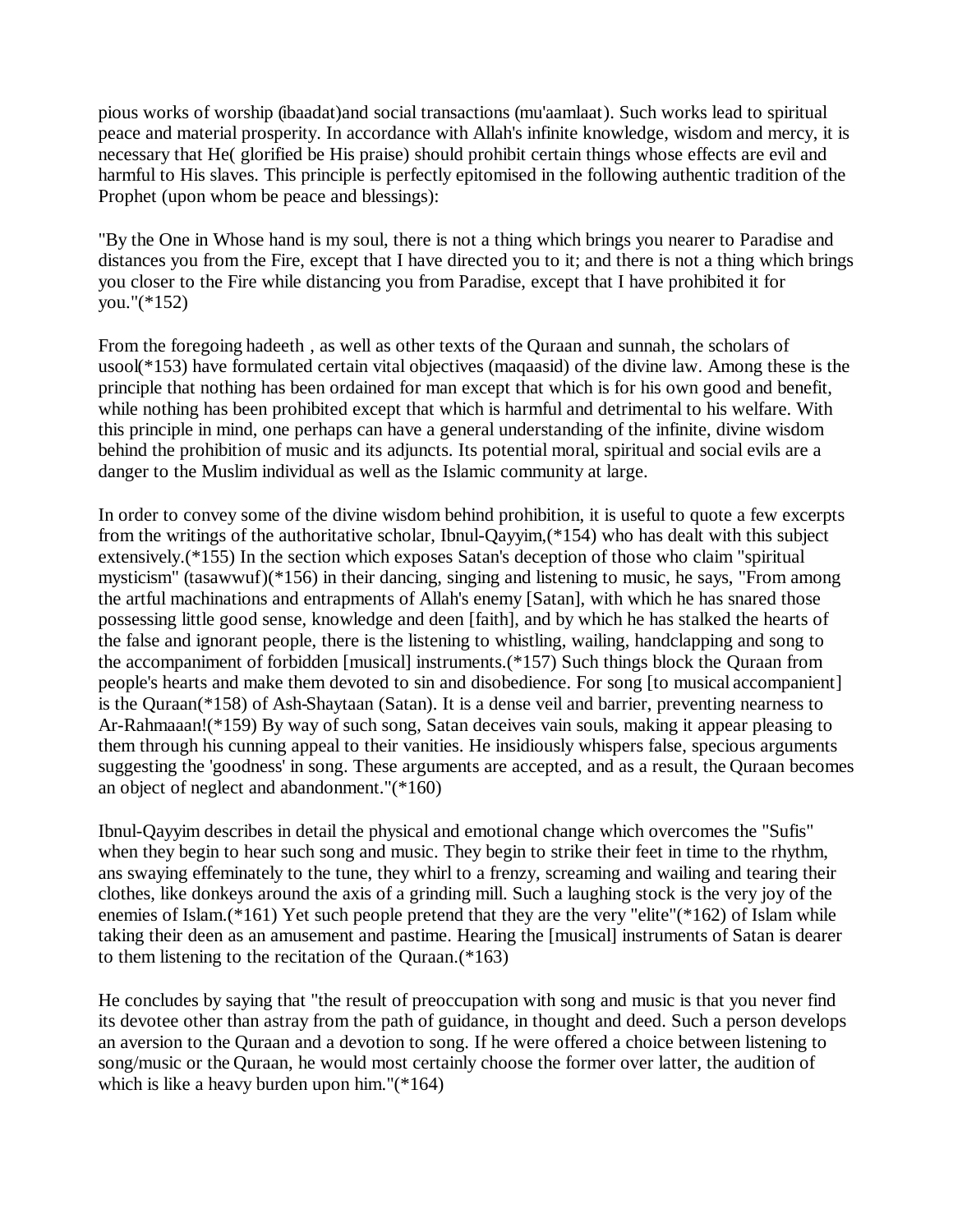Later on in his treatise, Ibnul-Qayyim specifies other aspects of the divine wisdom: "Therefore, know song has particular characteristics which faint the heart, causing hypocrisy to sprout therein, just as water sprouts plants. Among its qualities is that it distracts the heart and prevents it from among contemplation and understanding of the Quraan, and from applying it.(\*165) This is because Quraan and song can never coexist in the heart, since they are mutually contradictory. For verily, theQuraan forbids the pursuing of vanities and ordains restraint of the souls passions and temptations to evil. Song, on the other hand, encourages the very opposite of these virtues, as it excites the hidden inner self and entices the soul to inequity by driving it towards every shameful desire..."

Among the signs of hypocrisy is one's rarely remembering Allah(\*166) and one's laziness in rising to prayer along with its poor performance. Seldom do you find one infatuated by song except with such blameworthy attributes.

"Furthermore, hypocrisy is based on falsehood, and song contains the falsest lyrics. It attempts to beautify the abominable and encourages it, while seeking to make ugly and discouraging that which is good. Such is the very essence of hypocrisy. A person's addiction to song peculiarly makes listening to the Quraan a heavy weight upon his heart, hateful to his ears. If this is not hypocrisy, then hypocrisy has no reality."(\*167)

Needless to say, the preceding exposition highlights the negative effects of music and song upon the Muslim. These effects induce in him hypocrisy, vice, neglect, vanity and a host of other attendant evils, the worst of which is its insidious ability to turn the devotee away from remembrance of Allah, His Book and His deen.

The adverse ramifications of music and song and their various attendant evils are well known facts experienced by all enlightened, thinking believers.(\*168) It is this reality which has convinced a host of prominent American and European musicians and singers who have embraced Islam to leave this vile and ignoble profession(\*169) **{And verily, Allah guides the believers to a straight path.}**(\*170)

## **Footnotes**

(\*93)The ijmaa' (consensus or agreement) of any generation of scholars on a certainreligous issue is binding upon the following generations. The Prophet has related in various traditions that the scholars from among his ummah (community) will never at a conensus that contains misguidance or error. Allah, the exalted, protects them from his. Because they were the closest generation to the Prophet, the companions were the most qualified to arrive at a consensus (ijmaa').

(\*94)Muhammad bin Taahir Al-Maqsadi (448-507 H.). Ad-Dhahabi says he has known to err and distort narrations of hadeeth in a gross manner (Meezanul I'tidaal, vol. 4, p. 587). Ibn Hajar says he deviated from the path of ahlus sunnah to a type of displeasing tasawwuf (mysticism). The critical scholars of hadeeth do not accept his transmissions because of his distortion of texts and errs in conveying them. Furthermore, he has written in defense of the permissibility of staring at young boys with sinful intent and his madhhab was one of licence (al-ibaadah). For details see, Ibn Hajar's Lisaanul Meezan, vol. 5, pp. 207-210.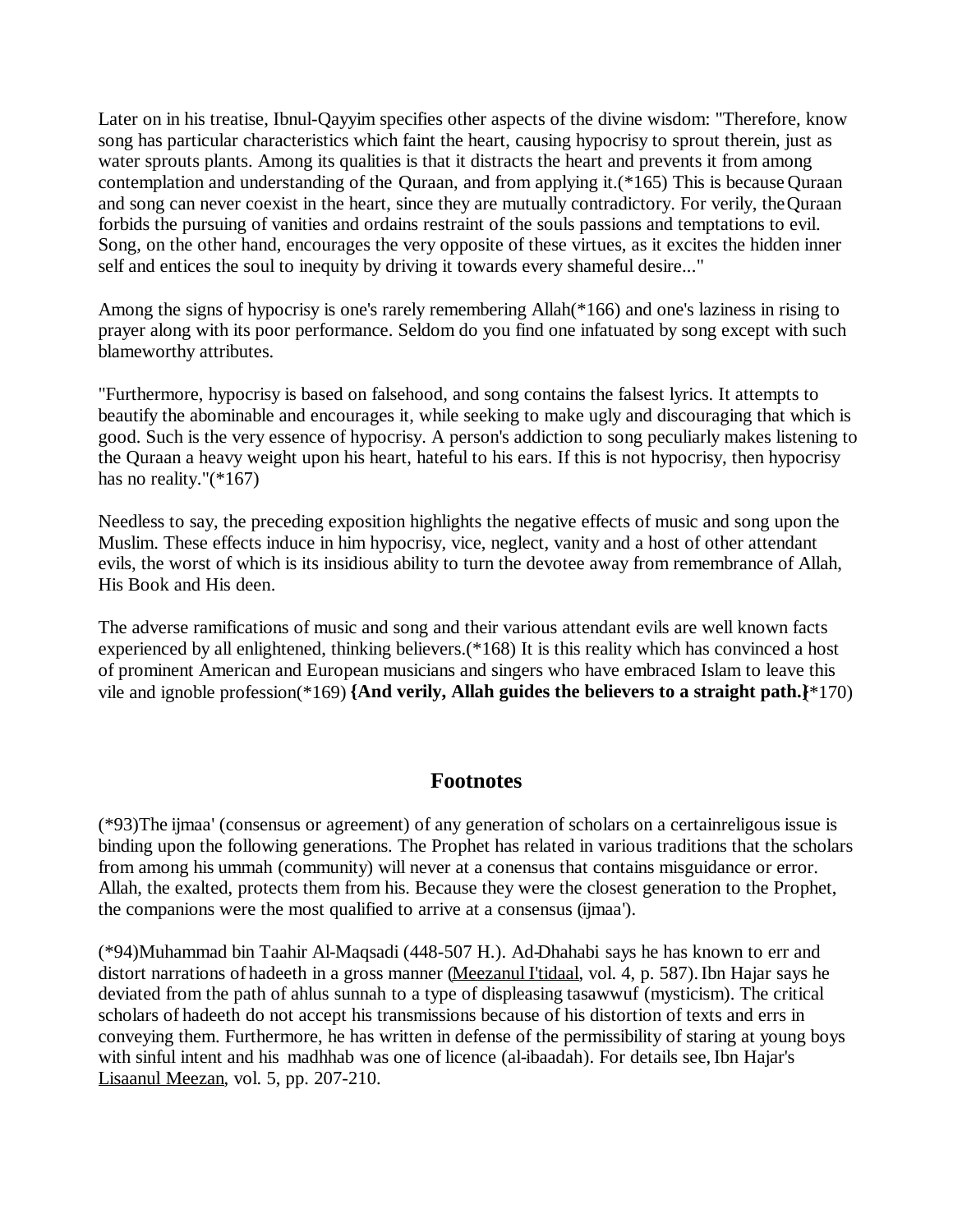(\*95)In his treatise, Kaffur Ra'aa'an Muharramaaatil Lahwi was Samaa'a (Desistance of the Rabble from Partaking of Unlawful Amusements and Audition Thereof), p. 25.

(\*96)Kaffur Ra'aa, p. 65.

(\*97)They listened to permissible recitations of poetry, chants or melodious songs by youths. They were lawful because they were not accompanied by musical instruments, nor were the words or methods of singing licentious.

(\*98)Kaffur Ra'aa, p. 66.

(\*99)The disputed type is other than the singing of innocent songs (without musical accompaniment) or the chanting of poetry and hymns which are pure and clean in subject matter and in form of delivery.

(\*100)Quoted fromKaffur Ra'aa, p. 67.

(\*101)Condensed from p. 67 ofKaffur Ra'aa. As for the types of song and music permitted by consensus, this refers to those particular examples of exception to the general rule of prohibition as mentioned in the authentic sunnah of the Prophet and the example of the companions. These examples will be dealt with in the latter part of this treatise.

(\*102)Page 293 of his book, Al-Halaal wal Haraam.

(\*103)It is incumbent upon anyone who makes a statement in religion to bring the isnaad (the chain of transimtters) on which that statement depends. No statement carries any value whatsoever unless its claimant presents the isnaad. Otherwise, as pointed out by the critical scholars of hadeeth, one could say whatever he wants in matters of religion. Any statement not supported by a validly related authentic isnaad is useless and rejected.

(\*104)See Soorah Luqmaan, 31:6.

(\*105)Authentically related by Al-Bayhaqi, Ibnul-Mundhir and others.

(\*106)See Al-Qurtubi's tafseer, vol. 14, pp. 51-52, and Al-Aaloosi's tafseer, Roohul Ma'aani, vol. 21, pp. 66-68.

(\*107)See pp. 67-68 ofKaffur Ra'aa; Al-Qurtubi's tafseer, vol. 19, p. 51 and Shaykh Saalih Fowzaan's Al-'Ilaam bi Naqdi Kitaabil Halaali wal Haraam, pp. 72-74.

(\*108)The first of the four famousimaams. He was born in Koofah, Iraq in the 80th year of the Hijrah. He died in Baghdad in the year 150 H. See Adh-Dhahabi's Seeyar A'laamin Nubalaa, vol. 6, pp. 390-403.

(\*109)Such as flutes, pipes, horns and related wind instruments.

(\*110)Small hand drums without steel jangles. This permitted type is to be used on certain restricted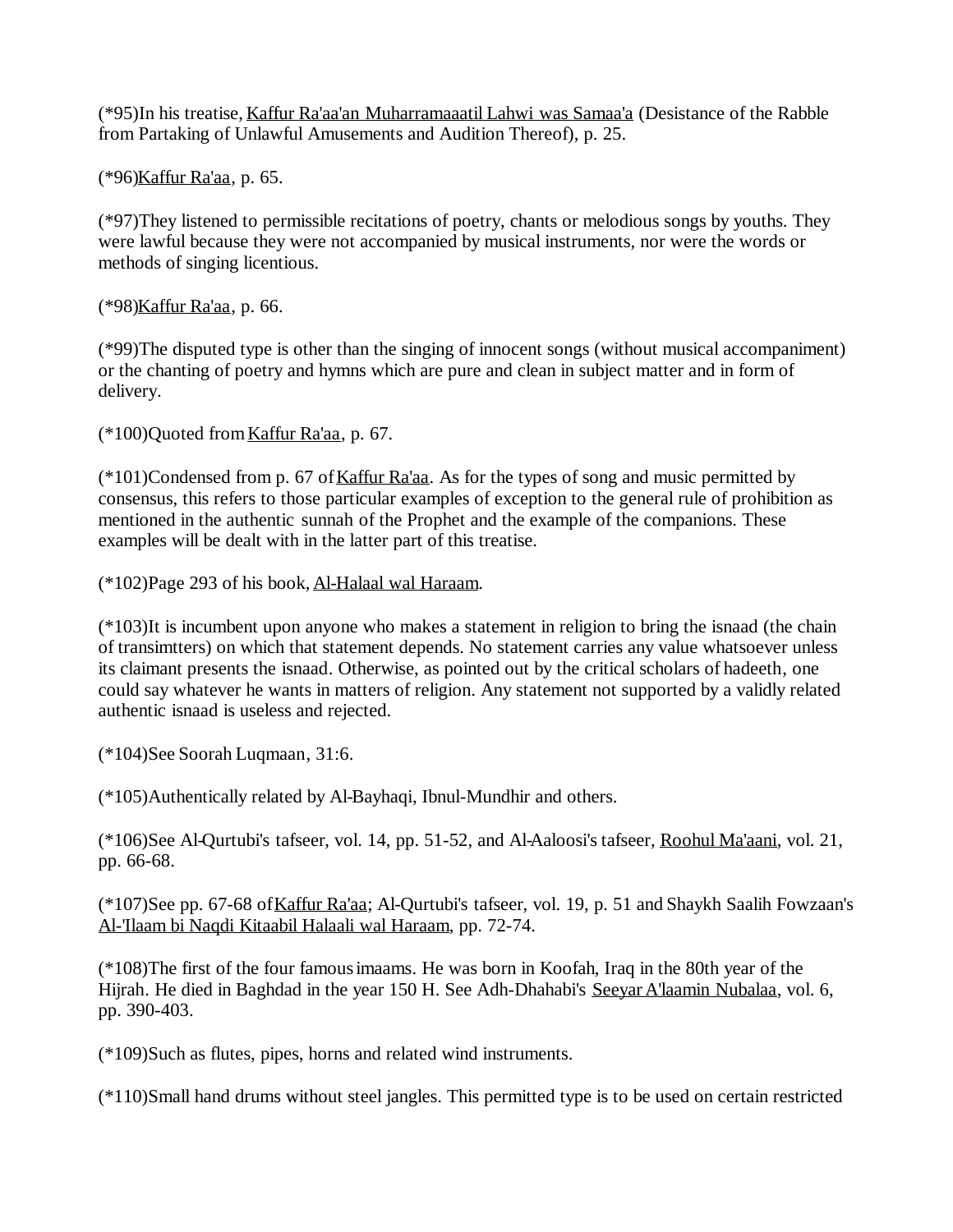occassions as designated by the sunnah, the details of which will follow.

(\*111)Testimony given by witnesses concerning matters or crimes involving punishments is only accepted from trustworthy, obedient Muslims.

(\*112)In shari'ah, the mere suspicion of vice is not sufficient to warranat invasion of privacy by the authorities. Here, however, the violation is not confined to the privacy of the home and should be prevented, even forcibly, to avoid corruption of society.

(\*113)Quoted from 'Ownul Ma'bood Sharhu Sunan Abi Dawood, vol. 13, pp. 273-274.

(\*114)Stated by Abut Teeb Taahir At-Tabari and quoted in Al-Qurtubi's Al-Jaami'li Ahkaamil Quraan, vol. 14, p. 55.

(\*115)He was born at Madeenah in the year 93 of the Hijrah and died there in 179H. For details of his life and times, see Qaadi Ayyad's Tarteebul Madaarik, vol. 1, pp. 107-147.

(\*116)In the time of Prophet Muhammad (peace be upon him), the world economy was almost completely based upon the institution of slavery. Wisdom and foresight demanded a gradual elimination of this deeply rooted social system. The Islamic method was to limit the ways in which slaves could be taken to only one - jihaad (lawful warfare), while at the same time imposing conditions under which a slave must be freed and encouraging the freeing of believing slaves as an act of worship which brings one closer to Allah. Mistreatment of slaves was strictly prohibited and they were always entitled to respect as human beings. These guidelines protecting slaves are still applicable today.

(\*117)The previous sayings related toMaalik were quoted from Ibnul-Jowzi's TalbeesIbless, p. 229.

(\*118)Al-Jaami'li Ahkaamil Quraan, vol. 14, p. 55.

(\*119)Ibid., vol. 14, p. 54.

(\*120)He was born 150 H. in Gazzah in Palestine. He died and was buried in Cairo, 204 H. Details of his life and works are chronicled in Al-Bayhaqi's Manaaqibush Shaafi'ee.

(\*121)See Al-Qurtubi's tafseer, vol. 14, p. 55 and Ibnul-Jowzi's Talbees Iblees, p. 231. Also refer to footnote no. 111.

(\*122)See 'Ownul Ma'bood, vol. 13, p. 274.

(\*123)Designates the carcass of the animal which has not been slaughetered in a manner acceptable to the shari'ah, but has died in a manner rendering it unlawful for food, such as dying from a disease, accident, naturally or by being hit by a blow, etc. However, the skin of such an animal may be used after proper curing.

(\*124)Kaffur Ra'aa, p. 61.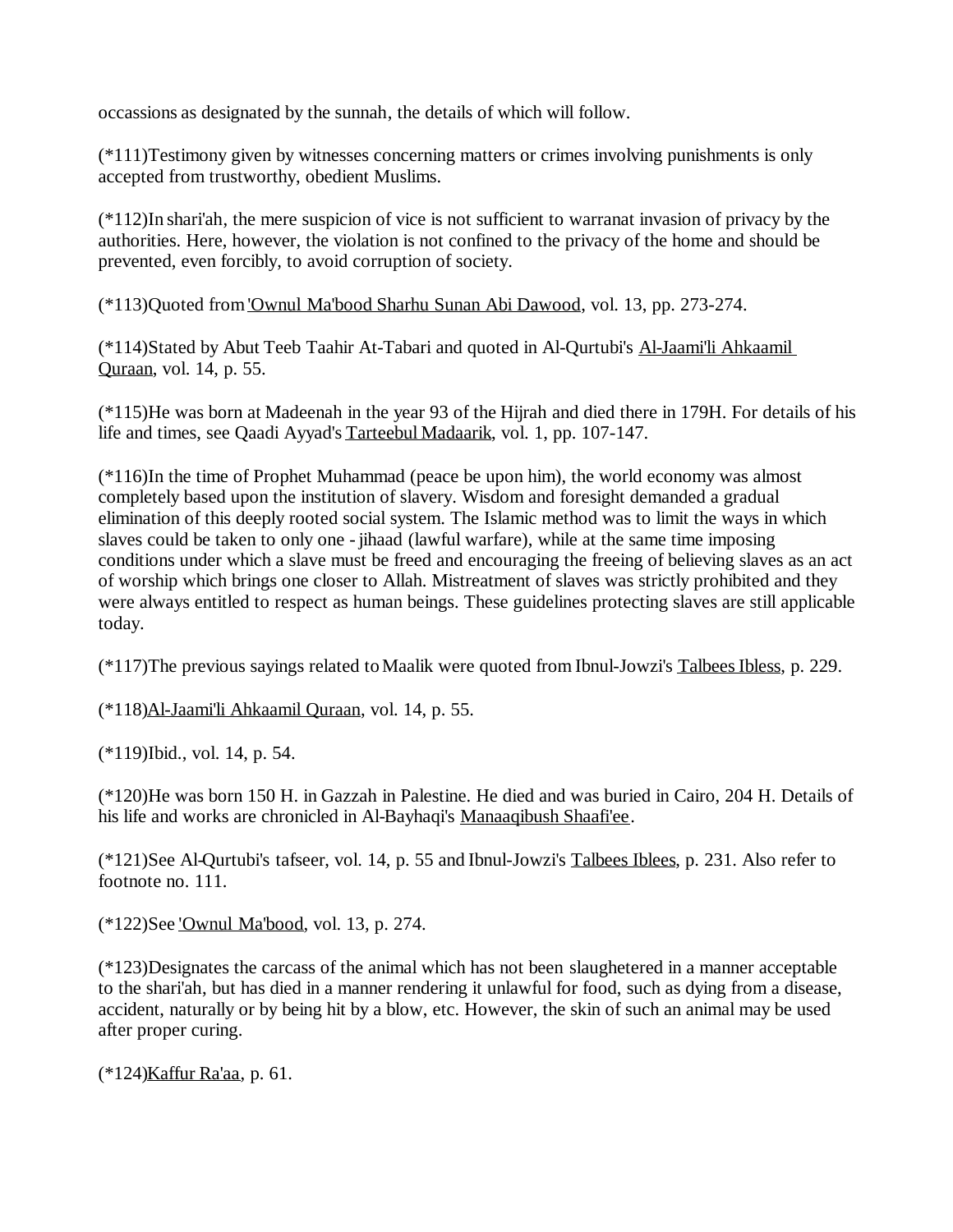(\*125)Talbees Iblees, pp. 230-231. A sample of such scholars along with a refutation of their position will follow in the next section of this work.

(\*126)He was born in Baghdad, 164 H. and died there in 241 H. See the excellent biography of his life as narrated by Ibnul-Jowzi in his Manaaqib Al-Imam Ahmad bin Hanbal.

(\*127)In Arabic these are calledqasaaiduz zuhd.

(\*128)"Singing" here means without musical accompanient.

(\*129)Indicates a change in the state of mind or disposition of a person who appears "overcome" by the mention (dhikr) of God in supplication (du'aa) performed in a humble, humiliating stance. Those who partake in this experience of being "overcome" are moved to extreme delight or grief by the manner in which such poetry is delivered. It is usually delivered in an affected, throbbing style which moves them to dance and gyrate to the beat and melody of such rythmic poems. Because of this "change" (taghyeer) which overcomes them, they were called al-mughayyarah. Refer to Talbees Iblees, p. 330.

 $(*130)$ Talbees Iblees, p. 228.

(\*131)All of these scholars, including Ahmad, did not mind a certain type of chanting, singing and recitation of poetry or stories, etc. without musicalaccompanient or other prohibited aspects.

(\*132)Refer to footnote no. 116.

(\*133)The loss incurred by selling the slave girl not as singer but as an ordinary worker.

(\*134)This statement was made during the 6th century of the Islamic era. Therefore, what could be said of what we hear and see of music and singing today!

 $(*135)$ Talbees Iblees, pp. 228-229.

(\*136)Other than the simple hand drum known as the daff, because of authentic hadeeths allowing it on specific occasions as an exception to the general rule of prohibition.

(\*137)Quoted fromIbn Taymiyyah's Majmoo'ul Fataawa, vol. 11, p. 576.

(\*138)From the first and second century of the Islamic era.

(\*139)See p. 55, vol. 14 of Al-Qurtubi's Al-Jaami'.

(\*140)Refer to the section under the title, "The Position of the Companions on this Issue."

(\*141)See the preceding section, entitled "Imam Ahmad bin Hanbal," for details.

(\*142)Who died in the year 456 of the Islamic calendar.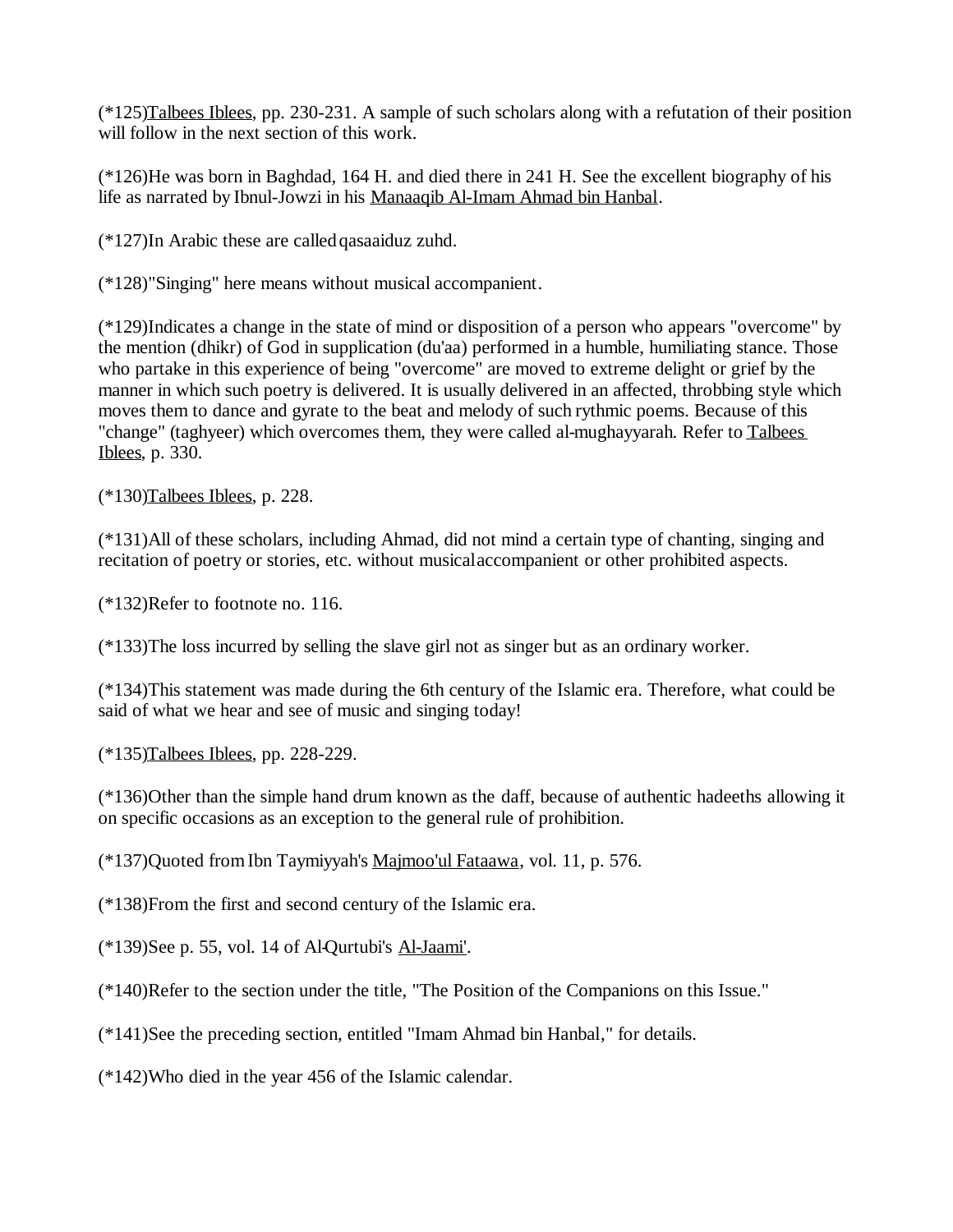(\*143)He lived during the years 435-532 of the Hijrah.

(\*144)He was born in the year 450 H. and died in 505 H.

(\*145)Refer to the section on the sunnah, entitled "The Traditions and their Degree of Authenticity: The Narration of Al-Bukhaari."

(\*146)Refer to the whole of the section, entitled "A Critical Analysis of the Hadeeth Literature" (on the issue of the ruling regarding music).

(\*147)Soorah An-Nisaa, 4:65.

(\*148)Such as Yoosuf Qardaawi in his Al-Halaal wal Haraam Fil Islam, pp. 292-293.

(\*149)See Ibnul-Qayyim's Madaarijus Saalikeen, p. 493.

(\*150)Other than that permitted by the texts of the authentic sunnah, namely the small hand drum (daff).

(\*151)Authentically related by Imam Al-Bukhaari.

(\*152)Authentically related by Ahmad and Ibn Khuzaymah.

(\*153)The science outlining a methodology whereby a legal ruling issue may be derived, based upon the texts of the Quran and sunnah, or upon principles extracted from these two texts.

(\*154)Imam Abu Abdullah Muhammad bin Ani Bakr (691-751 H.), popularly known asIbn Qayimmil Jowziyyah. He was one of the most erudite scholars of the Quraanic and hadeeth sciences and mujtahid in his own right. He was the most brilliant of the many disciples of Shaykhul Islam Ibn Taymiyyah.

(\*156)They claim that dancing, singing and music raise their "spiritual conciousness" and elevate them to a higher "mystical level", thus bringing them nearer to the divine presence!!

(\*157)Whenever he uses the word song or singing (ghinaa), he means the forbidden form to musical accompanient.

(\*158)Literally, "reading "or "recital" used here with this general meaning in mind. Thus, such song is the "revelation" and "sacred recital" of Satan; whereas the text of the inimitable Al-Quraan Al-Kareem is the revelation of Allah and the sacred recital of His word.

(\*159)Ar-Rahmaan, an attribute of Allah, means the One who has absolute mercy for all of His creations.

(\*160)Page 224, vol. 1 ofIghaathatul Lahfaan.

(\*161)Such as the Orientalists, missionaries and others who use the misguided deeds and beliefs such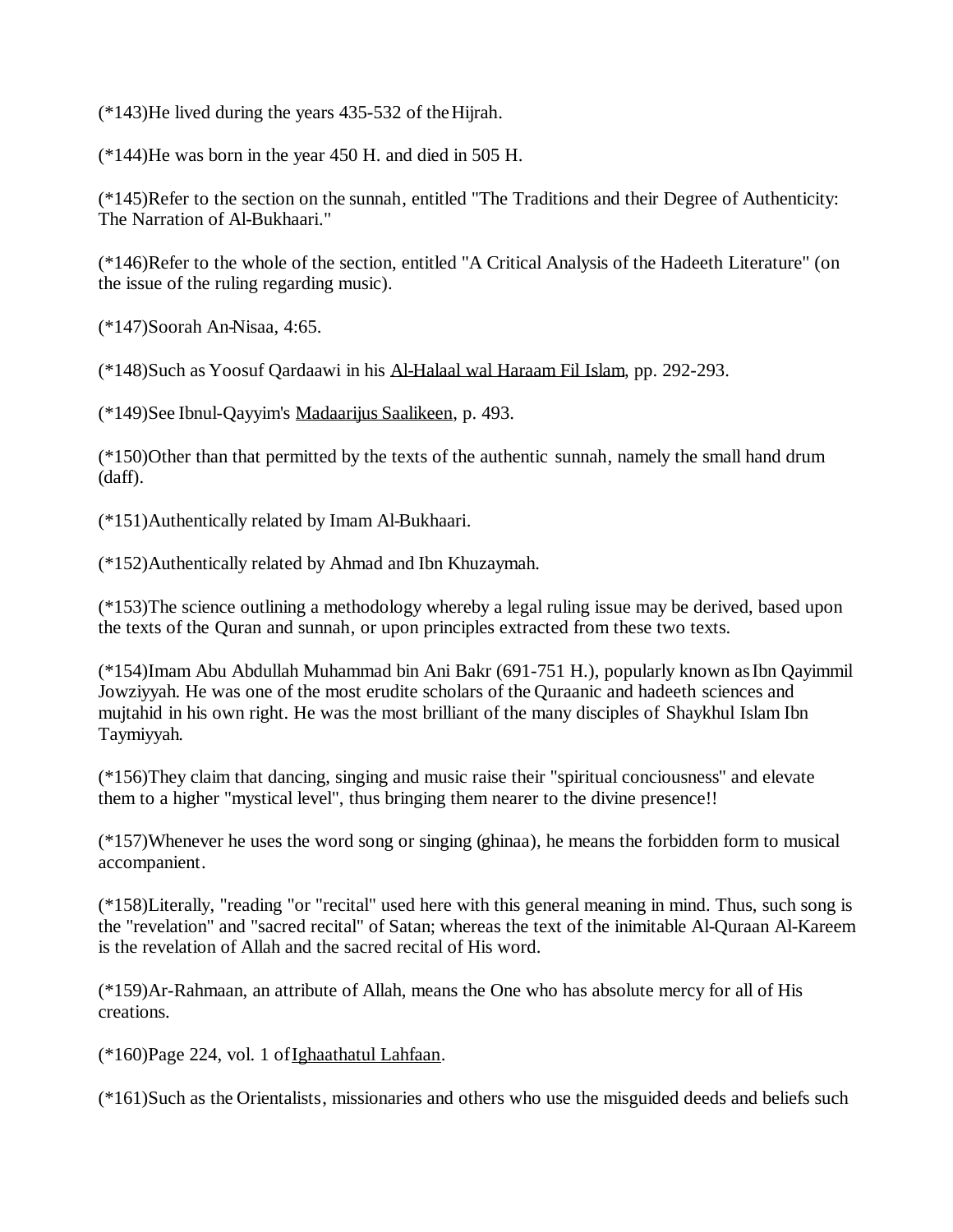Muslims to suggest that Islam is without sense and decorum.

(\*162)According to their reasoning, "elite" (khawwaas) means "the holy people" or "special chosen people" who follow one of their Sufic "paths".

(\*163)Condensed fromIghaathatul Lahfaan, vol. 1, p. 224.

(\*164)Ibid., vol. 1, p. 241.

(\*165)Obeying its commands, desisting from its prohibitions and adhering to its guidance, in all walks of human life.

(\*166)This refers to dhikrullah, the rememberance of Allah in the heart and on one's tongue, by mentioning His beautiful names and by praising and glorifying Him. The loftiest form of dhikr is reading Allah's Book with contemplation and understanding.

(\*167)Abridged fromIghaathatul Lahfaan, vol. 1, pp. 248-250.

(\*168)All Muslims having a backgroung in the West can vouch for the manifold evils associated with music and song evident in so-called funk, soul, rock, acid rock, punk rock, blues and jazz. It is essentially libidinous, sexual music which drives ones passions and animal desires to a frenzy. Its objectives (especially when coupled with calculated themes embodied in certain lyrics) are sex, violence, desperation, suicide, hedonism and nihilism. In fact, every foul passion, sense, feeling, idea or thought is embodied in this demonic medium. It is truly another of Satan's many vehicles harnessed in his apparent "joy ride" to Hell, the foulest destination and final abode of such evil doers.

(\*169)A special case in point is the enlightened Yousuf Islam (originally Cat Stevens), formerly a prominent singer from Britian. Would that others of our western brothers take him as a noble example to follow.

(\*170)Soorah Al-Hajj, 22:54.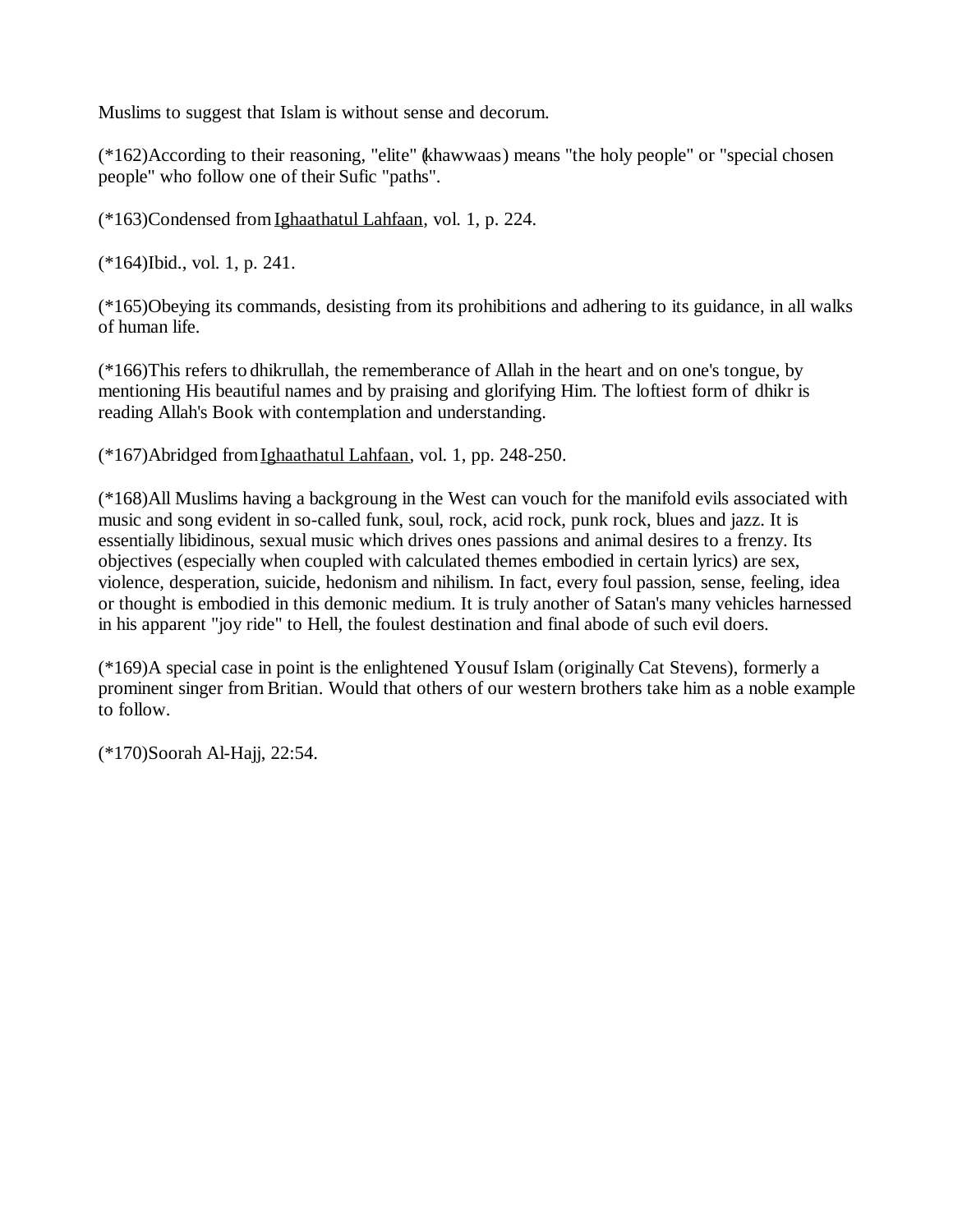#### *EXCEPTIONS TO THE RULE OF PROHIBITION AS INDICATED BY THE AUTHENTIC SUNNAH*

Having established beyond a doubt the general ruling of prohibition regarding this issue, it should be stressed that Islam does not totally forbid all music and song. There are occasions when certain forms of music and song are lawful. The only way to determine these occasions is to refer to the texts of the authentic sunnah of the Prophet (upon whom be peace and blessings). In the highly-balanced Islamic system there is room for amusement, merriment and sport, for these are natural yearnings of the human soul. However, Islam provides facility for healthy, decorous merriment and sport which are pure and free from the usual sin and evil generated by the prohibited forms.

#### *EXAMPLES OF OCCASIONS SPECIFIED BY THE SUNNAH*

## *JIHAAD AND ITS ADJUNCTS:*

During jihaad and other struggles in the way of Allah, battle songs are of great spiritual and moral benefit to the warriors. In these circumstances, song incites heroism and valor and excites the Muslim people to "take up the sword" for the cause of Allah, the Glorified and Exalted, so that His word may be raised up and the word of the disbelievers relegated to the lowest depths.

Thus, the Messenger and certain of his companions (such as Khaalid Ibnul-Waleed and Ali bin Abi Taalib) sometimes resorted to this method to rouse up the feelings of themujaahideen (\*171) before or on the way to combat. The text of the following hadeeth clearly indicates this:

Al-Baraa reported that Allah's Messenger (peace and blessings be upon him) carried earth on the Day of the Ditch (\*172) until his stomach was covered with dust, while he chanted these verses:

"By Allah, if not for Him we never would be guided, nor have been charitable, nor have prayed. So send down peace and tranquility upon us, and make the feet firm if we meet [our enemy]. Verily, the others rebelled against us. When they (\*173) desired discord [fitnah], we refused, we refused."

The Prophet raised his voice with the refrain, "we refused, we refused." (\*174)

In another narration of Al-Bukhaari, the Prophet and his companions sang in chorus as related herein:

Anas related that while digging the trench around Madeenah, the Muhaajireen and the Ansaar (\*175) began chanting these verses: "We are the ones who've pledged fealty to Muhammad; that we remain always constant in Islam." The Prophet replied in turn, "Oh Allah, there's no good but the good of the Hereafter, so bless the Ansaar and Muhaajirah."

The Battle of the Ditch took place during the 5th year of the Hijrah. The enemies of Islam, the Quraysh, numbered 24,000 and were aided by the Hews, Christians and the hypocrites. The Prophet, on the other hand, had about 2,000 Muslims with him to combat the enemy. He participated in digging and carrying the soil from the ditch like an ordinary laborer and began singing these verses composed by the poet Abdullah bin Rawwaahah. He emphasized the refrain by raising his voice and prolonging it so that everyone heard. (\*176) In this circumstance, song united the hearts of the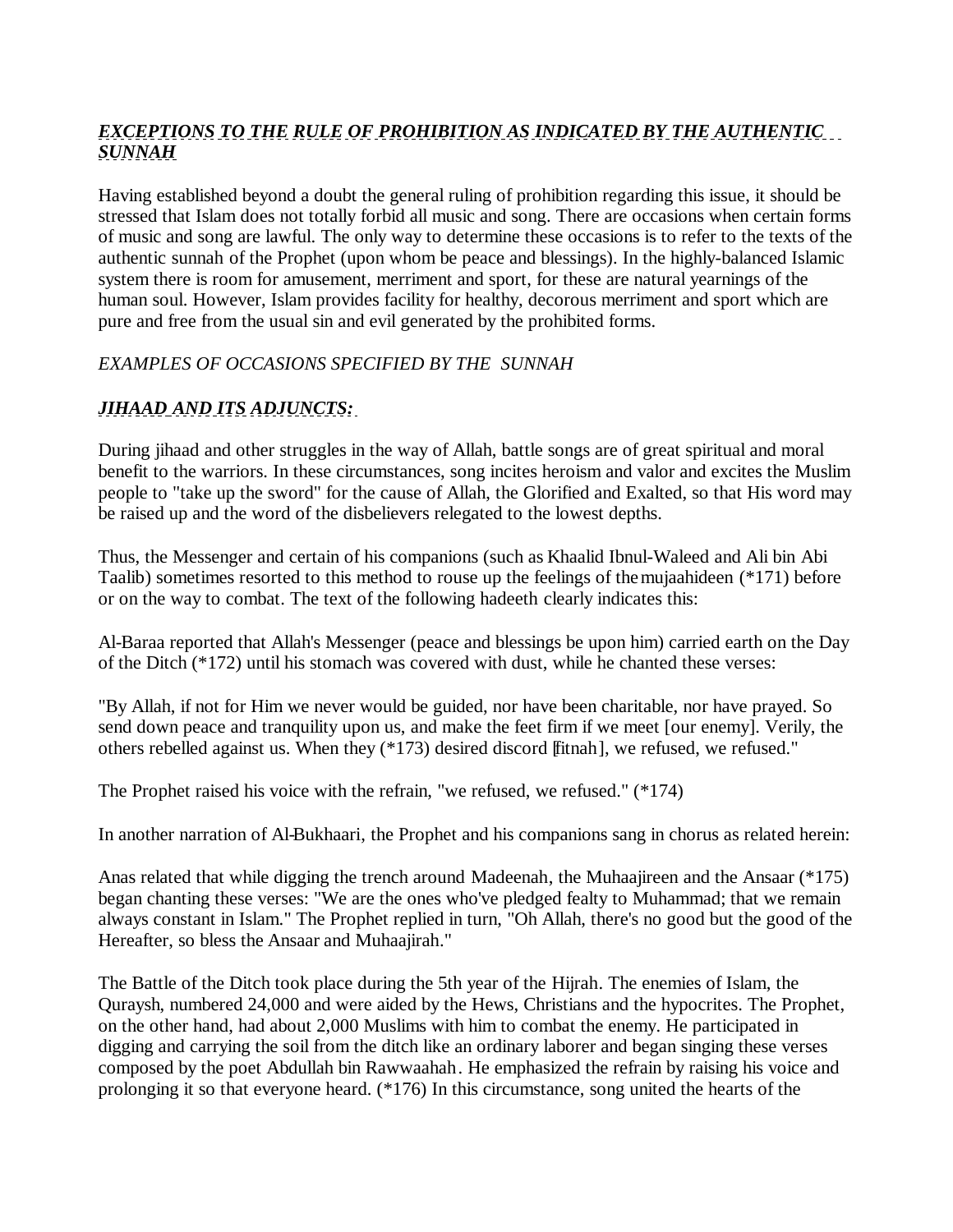believers and gave them courage and determination. And by Allah's grace, the enemy was thoroughly beaten.

It must be mentioned that some early fuqahaa were of the opinion that the drum (at-tabi) is also allowable in war. To this, some latter-day scholars added "military music." The eminent authority of hadeeth literature of our present era, Muhammad Naasiruddeen Al-Albaani, has satisfactorily refuted these last two views in his treatise, Sissilatul Ahaadeeth As-Saheehah, where he states:

There is nothing at all to support such viewpoints for the following reasons: Firstly, they constitute specification of and exception to the [general ruling of] traditions which established prohibition, without a valid, pertinent text to justify it. Rather, they are mere opinion and personal approval. Secondly, it is expected of Muslims that during was they should turn to their Lord with their very hearts, seeking from Him victory over the enemy. That is more conducive to achieving calm and tranquility in their souls. As for music, it thwarts such an objective and turns them away from remembrance of and concentration upon their Lord. Allah, the Exalted says **{Oh believers, when you meet the enemy forces, think of Allah much [by mentioning His praises], that you may be successful.}** (\*177) Thirdly, the use of the drum and military music are the practices of the disbelievers **{who do not believe in Allah or the Last Day, and who do not prohibit that which has been forbidden by Allah and His Messenger, nor do they follow the Religion of Truth.(\*178)}** (\*179) Hence, it is not permissible for us to resemble them,(\*180) especially regarding that which has been generally forbidden for us by Allah, the Blessed and Sublime.(\*181)

## *THE CELEBRATION OF THE TWO ' EED FESTIVALS:*

During the days of festivity which mark the celebration of the great Islamic festivals, innocent singing and beating on the daff as a rhythmical accompaniment is permissible as indicated by a number of texts of the authentic sunnah such as the following from Al-Bukhaari's compilation:

Aaishah said, "Allah's Messenger (upon whom be peace and blessings) entered into my presence while two young girls were singing the songs of Bu'aath (\*182) whereupon he laid down and turned his face away. Abu Bakr entered and scolded my saying, 'The flute of Satan in front of the Prophet?!' Allah's Messenger (upon whom be peace and blessings) turned to Abu Bakr saying, 'Leave them be.'" Aaishah continued, "When the Prophet dozed off, I signaled to them and they left." In another narration of Al-Buhkaari, Aaishah mentioned that [her father] Abu Bakr came to her during the days of Mina (\*183) There were two young girls with her, beating upon the daff, while the Prophet was covered with his cloth. Then Abu Bakr began scolding the girls, whereupon the Prophet disclosed his face [from under the covering] and said, "Leave them, Oh Abu Bakr, for these are the days of the 'Eed festival."

## *THE WEDDING FEAST:*

Likewise, it is permissible to let the women and young girls sing (\*184) and beat upon the daff during the wedding feast. The singing must be innocent and not describe love or acts of immorality. Singing and beating upon the daff serves to proclaim the occasion of the wedding and brings joy to the wedding guests. The following tradition points to this fact:

Muhammad bin Haatib Al-Jumahi relates that the Messenger of Allah said, "The demarcation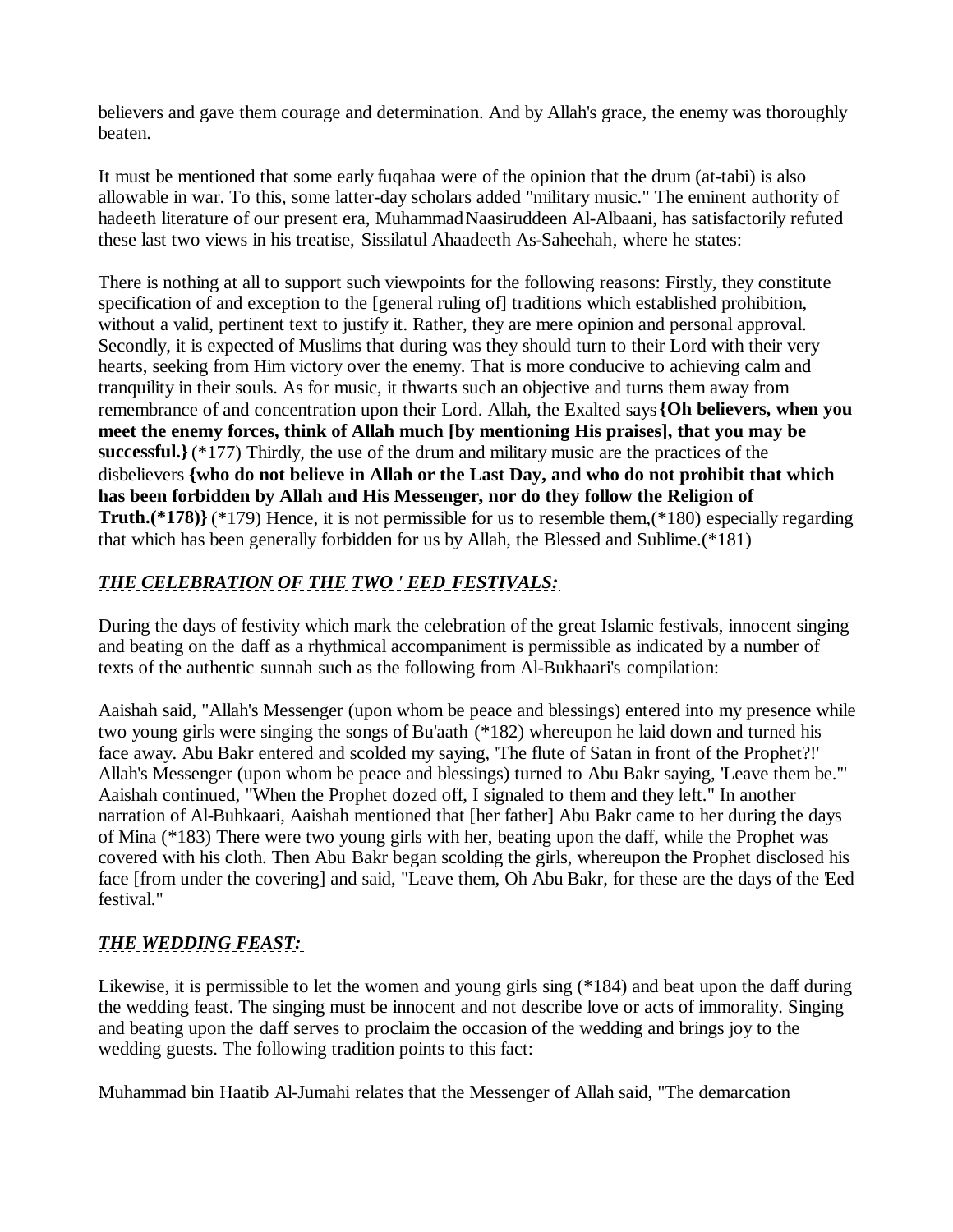between the unlawful and the lawful [in marriage] is the daff and the voice." (\*185)

There are numerous other traditions which indicate the Prophet (upon whom be peace and blessings) encouraging women to sing and beat the daff. The following hadeeth is an appropriate example:

Aaishah (may Allah be pleased with her) related that the Messenger of Allah said, "Proclaim this marriage, solemnize it in the mosque and beat the daff upon its occasion." (\*186) In the following traditions we see the Prophet's encouragement of singing to the accompaniment of the daff: Aaishah reported that a woman was given in marriage to a man of the Ansaar. The Prophet of Allah said, "Oh Aaishah, was there no entertainment, for the Ansaar are pleased with entertainment." [Related by Al-Bukhaari.] In another narration, the text indicates that the Prophet said to Aaishah, "did you send a young girl wit? the bride to beat upon the daff and sing?" Aaishah replied, "What should she say in her song?" He replied, "Let her say, 'To you we have come, to you we have come! So welcome us, as we welcome you!'" (\*187)

This was also the practice of the noble companions as indicated in the following narration:

Aamir bin Sa'd (may Allah be pleased with him) said, "I entered into the presence ofQaradha bin Ka'b and Abi Mas'ood Al-Ansaari during a wedding celebration, where some girls were singing. (\*188) I said, 'Oh companions of Allah's Messenger and warriors of Badr, is this done in your presence?' They said, 'Sit and listen with us if you like, and if not, then leave. For verily, entertainment has been permitted for us during the wedding feast." (\*189)

It should be stressed that the aforementioned singing and playing upon the daff is restricted to women and young girls and is not meant for men. Ibn Hajar Al-Asqalaani said, "An attempt has been made to prove the view that singing and beating upon the daff is not restricted to women, by quoting the command of the Prophet, 'Beat the daff upon its occasion.' (\*190) This is weak, where as the strongest narrations indicate that permission has been given to women; so men are not to be included in this category, for there is general prohibition of men resembling women." (\*191)Shaykh Muhammad al-Mubaarakfoori added, "Such is the case with the permissible form of singing at the wedding feast; it is specifically for women and not for men." (\*192) Shaykhul Islam Ibn Taymiyyah confrims this in his celebrated Fataawa where he says, "The Prophet (upon whom be peace and blessings) allowed certain forms of amusement at the wedding festivity and similar celebrations. During the Prophet's era, none of the men used to beat upon the daff or slap his hands [in rhythm]. Rather, it has been authentically related that the Prophet said, 'Clapping is for women and tasbeeh (\*193) is for men,' (\*194) and he cursed 'women who resemble men, and men who resemble women.' (\*195) Since singing and the beating of the daff are the practices of women, the predecessors (\*196) used to call a man who did them effeminate. In addition, male singer were also termed effeminate." (\*197)

## *THE ARRIVAL OF A RESPECTED PERSONALITY:*

Celebrating may be done at the arrival of a respected guest, relative or personality, such as a pious scholar, or at the return of Muslim warriors (mujaahideen) or a long-estranged loved one. In these cases, innocent poems and songs may be sung to the accompaniment of the simple daff. (\*198) This point is proven in a number of traditions such as the following one, wherein a woman had made a vow to beat upon the daff in the Prophet's presence if he arrived safely from one of his military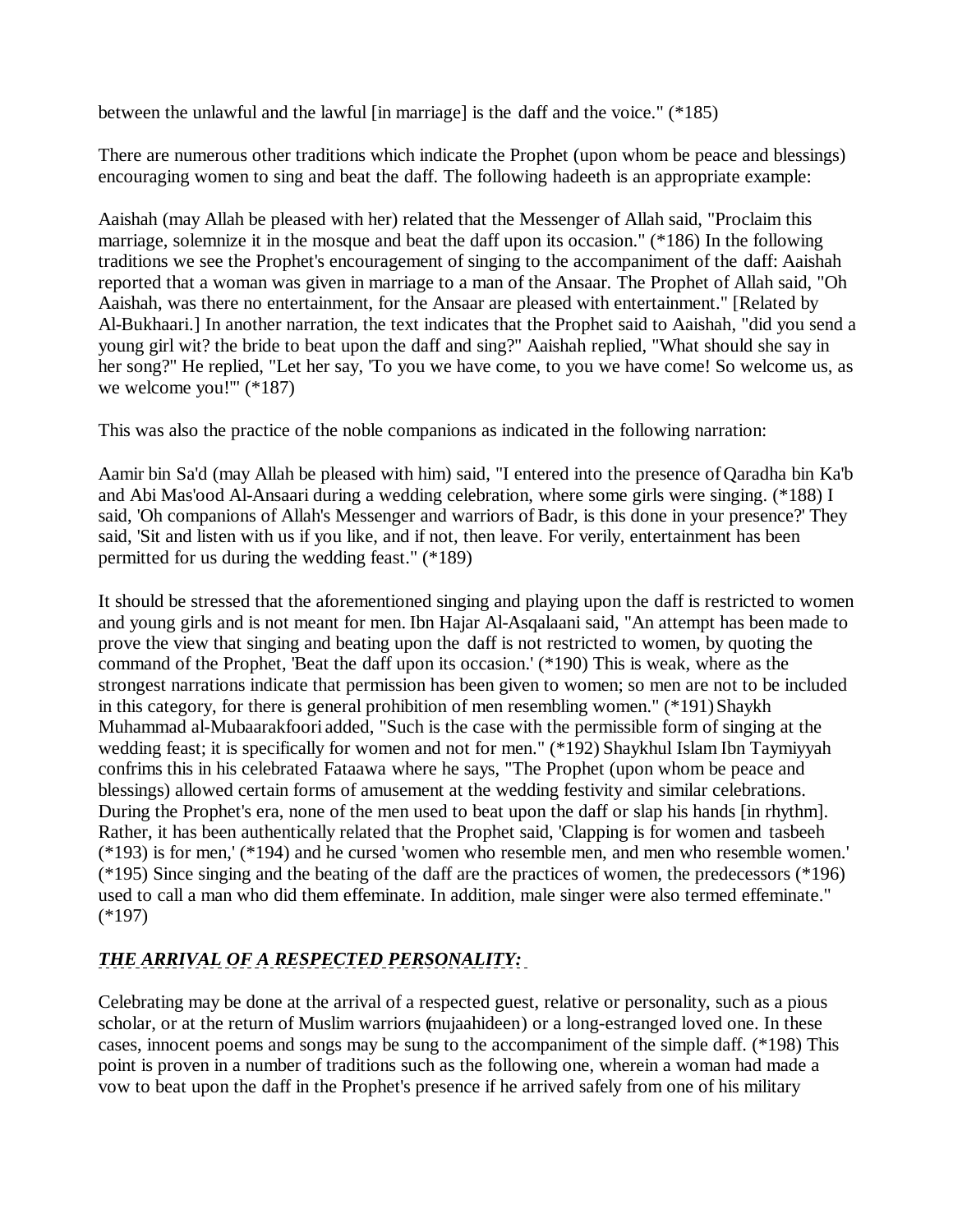expeditions:

Amru bun Shu'ayb related from his grandfather that a woman said, "Oh Messenger of Allah, verily, I have vowed to strike upon the daff (\*199) in your very presence." He replied to her, "Fulfill your vow." (\*200)

The following narration of At-Tirmidhi clarifies who the woman was and why he permitted her to do so:

Buraydah said, "Allah's Messenger left for one of his expeditions and upon his return, a black slave-girl came to him saying, 'Oh Messenger of Allah, verily, I vowed that if Allah returned you safely I would beat the daff and sing (\*201) in your presence.' (\*202) Allah's Messenger said to her,' If you made a vow, (\*203) then fulfill it by beating the daff, otherwise don't.' (\*204) Upon this she began to beat the hand drum, during which Abu Bakr entered, then Ali, followed by Uthmaan. Upon Umar's entering, she threw the daff under her backside and sat on it, whereupon Allah's Messenger said, 'Verily, Satan fears you, Oh Umar!'" (\*205)

On other occasions such as the Prophet's arrival at Madeenah and upon his return from the Battle of Tabook, (\*206) joy was expressed in the singing of poetical songs. It is mentioned in the biographies of the Prophet, (\*207) that at his arrival fromMakkah, the Ansaar of Madeenah came out to greet him (even women, along with children and infants), chanting these verses:

The full moon (\*208) has risen upon us Over the hills of Wadaa' (\*209) Gratitude is incumbent upon us (\*210) Each time a petitioner calls upon Allah.

Additionally, the people of Madeenah welcomed Allah's Messenger in a similar fashion upon his safe return from his expedition to Tabook during the ninth year of the Hijrah. (\*211)

## *OTHER OCCASIONS AGREED UPON BY THE SCHOLARS*

Other occasions during which innocent singing is permissible have been mentioned by the scholars of Islam. For example, in order to give one strength in carrying heavy loads or doing laborious, monotonous work, pure songs with clean lyrics may be resorted to individually or in chorus, as was done by the Prophet and his companions in digging the trench around Madeenah. During long travels by horse, camel or other riding animals, one may sing or chant rhythmically to relieve boredom and to quicken the animal's pace, as was done by the Arabs during their travels by caravan. The Prophet's camel driver, Anjashah, was known to do this as a way of getting the beasts to move at faster pace. (\*212) In addition to this, innocent singing to one's self during loneliness or boredom is allowed, as well as a parent's singing to a baby or small child in order to amuse it, to quiet it or to put it to sleep.

In conclusion, songs whose lyrics heighten spiritual consciousness and encourage people to pious works, such as prayer charity,jihaad, etc. are all praiseworthy, (\*213) but these should be resorted to in moderation, on appropriate occasions and according to proper decorum.

*OCCASIONS DIFFERED UPON BY SCHOLARS: A CRITICAL ANALYSIS AND*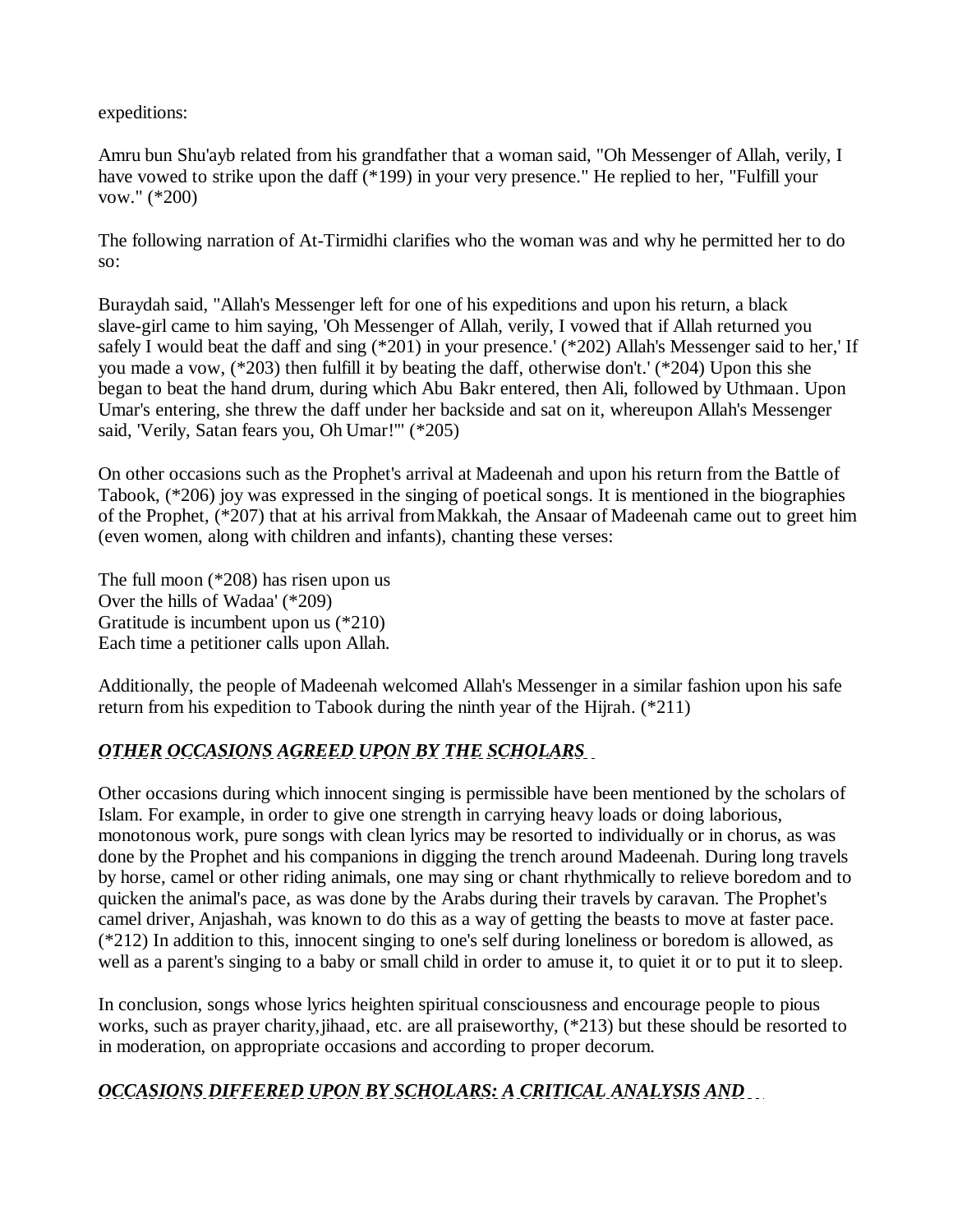## *REFUTATION*

Pertinent texts from the authentic sunnah which identify the various occasions during which the permissible form of singing (ghinaa) and/or the beating of the daff is appropriate, were mentioned previously. They were then followed by a specification of certain other occasions generally agreed upon by the dependable scholars. At this point it is necessary to focus attention upon a vital question which issues from what has preceded: Is one required to stick to the specific occasions limited by the sunnah and agreed upon by the scholars regarding singing and the use of the daff, or can their use by extended to other occasions, without limit?

As will be clearly proven, Muslims are bound by the specific occasions and circumstances specified by the sunnah and agreed upon by the scholars. It is necessary to lay background for this discussion.

Some of the jurists affiliated with one or another of the jurisprudential schools of thought have argued that the reason ('illah) for allowing singing and the beating of the daff on the occasions previously mentioned (such as the 'Eed festivals, wedding celebrations, etc.) is that these are times of happiness and joy, and that singing and beating the daff help to achieve this objective. On this line of reasoning, they argue that both things are allowed upon all occasions of joy. (\*214) The following argumentation suffices as a candid refutation of their unfounded claims.

Firstly, it has been established from various authentic texts of the sunnah that the general ruling regarding music and song istahreem (prohibition). Those specific instances where a certain type of singing and beating upon the daff is allowed are exceptions (istithnaa) to that general ruling of tahreem. According to the principles of usool, the limited bounds of exceptions (mustathna'aat) to an established rule are not to be widened in scope; nor can analogy (qeeyaas) be applied to an exception (mustathna) from the general ruling. (\*215) The following example clarifies this concept.

To strut in pride and arrogance (at-tabakhtur) is strictly prohibited for a believer, as the Prophet warned, "Whosoever has in his heart pride (\*216) to the extent of a mustard seed will not enter Paradise. (\*217) Yet, in spite of this general ruling of prohibition, at-tabakhtur is allowed during true jihaad (\*218) against the enemy; a clear and limited exception to the general rule. However, it would not be allowed, by way of analogy or through a widening (tawassu) of the strictly limited bounds of such an exception, for the players of a Muslim national football team to strut in pride and arrogance during a game or after their victory over an opposing non-Muslim team. This is because attabakhtur is totally prohibited, except for the one, single mentioned circumstance of true jihaad. Other circumstances cannot be included in the category of exceptions (mustathna'aat) unless there is proof to substantiate them, such as valid texts from the Quraan, the authentic sunnah or ijmaaa' (consensus) of the companions or later scholars. Similarly,qeeyaas (analogy) cannot be validly applied here, for qeeyaas must be made upon an original ruling of permissibility. Here the original ruling is prohibition. In conclusion, those who attempt to overstep the bounds and limitations of an exception to a general ruling by adding other objects or circumstances to its restricted category, or attempt to apply analogy in such a case, contradict the established rules of usoolul fiqh. As a result they render their position mistaken, baseless and subsequently, untenable.

Secondly, there are no authentically-related traditions which indicate that singing or the daff were resorted to upon the constant occurrence of "joyous occasions"  $(*219)$  (almunaasabaat as-saarrah) during the Prophet's auspicious era and during the era of the rightly-guided caliphs and gracious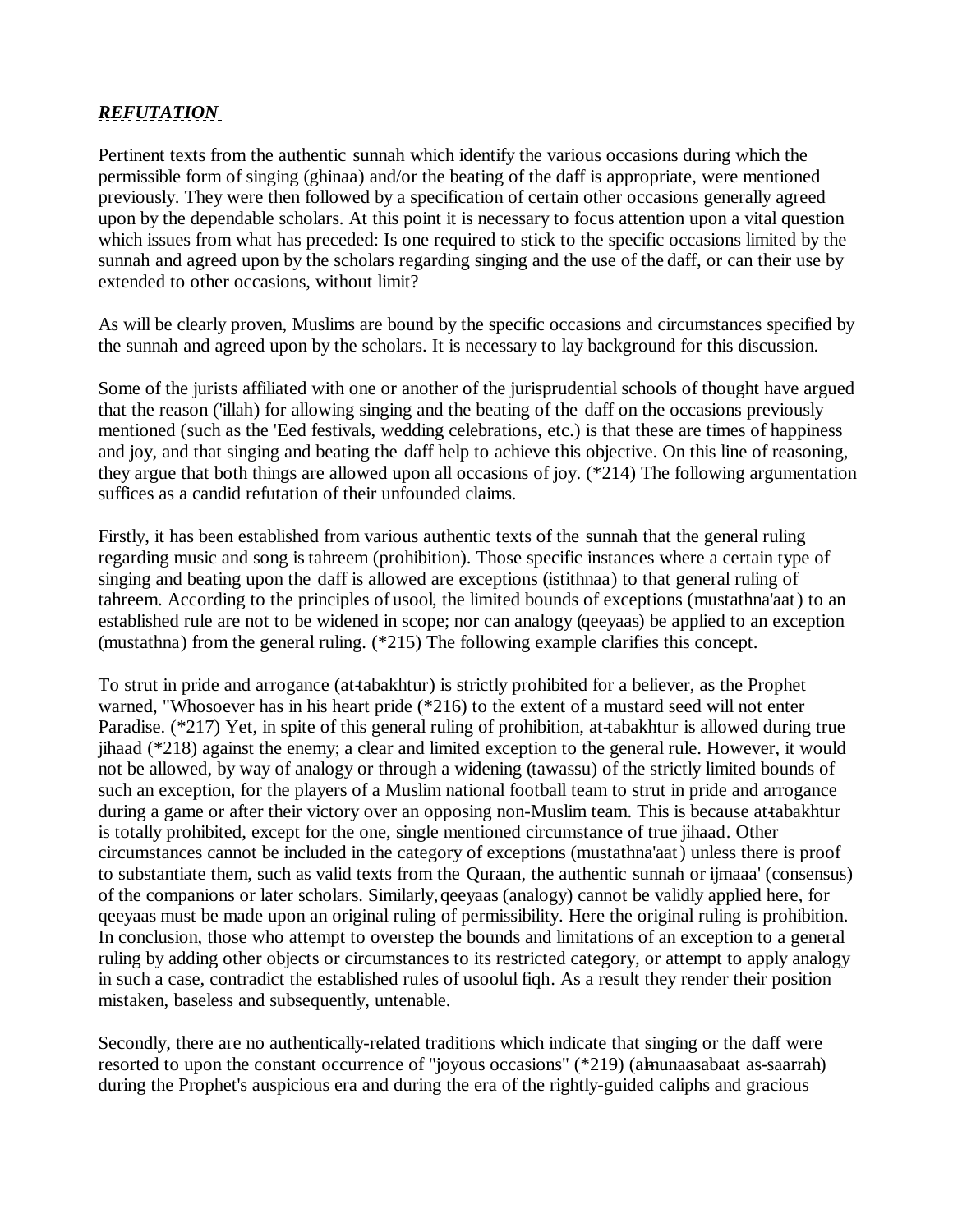companions. Had such a thing occurred even a few times on such numerous opportunities, it is most unlikely  $(*22)$  that it was not related at all! Rather, the lack of a pertinent narration regarding this particular point clearly indicated that this was not done during the Prophet's blessed time (Allah's peace and blessings be upon him). As for the era of the four rightly-guided caliphs and the illustrious companions (may Allah be pleased with them all), there is one related narration (athar) regarding the second caliph, Umar Ibnul-Khattab, which is often mistakenly used by some scholars to "prove" that other joyous occasions besides those documented fromhadeeth literature can be included in the category where singing and the daff are allowed. The Arabic text and its translation follow:

Abdur-Razzaaq related from Mamar through Auuoob by way of Ibn Seereen that if Umar Ibnul-Khattab heard a voice [singing] or the beating of the daff, he would ask, "What's that?" If he was told it was the occasion of a wedding [feast] or a circumcision [ceremony] he would remain silent. (\*221)

This and other similar narrations (\*222) regardingUmar's silence on such occasions are erroneous and are not valid proof because they are weak (da'eef). There is a break in the sanad (chain of transmitters) between Ibn Seereen and Umar Ibnul-Khattab, who died thirty years before the former was born.  $(*223)$  Consequently, there is no documented evidence that our pious predecessors (assalaf as-saalih), especially the best of generations, the companions, and their followers (taabi'een), went outside the limited scope of that which was allowed by authentic texts of the sunnah. On the contrary, there exists a number of authentic aathaar which clearly indicate the companions and taabi'een being averse to the unbridled use of the daff. (\*224) They considered its unrestricted use to be prohibited. Following are two examples (\*225) which suffice for the present puropose:

In the first text, it is reported that Qaadi Shurayh (\*226) heard the sound of the daff (being played), whereupon he said, "Verily, the angels do not enter the house in which a daff is played." (\*227) It was reported byIbn Abi Shaybah with a good (jayyid) sanad. (\*228) The second text states that Ibraheem An-Nakha'I (\*229) said, "The disciples of Abdullah [Ibn Mas'ood] used to confront young girls who had dufoof with them (\*230) in the narrow alleyways, confiscate their instruments and break them up." (\*231)

Finally, it should be pointed out that if every joyous occasion were used as an excuse for singing and beating upon the daff, there would be no end or limit to their usage. (\*232) This is in contradiction to the letter and spirit of the Islamic view regarding this issue. The "letter" is embodied in the clearly-established ruling of prohibition of musical instruments (music) and singing, deduced from the authentic and clear texts of the sunnah, and the "spirit" of the Islamic view lies in a minimal involvement of the believers in such amusements and pastimes within the bounds and limits set by the divinely-revealed shari'ah. Ibn Hajar aptly summarizes the Islamic attitude regarding this question in his commentary of Al-Bukhaari's compilation where he says, "The basic principle to be borne in mind regarding this issue is that one should be above all amusement and play and refrain from them, except that which is specified as permissible (\*233) on the authority of a valid text – and then too – only according to the stipulated time (\*234) and way (\*235) in which such [excepted] things are to be performed." (\*236)

In short, the dependable view regarding occasions other than those documented by authentic texts and agreed upon by scholars is that they cannot be validly included along with the latter, due to overwhelming evidence. Those who hold the opposite view have no valid evidence to support their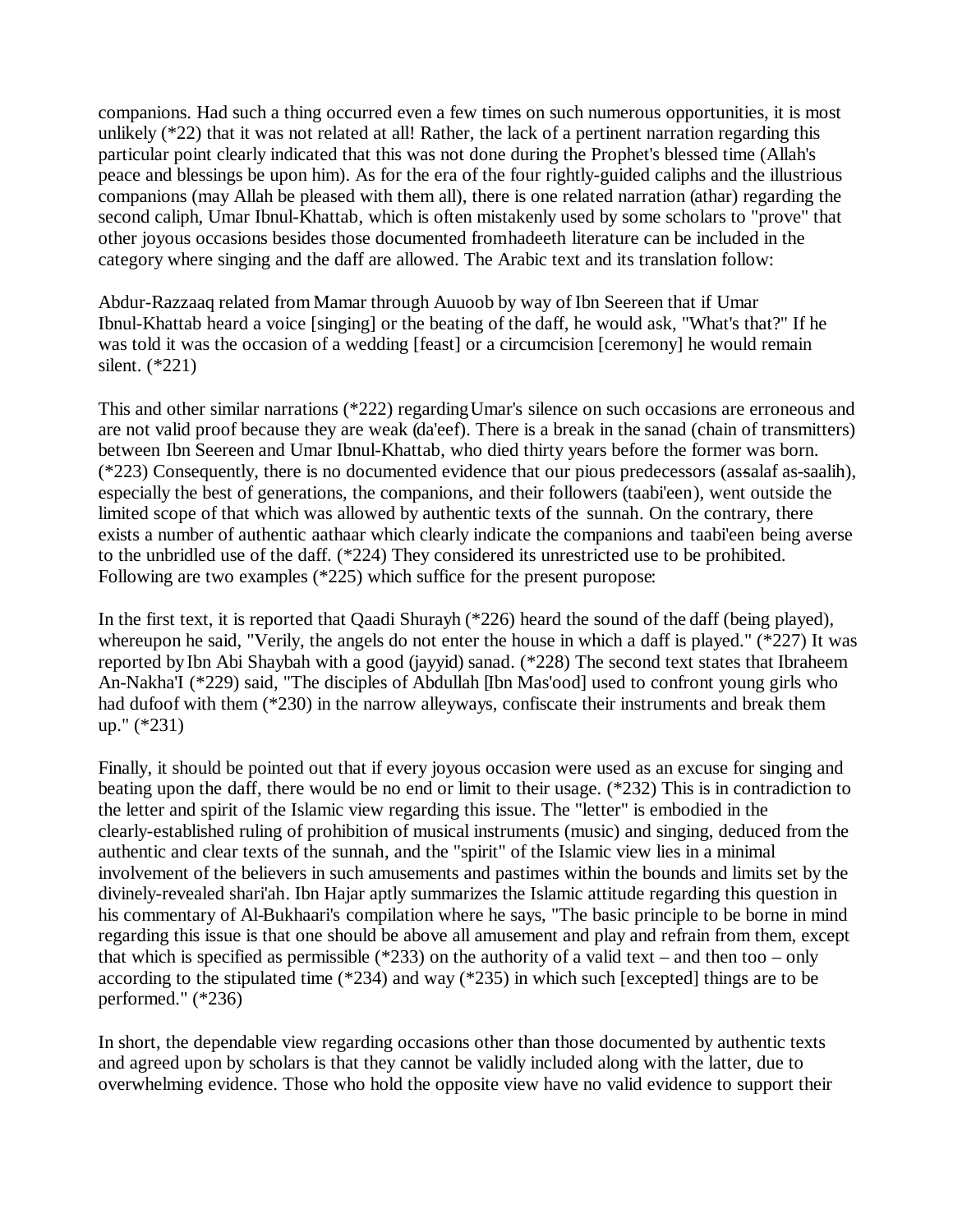position. Their mere opinion is based on personal preference (\*237) and bears no weight whatsoever in the scales of the shari'ah.

## **Footnotes:**

(\*171)Those who fight soley for the cause of Allah and for the establishment and protection of Islam and its followers.

(\*172)i.e. during preparation for the "Battle of the Ditch," which was achieved by excavating a ditch surrounding the city of Madeenah, in order to prevent the enemy from storming the city.

(\*173)The reference is to the disbelievers who rebelled against the call of the Prophet and his companions inviting them to Islam. They reacted by trying to make the companions apostates by torturing them, by confiscating their property and wealth and by killing them. However, they stood fast in their belief and refused this fitnah (discord and tribulation), consequently being rewarded with victory.

(\*174)Reported in the compilations of Al-Bukhaari and Muslim.

(\*175)The Muhaahireen are those companions who emigrated to Madeenah in obedience to divine orders. The Ansaar were the people of Madeenah who belived and supported the Prophet (may Allah bless him and grant him peace).

(\*176)For details, seeMirqaatul Mafaateeh, vol. 9, p.236.

(\*177)Soorah Al-Anfaal, 8:45.

(\*178)Islam.

(\*179)Soorah At-Towbah, 9:29.

(\*180)As is mentioned in many specific as well as general texts of traditions such as the authentically-related hadeeth in Sunan Abi Dawood: "Whosoever resembles a people is one of them."

(\*181)The preceding quotation is fromSilsilatul Ahaadeeth As-Saheehah, vol. 1, p. 145.

(\*182)The songs ofBu'aath contained lyrics commemorating the battle which took place between two warring tribes from the Ansaar of Madeenah, the 'Aus and Khazraj.

(\*183)During the three days after the 'Eed day of sacrifice, which occur during the major pilgrimage (Hajj) at Mina.

(\*184)They must sing in total privacy and out of men's eyesight and hearing, otherwise the result would be a clear invitation to immoratily and vice.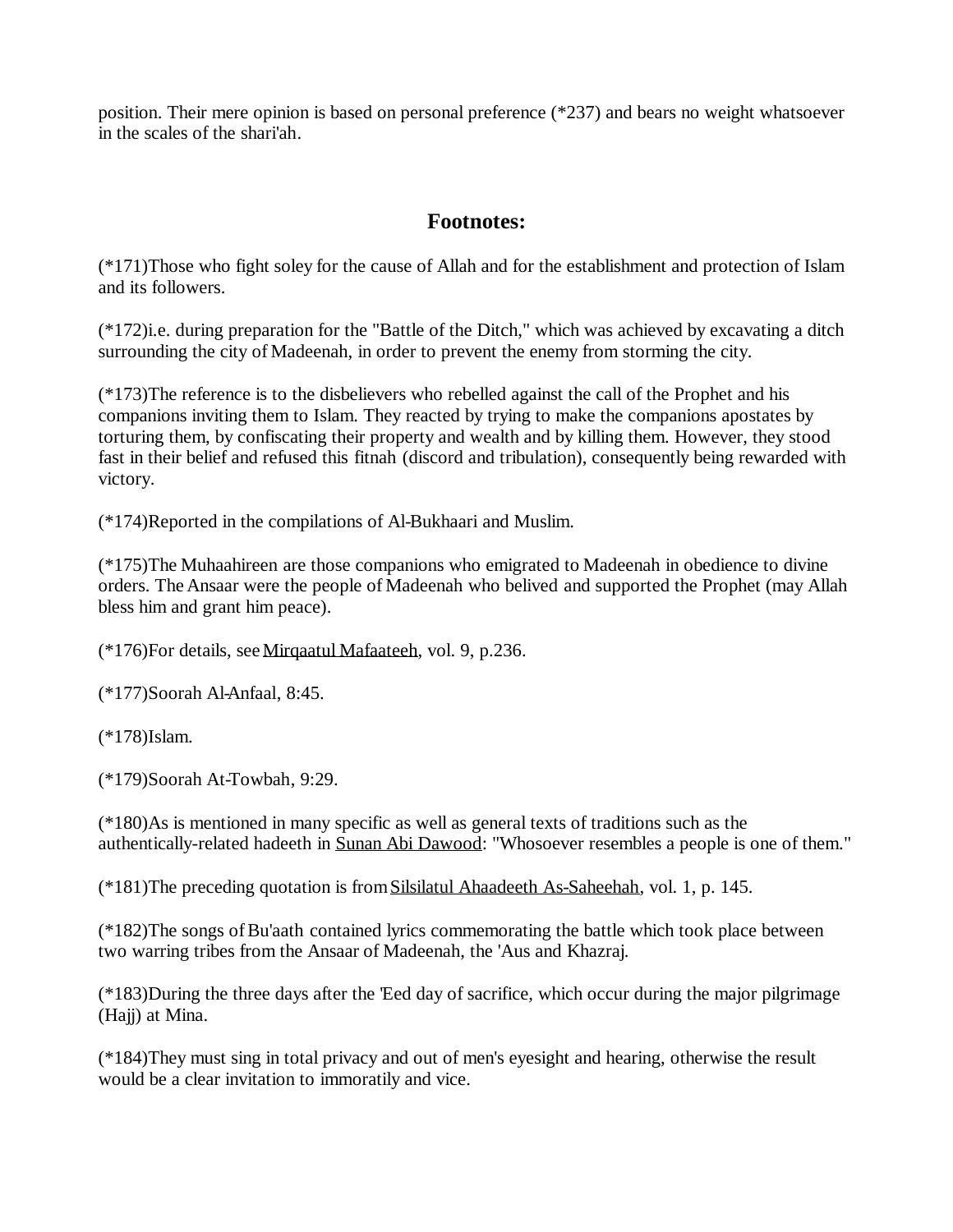(\*185) This authentic hadeeth was related by At-Tirmidhi and others. Some scholars too as-sowt (the voice) to mean announcing the wedding among the people and making its occurrence well known. As eill be seen in texts to be mentioned shortly, others are of the view that it refers to the permissible form of singing. For details, see Tahfatul Ahwadhi, vol. 4, p. 208.

(\*186)Reported by At-Tirmidhi, Ibn Hibbaan and others, with an authentic chain of narrators.

(\*187)Authentically related by At-Tabaraani and others.

(\*188)The girls referred to were still children and not "young ladies" as it is sometimes wrongly assumed.

(\*189)Authentically related by An-Nasaa'i.

(\*190)Upon the occasion of the wedding feast.

(\*191)As indicated in authentic narrations of Ahmad bin Hanbal and At-Tabaraani.

(\*192)See Tahfatul Ahwadhi, vol. 4, p. 210.

(\*193)One's glorifying Allah by reciting certain specific invocations.

(\*194)Authentically related by Al-Bukhaari and Muslim.

(\*195)Authentically related by Ahmad and others.

(\*196)This term refers to the best of the early generations of Islamic scholars after the Prophet's time, such as the companions, the taabi'een and their followers, including the four imams.

(\*197)See vol.11. p.565 ofIbn Taymiyyah's Majmoo'ul Fataawa.

(\*198)Similar to the tambourine without the small jingling discs.

(\*199)She vowed to do so in expression of joy and thanks for the safe arrival of the Prophet from one of his expeditions. See Mirqaatul Mafaateeh, vol. 7, p.41.

(\*200)Authentically related by Abu Dawood.

(\*201)As an expression of her joy andthankfullness for Allah's bounty in granting safe return to the beloved Prophet (upon whom be peace and blessings).

(\*202)The slave was less restricted in her dress and manner than the free woman owing to her situation and the nature of her duties.

(\*203)A vow made by a person must be fulfilled by him as long as the vow relates to a permissible act or deed, otherwise it is not to be carried out.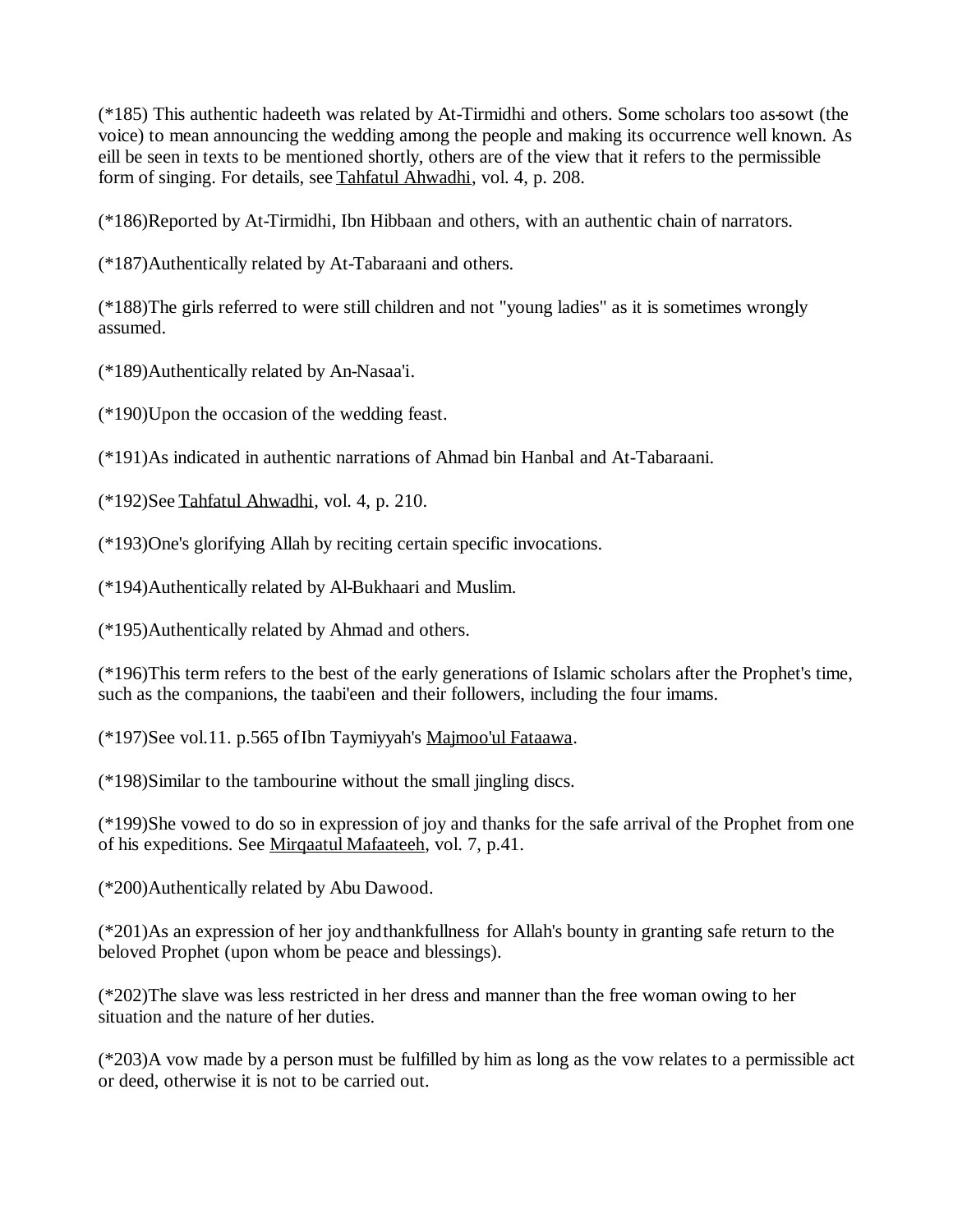(\*204)This indicated that although the act of singing and beating upon the daff is permissible on such an occasion, it is still preferable to desist from it, unless one has made a vow, in which case he is obligated to carry it out.

(\*205)Authentically related by At-Tirmidhi and others.

(\*206)The strongest proof indicated that the joyful singing of poetical verses accurred on both occasions; the Prophet's arrival at Madeenah during his flight (hijrah), and again upon his return from Tabook. For details, see Ar-Raheeq Al-Makhtoom, p. 193 and Rahmatan lil 'Aalameem, vol. 1, p. 106.

(\*207)See, for example, Muntaqan Nuqool, p.329 and Ar-Raheeq Al-Makhtoom, p. 193.

(\*208)The full moon (al-badr) alludes to the coming of Prophet Muhammad, whose arrival was like the light of the full moon, illuminating the dark world of ignorance so that the path to Allah could be easily followed.

(\*209)A few mountain passes on the outskirts of Madeenah.

(\*210)For safe arrival inMadeenah of the final guide to all mankind, Muhammad (upon whom be Allah's choicest blessings and peace), and consequently, for the bounty of Islam.

(\*211)See Zaadul Ma'aad, vol. 3, p. 551.

(\*212)Reported by Al-Bukhaari and Muslim.

(\*213)Songs of this noble nature may by sung spontaneously. They need not be restricted to the above mentioned occasions specified by the texts of the sunnah. However, they should not be rigidly and habitually tied to certain dates or occasions such as before or after everyJumu'ah prayer. Such a regimented, habitual performance would then become a bid'ah, a blameworthy innovation in deen.

(\*214)Such as the celebration of a birth (aqeedah) or circumcision (khitaan). In modern times they might add such things as a graduation ceremony, a promotion celebration and so on, endlessly.

(\*215)See Al-Bardeesi's Usoolul Fiqh, p. 240.

(\*216)That is, arrogant, ostentatious pride or haughtiness.

(\*217)Authentically related by Imam Muslim. An-Nawawi relates that it means that if a Muslim had such a foul attribute, he would not enter Paradise without deserving a taste of the Fire; for pride, arrogance and haughtiness are of the gravest sins. See his Sharhu Saheeh Muslim, vol. 2, p. 91.

(\*218)Holy war in defense of the Islamic faith, where Allah's word and deen are raised to the height, while the word of the disbelievers is lowered to the depths. Perhaps the wisdom of allowing one's strutting in pride during war and victory over the enemies of Islam lies in the fact that such pride and haughtiness is not done for personal reasons, but for the sake of Allah and pride in His faith and not for personal or national reasons.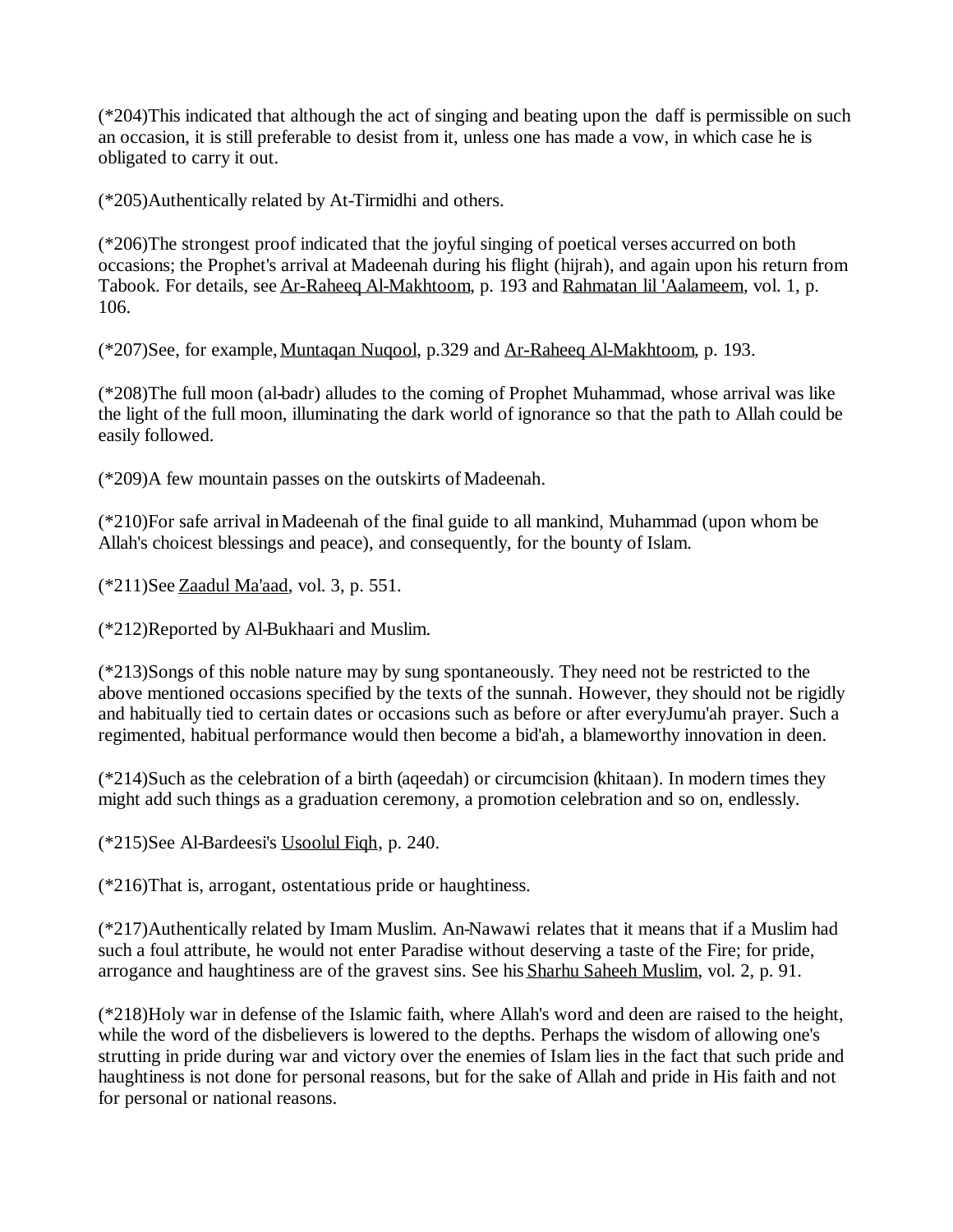(\*219)Such as celebrating the naming of a newborn, circumcision ceremonies, etc.

(\*220)In fact, it is impossible. For Allah, the Lawgiver, ensures that the texts of His divine law (shari'ah) reach mankind so that they may have direction in every aspect of their lives.

(\*221)He would not prohibit them from singing and beating upon the drum, and his silence would thereby be taken as tacit approval by the people.

(\*222)Such as those related by Al-Bayhaqi and others.

(\*223)This critical information was supplied by the muhaddith, Muhammad Naasiruddeen Al-Albani, in a person letter to the author.

(\*224)That is, on occasions other than those supported by an authentic text as has preceded in the section, entitled "Examples of Occasions Specified by the Sunnah."

(\*225)From the collection ofIbn Abi Shaybah, entitled Al-Kitaab Al-Musannaf fil Ahaadeeth wal Aathaar.

(\*226)One of the great taabi'een scholars, a judge and dependable narrator ofhadeeth. He was one of the most avid disciples and companions of the sahaabi, Ibn Mas'ood. He died in the year 78 of the Hijrah.

(\*227)The angels do not enter such a house if the daff is played at times other than weddings, 'Eed or other appropriate occasions as mentioned in the authentic sunnah.

(\*228)The degree of this athar and the following one was verified by the muhaddith, Muhammad Naasiruddeen Al-Albaani, in a personal letter to the author.

(\*229)A jurist and traditionist from the generation of the taabi'een. He died around 96 H.

(\*230)They were playing with the dufoof as had probably become a common practice with them.

(\*231)Authentically related by Ibn Abi Shaybah.

(\*232)This point was stressed by the eminent mufti, Abdul-Azeez bin Baaz, during a personal discussion with the author.

(\*233)Namely, singing, chanting of poetry or other innocent lyrics and the beating upon the daff.

(\*234)At the time of the 'Eed festivals, wedding ceremonies, etc.

(\*235)Singing, beating on the drum, etc. should be performed exactly in the manner indicated by authentic traditions, the details of which will follow in the next section.

(\*236)Quoted fromFat-hul Baari, vol.2, p. 443.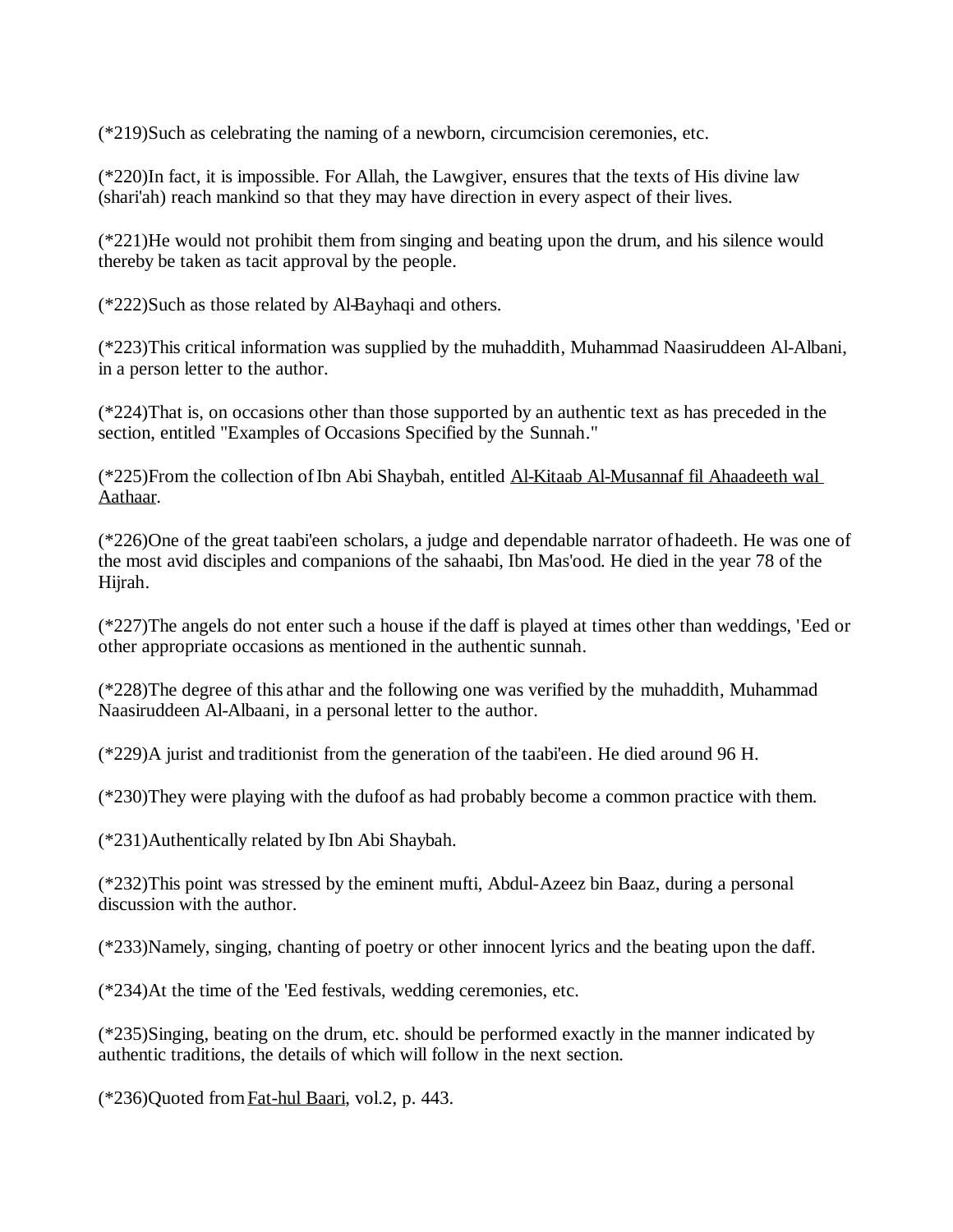(\*237)Personal preference (istihsaan) is rejected, especially when it contradicts the specific texts of the divinely-revealed shari'ah or conflicts with general principles extracted from these sources.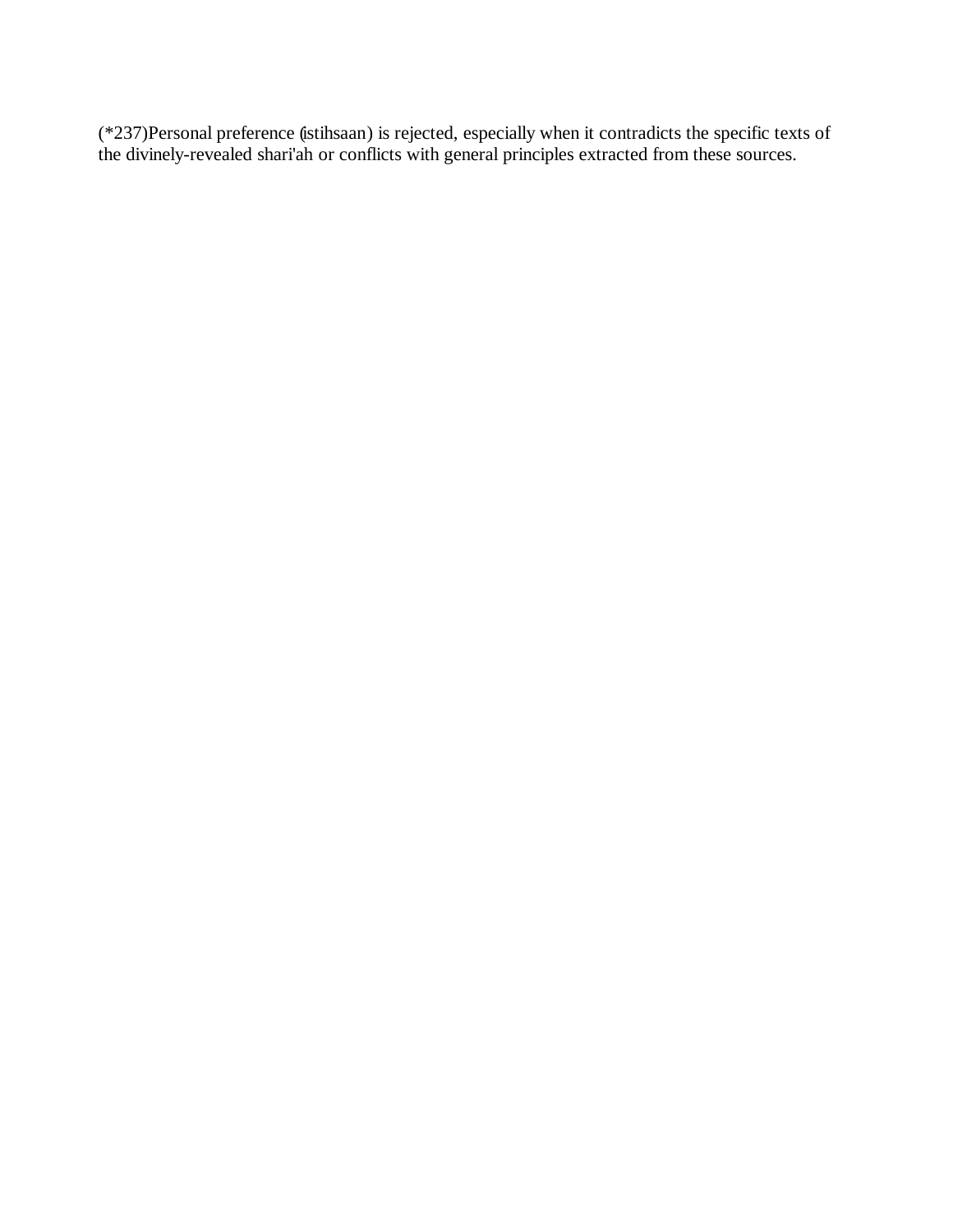#### *SYNOPSIS OF PRECEDING SHAR'AH TEXTS ALONG WITH CONCLUSIONS TO BE DRAWN FROM THEM*

#### *MUSICAL INSTRUMENTS ( MA'AAZIF)*

The use of all musical instruments (\*236) is forbidden. This ruling has been arrived at through an analysis of the texts of authentic hadeeths narrated by Al-Bukhaari and Ibn Maajah, in which the word al-ma'aazif (musical instruments) occurs. Since the wording of the text is general ('aammun), its directive encompasses all types of musical instruments except the daff, whose permissible use is a specification (takhsees) of the general text or an exception to the general ruling. These two texts are sufficiently clear proof which establish a general, all-encompassing prohibition. However, to remove the grounds for all possible specious arguments regarding this all-inclusive hukm (ruling). And in order to clarify it beyond a doubt, the shari'ah has conveyed a number of other texts which categorize the various possible types of musical instruments and prohibit them. The categories of musical instruments are as follows: (a) wind instruments, (\*239) (b) string instruments, (\*240) (c) percussion instruments (\*241) and (d) a combination of two or more of the above. (\*242)

The first category is represented by the previously-mentioned narrations of Al-Bayhaqi and Al-Haakim, wherein the terms mizmaar (flute) and mazaameerush Shaytaan (Satan's wind instruments) are mentioned respectively. The second category is indicated by one of Ahmad bin Hanbal's narrations wherein the word qinneen (lute) (\*243) appears. The third category is epitomized by another tradition collected by Ahmad in which bothe the terms koobah and tablah (i.e. drums) are recorded. (\*244)

At this point, some clarification regarding the daff (a type of drum and a percussion instrument) is necessary. Since its use is permissible only by virtue of its being an exception to the general rule of prohibition of musical instruments, certain stringent conditions are to be observed in reference to it, such as its size, shape and form, and the circumstances under which its use is permitted (as indicated by the texts wherein it is mentioned). As for the occasions upon which its use is permitted, a clear exposition has preceded in the first section of the previous chapter. Concerning the former two conditions, the daff should not exceed its general size as determined by common usage ('urf) (\*245) and it should somewhat resemble the tambourine with the skin drawn tight on one side (\*246) of the wooden frame; except that, by consensus of the scholars, (\*247) it is to be devoid of the rattles (jallaajil) common to tambourines. These conditions are based on certain principles (\*248) (qawaa'id) established in the science of usoolul fiqh. Thus, when there is an exception (istithnaa) to a general ruling (hukm), one is restricted to the exact conditions and circumstances relating to that exception, without exceeding the bounds set by the text which describes it. The following example from the shari'ah clarifies this point.

It is an established fact that wearing of silk clothing is generally prohibited for males. However, there are a few specific and limited exceptions to this ruling, among which is the permissibility of adding silk trim to the sleeves and hem of one's garment. The width of this band of silk trim is specified as a finger's length. (\*249) Thus, one would not be allowed to increase this designated measure to say, two or three fingers' length. The condition of an exception to a general ruling of prohibition must be observed meticulously, since that exception is only allowed by virtue of those very specific and stringent conditions. By the same token, it would not be permissible to apply this specific exception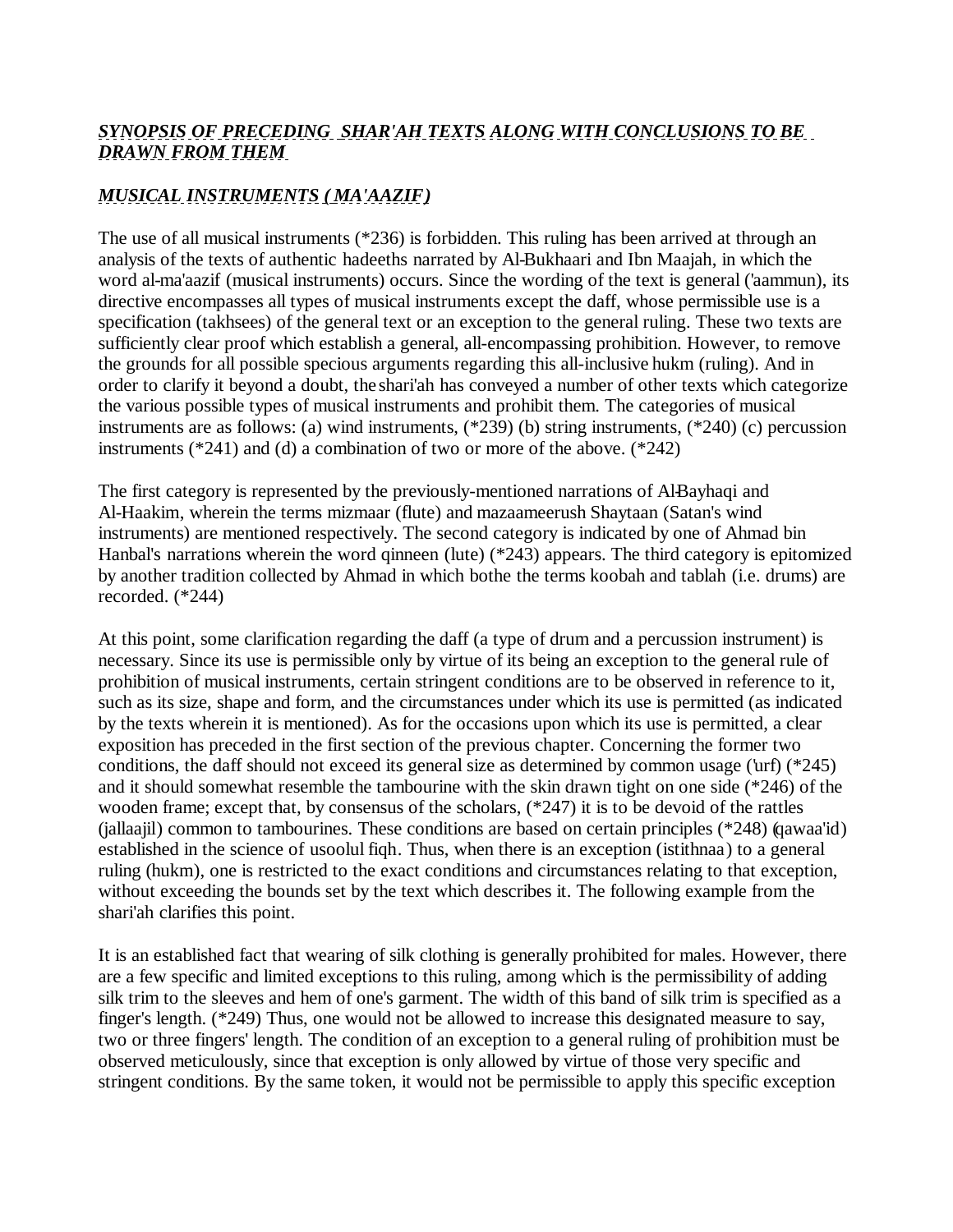regarding silk (for males) to another prohibited material, say for example, garments made from pure golden threads. (\*250) Although both silk garments and pure gold woven garments are prohibited for men, it would not be correct to say that a finger's width band of such gold trim may be applied to male garments just as a finger's width band of silk trim may be.

Along the same lines of reasoning illustrated in the above-mentioned example, it follows that another instrument appearing to be similar to the daff (since it is of the same name [drum] and category [percussion instrument]) cannot be used in its place. According to the rules ofusool, (\*251) analogy (qeeyaas) cannot be made in the case of an exception (mustathna) to a general ruling. (\*252) Rather, there must exist an original, established text (asl) on which analogy can be validly based. In this case, other drums (such as bongos or congas) cannot be used in place of thedaff because the original ruling (asl) regarding musical instruments in general, and percussion instruments in particular, is prohibition. The daff is an exception, bot the rule. And therefore, fails to meet the criterion required for sound, valid analogy.

It further warrants mentioning that the Prophet (upon whom be peace and blessings) designated the use of the daff and strongly encouraged it (\*253) during the marriage feast. As was shown earlier, it was also allowed on various other occasions while other existing percussion instruments (such as the koobah, tabl and tablah) (\*254) were not designated for use but rather were prohibited. The wisdom behind this precise restriction of instruments to the daff lies in the fact that it sufficiently satisfies the need for proclamation, provides moderate rhythm which enlivens, and results in joy for the partakers, At the same time, the drum's otherwise negative percussive potentials are muted and controlled in this particular instrument.

In concluding this issue, it must be stressed that it is one's duty to bring all thoughts and deeds into consonance with both the spirit and the letter of the divinely-revealed shari'ah. All musical instruments must necessarily fit into one or another of the three, previously-mentioned broad categories; otherwise, they constitute a combination thereof. As for instruments like the synthesizer or other electronic gadgets which simulate the sounds of conventional musical instruments, the ruling regarding them is precisely the ruling established regarding the instruments they imitate – namely, prohibition. The same ruling applies to the human voice if it is able to simulate an instrument from any one of the foregoing categories.

## *SINGING (GHINAA)*

Preceding texts of the sunnah designated the general ruling of prohibition regarding singing under certain circumstances. The narration of Al-Haakim described the singing voice coupled with music as imbecilic and sinful. Naturally, singing to musical accompaniment is forbidden since it is coupled with music. (\*255) As for innocent singing to the accompaniment of just the daff, this has been allowed on only specific occasions. (\*256)

Singing without musical accompaniment is permitted under certain circumstances and with particular conditions. The lyrics of the songs must be pure and innocent, and must keep within the moral bounds set by Islamic teachings. Hence, lyrics which are erotic and licentious (\*257) and/or sung in a licentious manner (\*258) (which adversely affects the libidinous instincts of the listener) are undoubtedly forbidden. Moreover, even innocent songs become forbidden if they are performed in the presence of, or are coupled with, such prohibited acts as gambling, drinking and other deeds of moral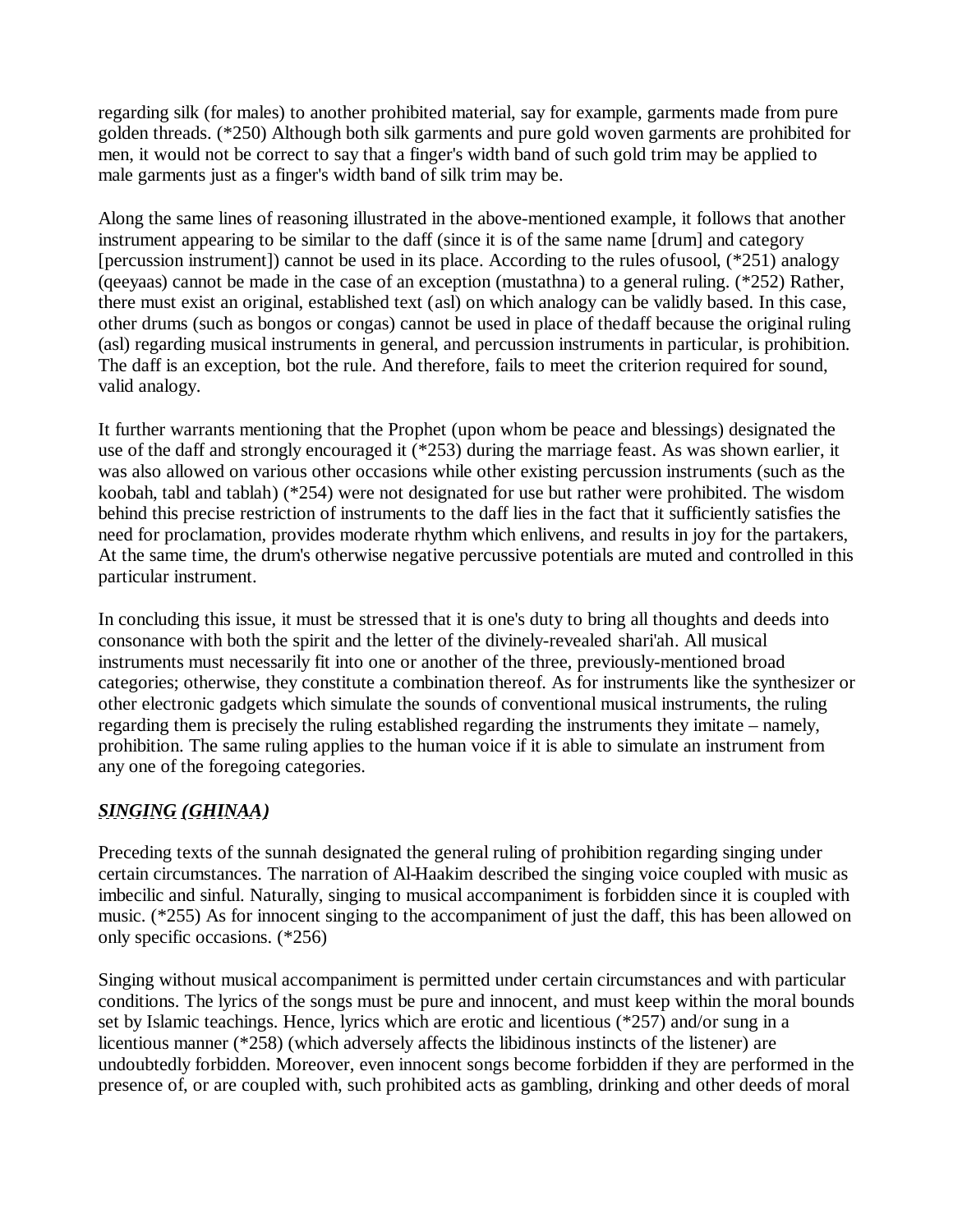depravity. Singing by women is restricted to a female audience as the nature of a woman's (singing) voice is to excite sexual feeling in the male listener. Generally speaking, these songs should be pure and innocent although they need not be restricted to Islamic themes. They may express simple joys, wisdom, etc. They may be in praise of such attributes as courage, fearlessness and strength; or the lyrics may commemorate historical incidents such as battles against the enemy, etc. Among the best songs are those which encourage piety through good deeds done for the sake of Allah.

## *RELATED ISSUES PRODEEDING FROM THE GENERAL RULING OF PROHIBITION*

#### DANCING:

Dancing to musical instruments is prohibited since that which is coupled with a prohibited thing becomes forbidden. As for dancing without music, or to the accompaniment of the daff only, such is restricted solely to women and children and is not befitting the role of males. The accomplished muhaddith and jurisprudent, Izzuddeen bun Abdis-Salaam, (\*259) says in reference to men dancing, "As for dancing and handclapping in a light and frivolous manner resembling the frivolity of females, none would do it except the light-headed or affected ignoramus. The proof of his ignorance is that such a thing is not mentioned in texts of the shari'ah, the Quraan or sunnah; nor did any of the prophets of disciples do it. Rather, it is done by ignorant fools who have mistaken mere fancies for real truths. (\*260) Scholars have prohibited clapping for men due to the Prophet's saying, 'Clapping is for women.'" (\*262) At another place Izzuddeen bin Abdis-Salaam says, "Dancing is a bid'ah [blameworthy innovation]; none partakes of it except the foolish [who are short of sense], and it is bot befitting except for women." (\*263)

It must be pointed out that even dancing by women has its conditions. No music other than that provided by the daff and the human voice is allowed. Women must be properly clothes (\*264) and are restricted to the company of women and children only. Even in the presence of women, the female is prohibited from dancing licentiously (\*265) and from using sexually arousing lyrics or manners. Hence, women's dancing should be a simple, natural rhythmic swaying free from very form of obvious or covert vice.

#### PROFESSIONS CONNECTED WITH MUSIC AND ITS ADJUNCTS:

It follows from what has preceded that the profession of music, singing, dancing and instrument making and selling are all forbidden. (\*266) In an Islamic state such instruments may be seized (\*267) from their owner and destroyed with recourse to indemnity.

#### THE MUSLIM'S DUTY REGARDING IT:

It is the duty of a Muslim that he avoid listening to music and singing in so far as it is within his power and jurisdiction (e.g. in his home, office, car, etc.). As for what he hears from his neighbor's yard, or when he passes through the streets or markets, that is not a sin upon him, (\*268) nor is it his responsibility to try to stop it unless he has the power and authority to do so. He may advise such unfortunates in a gentle, admonishing tome, using wisdom and good convincing arguments so that perchance they may see the light and fear Allah.

In certain circumstances a person may be forced to hear music without the will or desire to do so, in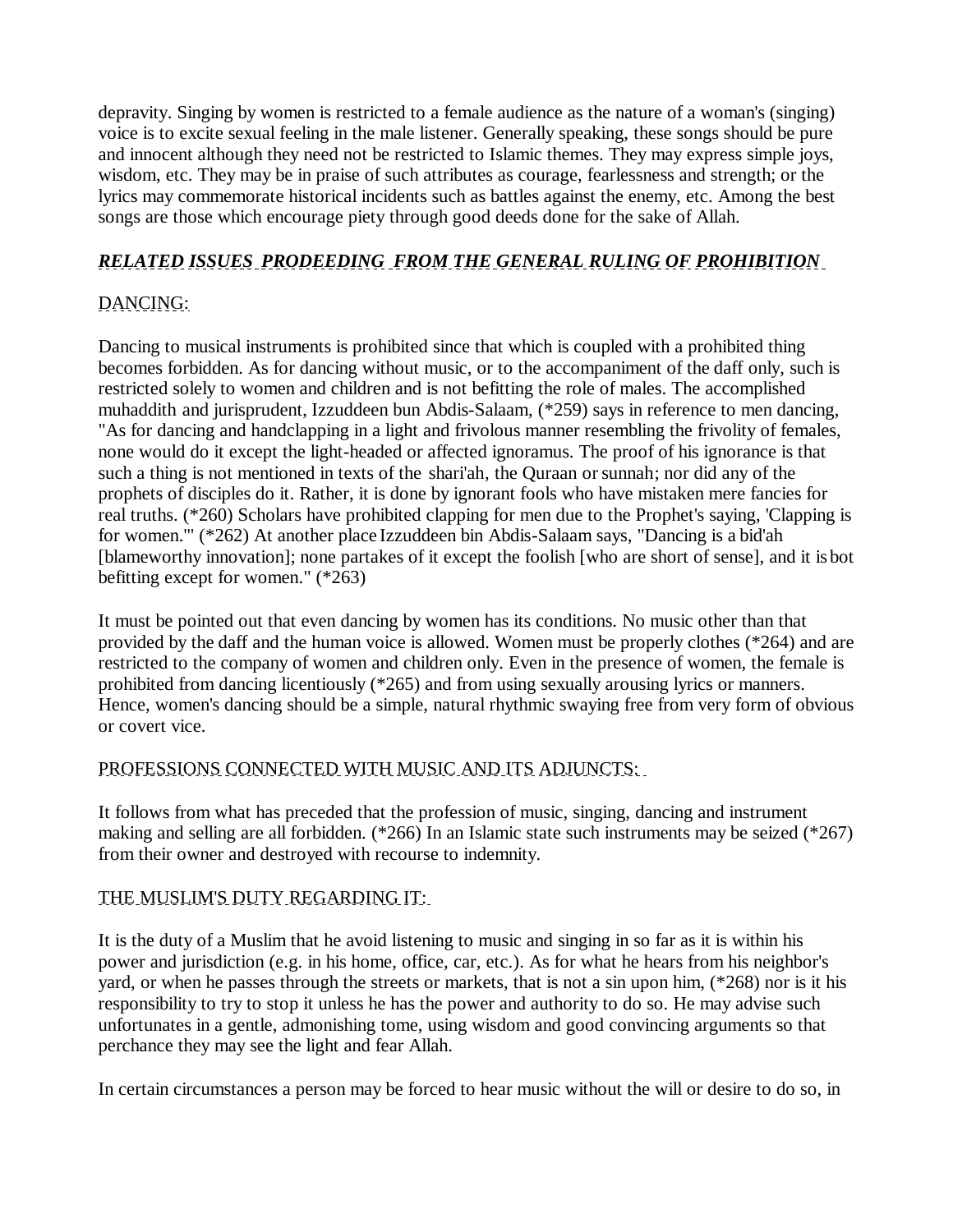which case he is not to blame. For example, a person may require clothing or foodstuffs from a certain store or shopping center where music is constantly played over the public address system; or a person may sit at the television or radio in order to hear the news or to watch a certain documentary or otherwise useful film because of its educational benefits. Obviously, music and singing are often interspersed throughout such educational and informative audio-visual materials and cannot be avoided. So long as other similar materials devoid of music and singing are not available, it is permissible to use materials in which the music is merely incidental and not the sole object. However, it must be with the sole intention of deriving benefit from the information contained therein and not for the purpose of seeking pleasure in hearing the music. Needless to say, it is the duty of Muslim educators and Islamic institutions to develop audio-visual materials in all fields of education which fulfill the need of the Muslim ummah while remaining within the confines of the divinely-revealed shari'ah.

As for so-called "therapeutic purposes," such as listening to music in order to relax after a long, tense day at work or as a medium for "sensitivity" training session or as a stimulant for "creative writing" or anything else of that nature, the ruling is prohibition since music in such cases is an object in itself, and since there is not real necessity (daroorah) or even any need (haajah) for it.

#### THE VARYING GRAVITY OF THE SINFULNESS OF MUSIC AND SONG:

The gravity of the sinfulness of music and song varies widely according to its type, the way it is performed, by whom it is performed and under what circumstances it occurs. It is also conditioned by these variables. Thus, **{Every soul will be held in pledge for what it has earned.}** (\*269)

#### *SOME ACCEPTABLE ALTERNATIVES TO PROHIBITED FORMS OF MUSIC AND SONG*

It is the duty of every Muslim to strive his utmost to find acceptable (lawful) alternative to the prohibited forms of music and song as delineated in the treatise. No doubt, for every unlawful thing there is a lawful alternative available. Some suggestions follow.

#### RECITATION OF AND LISTENING TO THE READING OF ALLAH'S BOOK:

Recitation of and listening to the reading of Allah's Book, so aptly described by the English translator of the Quraan, Muhammad M. Pickethall, is "that inimitable symphony, the very sounds of which move men to tears and ecstasy." (\*270) In a number of authentic traditions, the Prophet (upon whom be peace and blessings) stressed that the Quraan was to be chanted or sung in a sweet and melodious voice:

Aby Hurayrah reported that Allah's Messenger said, "Whoever does not chant the Quraan isn ot one of us." (\*271)

In another hadeeth it is reported:

Al-Baraa bin Aazib related that Allah's Messenger said, "Adorn the Quraan with your voices." (\*272)

It is incumbent upon Muslims to learn how to recite Allah's Book in a beautifully sweet and melodious voice in consonance with the rules of tajweed, to constantly practice its reading and to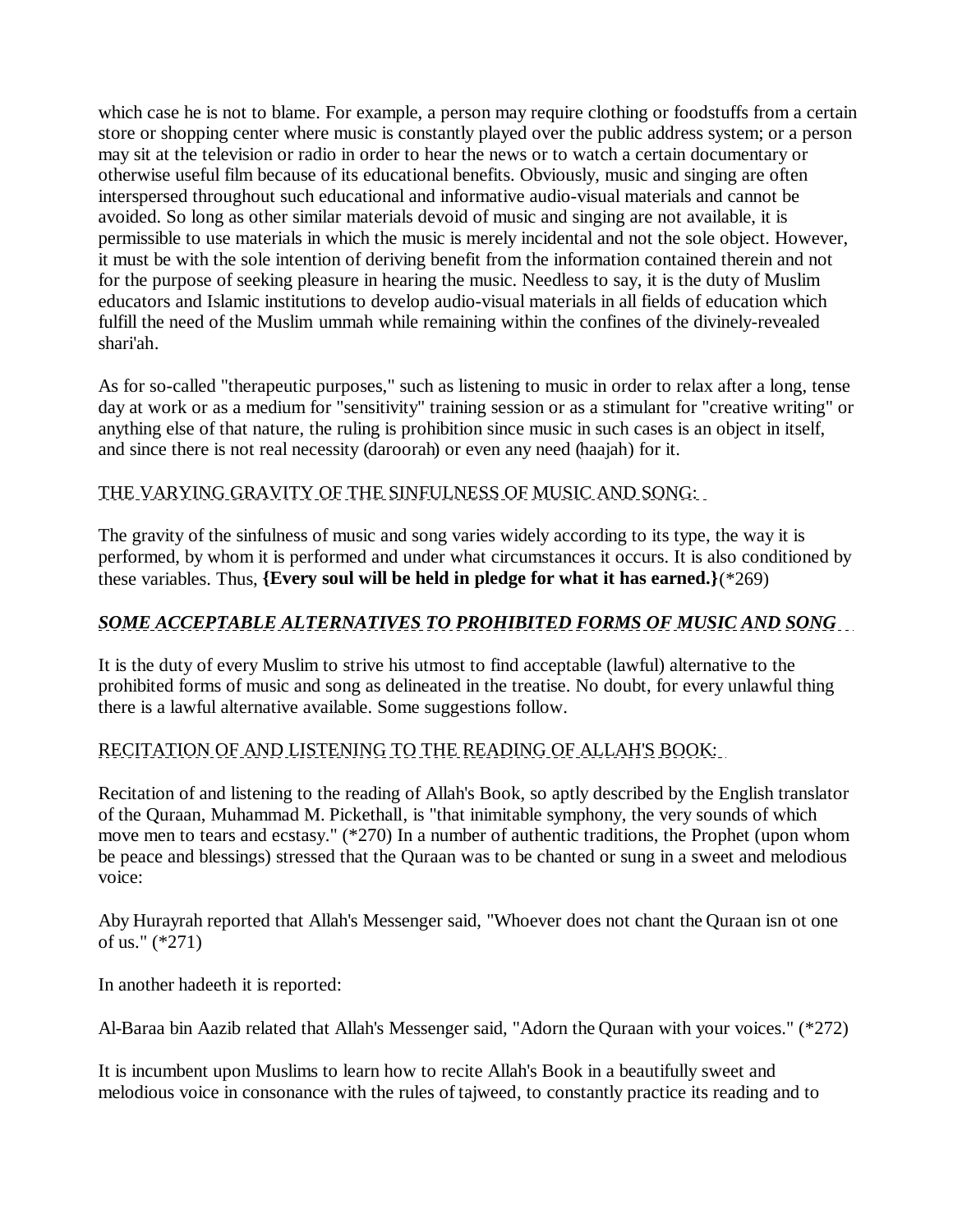listen to others; for nothing like the Quraan uplifts the spirit and puts peace and tranquility in one's very heart and soul.

## SINGING AND LISTENING TO ISLAMIC SONGS:

Islamic songs (anaasheed Islaamiyyah) contain moving lyrics which fire enthusiasm and desire for jihaad and encourage noble Islamic manners, morals and practice in all aspects of the Islam faith. There is presently a great surge of theseanaasheed flooding the world of the Arab Muslim youth, and there is no reason why such inspiring songs should not be composed on various pertinent subjects by the enlightened western, English-speaking youths of today. (\*273)

#### REMEMBRANCE OF ALLAH ( DHIKR):

Some often claim that they listen to music occasionally in order to cool them down or to relax them. It is suggested that as believers, they habituate themselves to remembrance of Allah (dhikrullah) and to the mentioning of His praises (tasbeeh) as well as petitioning Him for forgiveness (istighfaar). The sunnah is replete with a myriad of adhkaar (formulas of repeated recitation). It is the remembrance of Allah which brings peace and tranquility to the human soul, not music which is fleeting and superficial. The glorious Quraan says, **{Yes, verily in the remembrance of Allah do hearts find tranquility.}** (\*274)

#### HEALTHY PHYSICAL SPORTS:

One of the best alternatives to music and its attendant evils is the engagement in healthy physical sports which brings benefit by developing physical and mental acumen. The Prophet (upon whom be peace and blessings) has encouraged certain sports, among them swimming, horseback riding and the art of marksmanship. (\*275) The martial arts is another important field for developing physical and mental prowess.

## *CONCLUSION*

It is trusted that what has preceded constitutes for the reader a sufficiently explicit analysis and exposition of the Islamic ruling regarding music and song, leaving him/her with a perfectly clear understanding of this serious issue. It is hoped that many of the common misconceptions regarding music and song have been addressed and removed in a lucid, convincing manner, resulting in surety and tranquility for the reader's soul and conscience. I pray that this is {a plain statement to men, a guidance and instruction to those who, fearing Allah, ward off evil.} (\*276)

#### *THE END*

## **Footnotes:**

(\*238)Except for the daff, the simple hand drum, which is allowed for use by women and children on specific occasions mentioned by the authentic sunnah. This has been clarified by a previous section of this work, entitled "Examples of Occasions Specified by the Sunnah."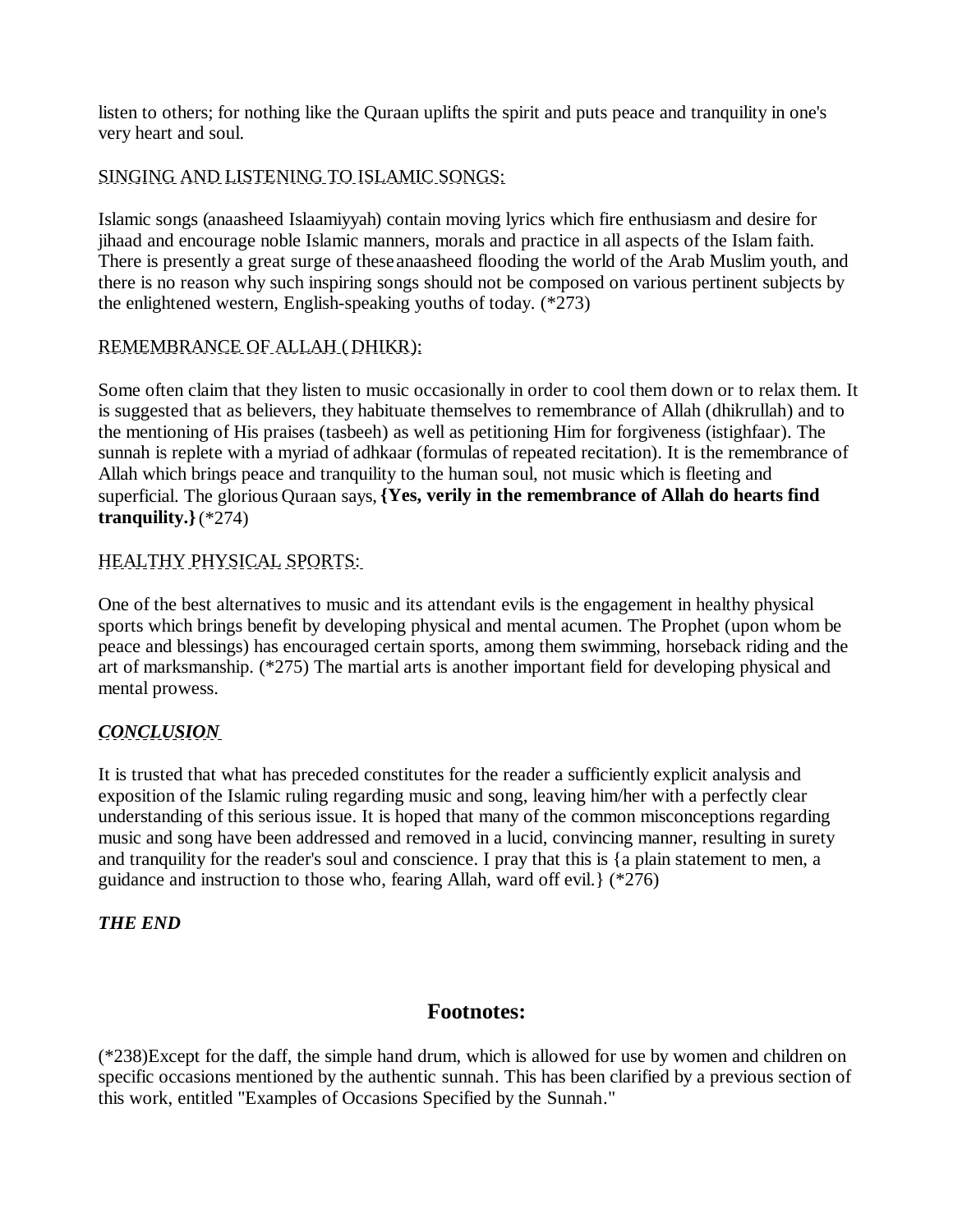(\*239)Such as flutes, horns, trumpets, accordions, saxophones, trombones, etc.

(\*240)Including guitars, violins, banjos, harps, sitars, lutes, basses, cellos, etc.

(\*241)Such as gongs, cymbals, bass drums, bongos, congas, tambourines, etc.

(\*242)For example, the piano, which combines percussion and string instrumentation.

(\*243)A type of guitar common to Arab lands.

(\*244)The complete text of these hadeeths has preceded in Arabic along with their translations in the second section of this study under the title, "Critical Analysis of the Hadeeth Literature."

 $(*245)$ Its size, according to common usage or custom ( $\pi$ ), varies approximately between twenty and thirty-five centimeters in diameter for the skin. The width of the circular wooden frame upon which it is strung is about a finger's length. Exceeding this stipulated size would result in a louder sound, which in turn exceeds the instrument's basically limited percussion potentiality. Conversely, a much smaller size diminishes its basic sound capability, and thus, the objective of "announcing" the wedding feast through its sound would not be realized. As it is said, "The best of affairs are intermediate" - in the middle ground.

(\*246)The term daff literally means the (one) side of a thing or its surface. For details, seeLisaanul Arab, vol. 9, pp 104-106.

(\*247)See Kaffur Ra'aa, pp. 94-95.

(\*248)These principles were mentioned in the previous section and are also applicable here.

(\*249)The width of four finger clinched together (which is basically the same) according to various authentic narrations of Iman Al-Bukhaari, Abu Dawood and others. The actual finger's length varies according to each individual, but an average finger length of the middle finger (the longest one), is about 8-9 centimeters.

(\*250)Threads made from minutely thin, but pure gold wires, woven together to make a garment.

(\*251)See Al-Bardeesi's Usoolul Fiqh, p. 240 and Abdul-Qaadir Ataa's Haadha Halaal wa Haadha Haraam, p. 211.

(\*252)Because by its very nature the exception (mustathna) differs from the original ruling to which it is an exception.

(\*253)In preceding texts of the authenic sunnah.

(\*254)The kooban is a drum with skin on bothsides. The tabl is similar except it is usually larger in size. And the tablah has skin only at the top, with a long, open, hollow base made from wood, metal or clay.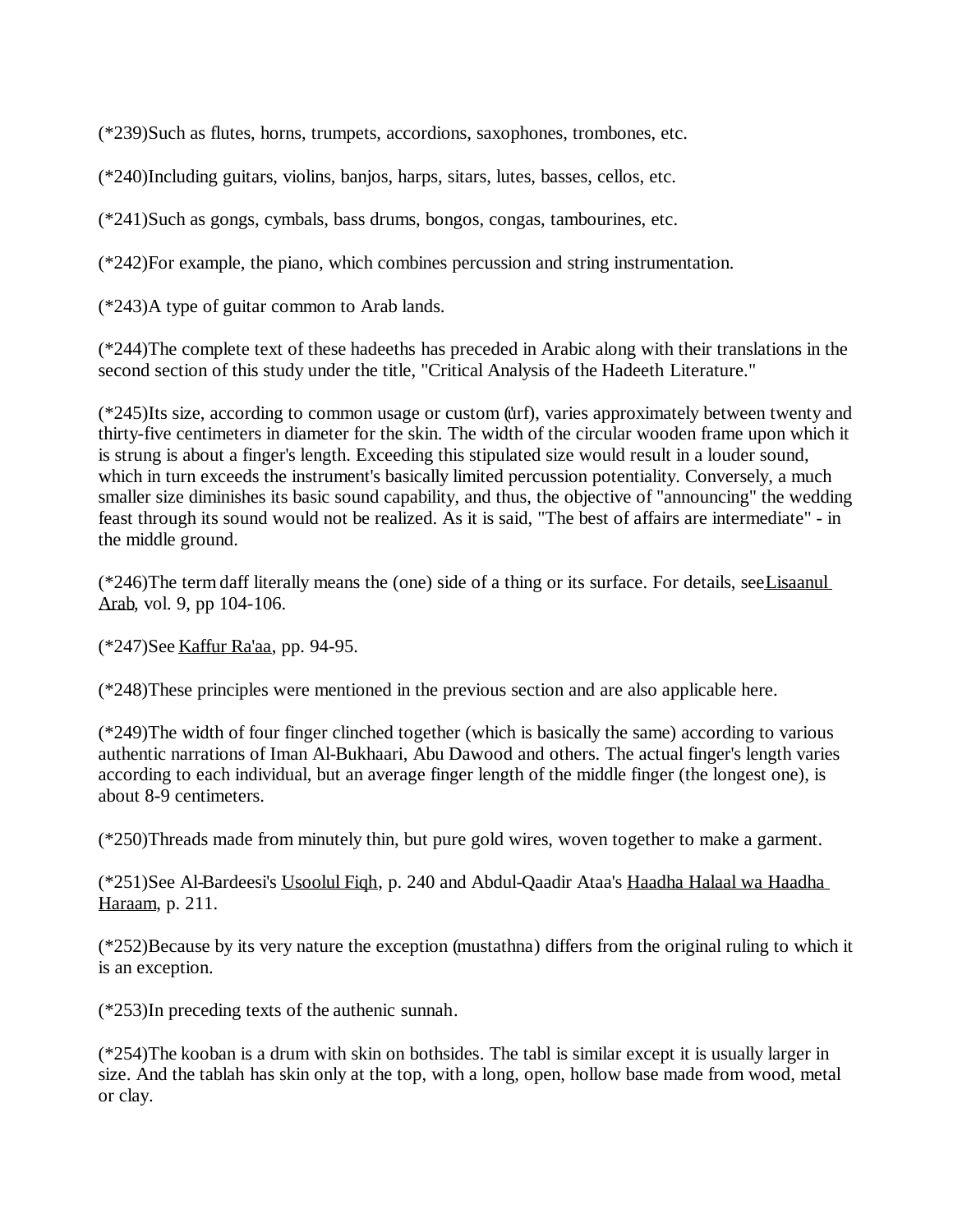(\*255)According to the principle that whatever is coupled with a prohibited thing becomes prohibited.

(\*256)Such as the 'Eed festival, wedding celebrations, etc.

(\*257)Such as those songs which describe sex, wine-drinking or any immoral subjects.

(\*258)This occurs when the singer purposely manipulates his/her voice in a throbbing, titillating manner which arouses sexual passions.

(\*259)One of the rare geniuses of the Islamic sciences, nicknamed "Sultanul Ulamaa" (the Monarch of Scholars). He definitely deserves this title. He was born in Damascus (577 H./1181 C.E.) and died in Cairo (660 H./1262 C.E.). For details, seeMu'jamul Muallifeen, vol. 5, pp. 249-250.

(\*260)The immediate refernce inthis passage is to the practice of some Sufis who dance according to a certain method as a so-called "spiritual" exercise. However, what has been said here applies generally to all dancing by males regardless of whether it's done for pleasure or for "worship."

(\*261)In variuos authentic traditions narrated by Al-Bukhaari, Muslim, et. al.

(\*262)Quoted fromKaffur Ra'aa, p 73.

(\*263)Quoted from the tafseer, Roohul Ma'aani, vol. 21, p. 71.

(\*264)In loose clothing from above the chest to below the knee, at the very minimum.

(\*265)Such as occurs during belly-dancing or various western dances such as soul, rock and funk.

(\*266)Just as is the case of wine, whose drinking, production, sale and even carrying is forbidden.

(\*267)By the proper authorities. See footnote no. 112.

(\*268)Unless he listens to it with the intent to hear it and seek pleasure in it.

(\*269)Soorah Al-Muddaththir, 74:38.

(\*270)See his foreword toThe Glorious Quran, p. 3.

(\*271)Related by Iman Al-Bukkaari. The Quraan is to be melodiously chanted or sung, but not according to one's personal style dictated by fancy. The Quraan must be recited according to the rules of tajweed, the precise science which details the rules for Quraanic recitation. Notes are to be extended (al-madd) according to a certain number of beats; the letters noon and meem are melodiously held and their notes emphasized, etc. One is required to learn this method ofrecitiation.

(\*272)Authentically related by Abu Dawood and Ahmad bin Hanbal.